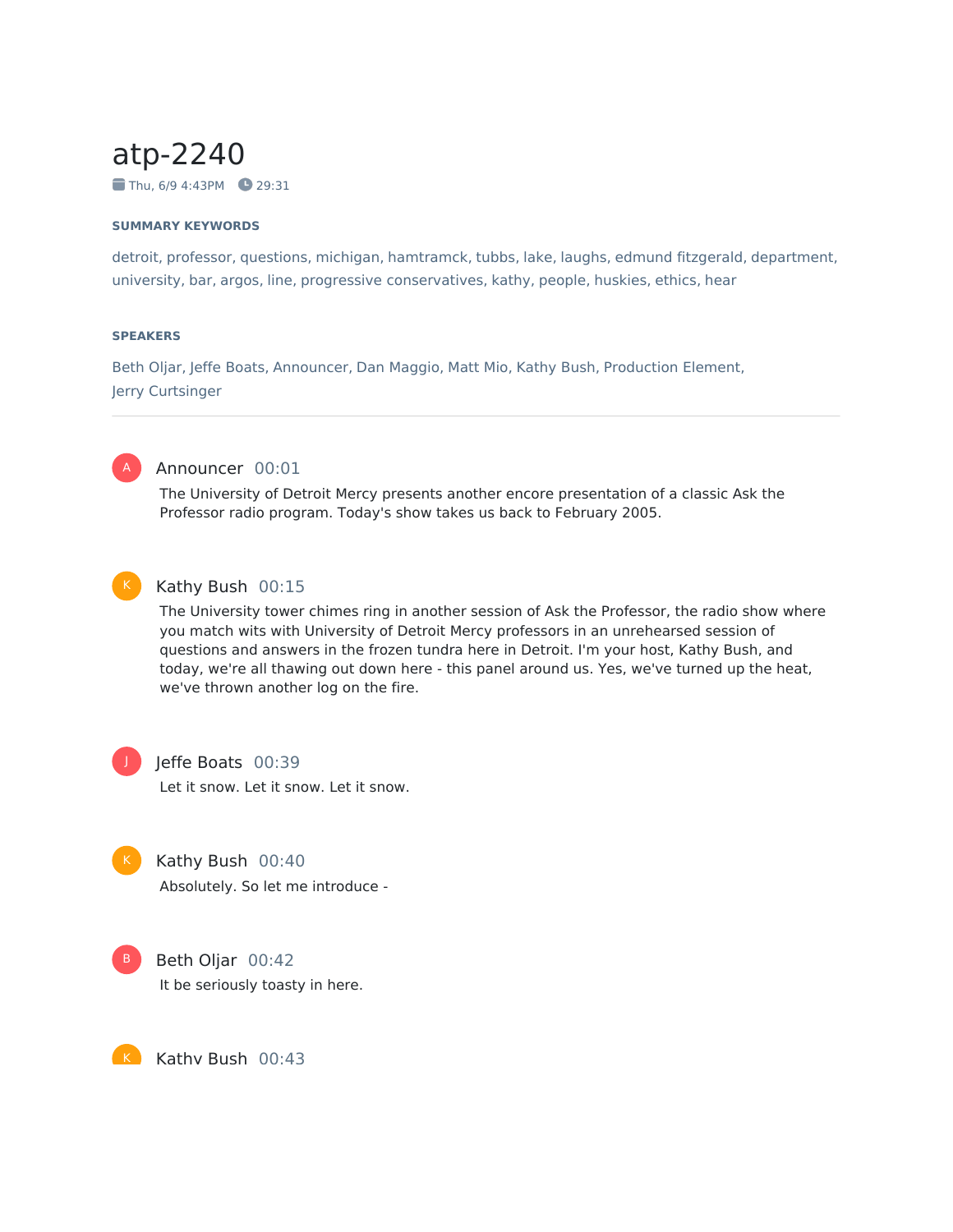Toasty in here. Is it not? So. Okay. (Kathy begins humming "The Stripper" song) Jerry is doing his best gypsy imitation here for us. You can



K

Beth Oljar 00:52

Kathy Bush 00:43

You can't do this in front of me. My little heart is racing.



Jerry Curtsinger 00:56 It's radio



Kathy Bush 00:56 It's down to T shirts here.



Jeffe Boats 00:58 Is this the Howard Stern Show now?

Kathy Bush 01:00 No, no. Please, no. All right



Dan Maggio 01:02 A little belly button action there.



#### Kathy Bush 01:03

Yo my right, from the College of Engineering and Science and the Department of Mathematics and Computer Science and our Director for Math Education. And someone who is staying very fashionably attired in this, this warm sirocco of heat blasting from the radiator. It's Professor Jeffe Boats.



K

#### Jeffe Boats 01:18

Thank you very much. These are the latest Paris fashions.

Kathy Bush 01:21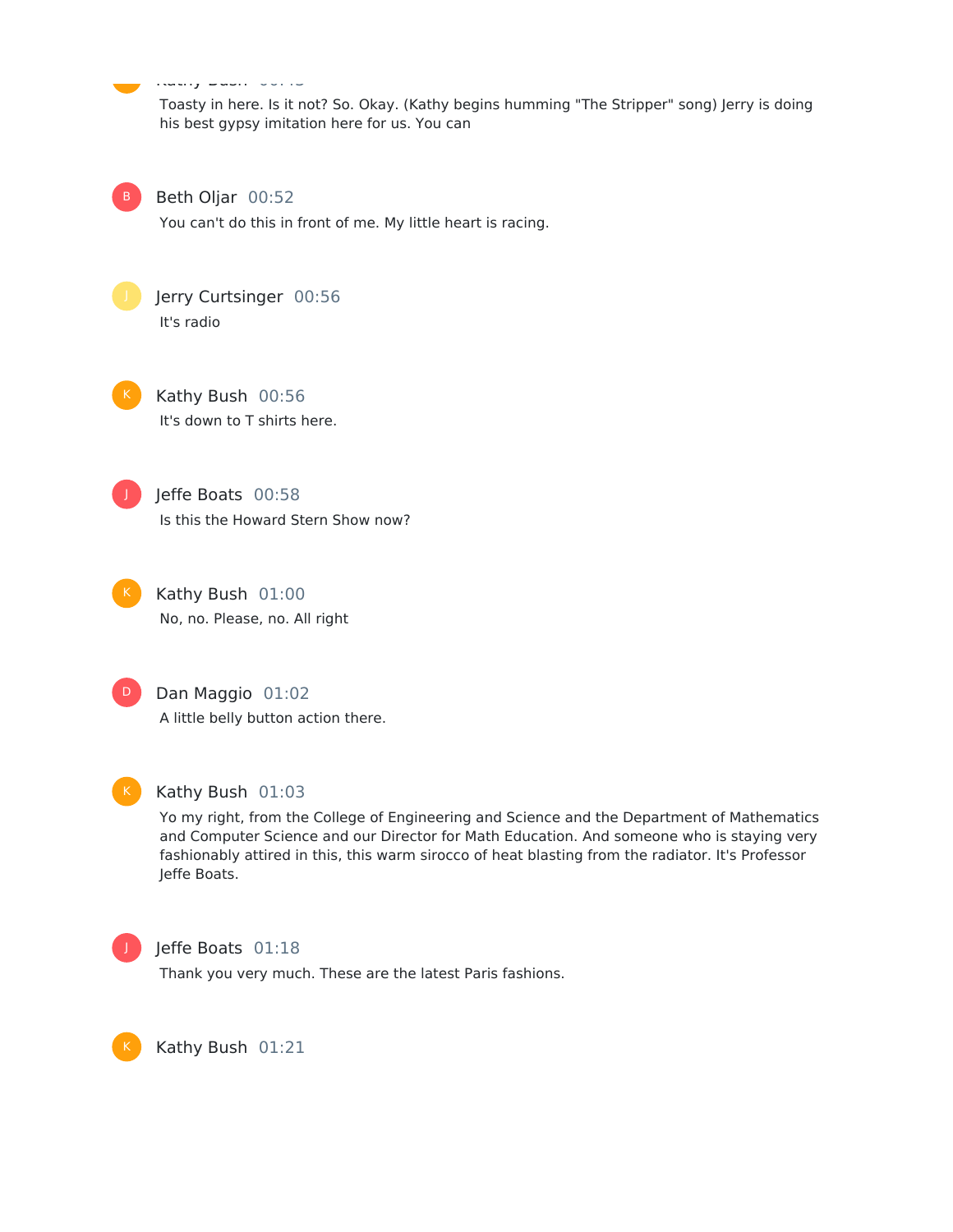And they are in deed.



# Jeffe Boats 01:22

If you're in the gutters of Paris.



# Kathy Bush 01:23

Well, there's Paris and then there's Paris, Kentucky, but you definitely that's much more - It looks much better than that.



# Jeffe Boats 01:30

Thank you very much.



### Kathy Bush 01:31

That's right. Oh, well, I'm not going there. No.



# Jeffe Boats 01:34

It's radio it wouldn't benefit anyone.



#### Kathy Bush 01:36

And a little bit down the table, just a few seats and microphones down; from the College of Engineering and Science, its director of pre college engineering programs. It's Dan Dan, The DAPCEP Man, Maggio. How's it going, Dan?



Dan Maggio 01:49 Very good.



K

Kathy Bush 01:49 That's good. You likin' those butter tarts?

Kathy Bush 01:51 Not enough sugar.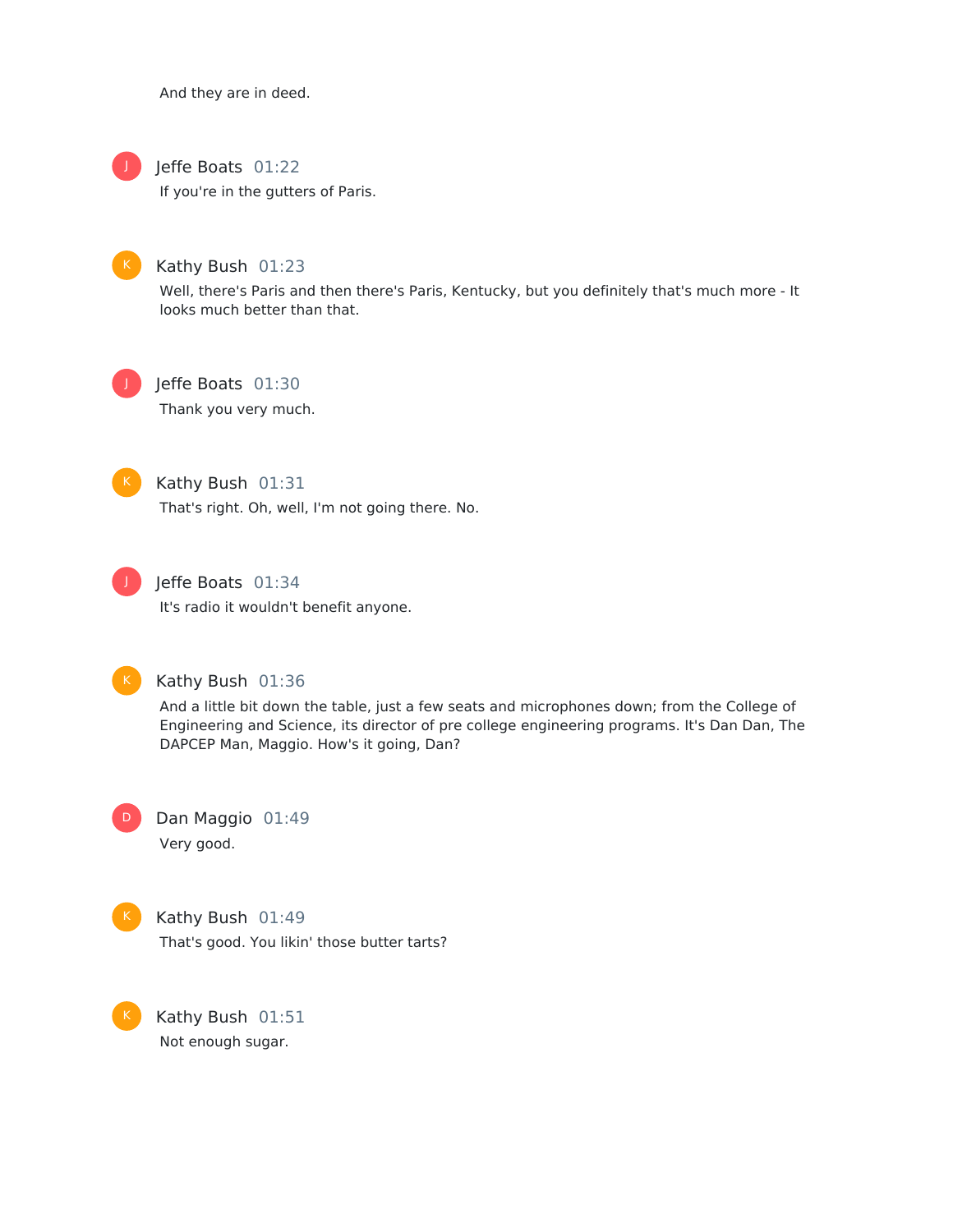

## Dan Maggio 01:51

Loving the butter tarts.



### Kathy Bush 01:51

I know they are the bomb with five B's. Truly. A great Canadian delicacy.

Beth Oljar 01:54 B-B-B-Bomb! B



#### Kathy Bush 01:55

Yeah, right, not enough sugar. We'll call the Department of Dental Hygiene in during the break. All right. And at the far end of the table - Oh, someone who bought the right coffee to drink here, Tim Hortons, the Canadian brew with a Canadian taste treat, It's our man of media from Communication Studies. Professor Jerry Curtsinger.



## Jerry Curtsinger 02:15

A buck-25 on either side of the border.



## Jerry Curtsinger 02:17

I know. I know. You can't beat it with the stuck. It's just

Jerry Curtsinger 02:21 eternal damnation.



# Jerry Curtsinger 02:26 We did that last week in Film class.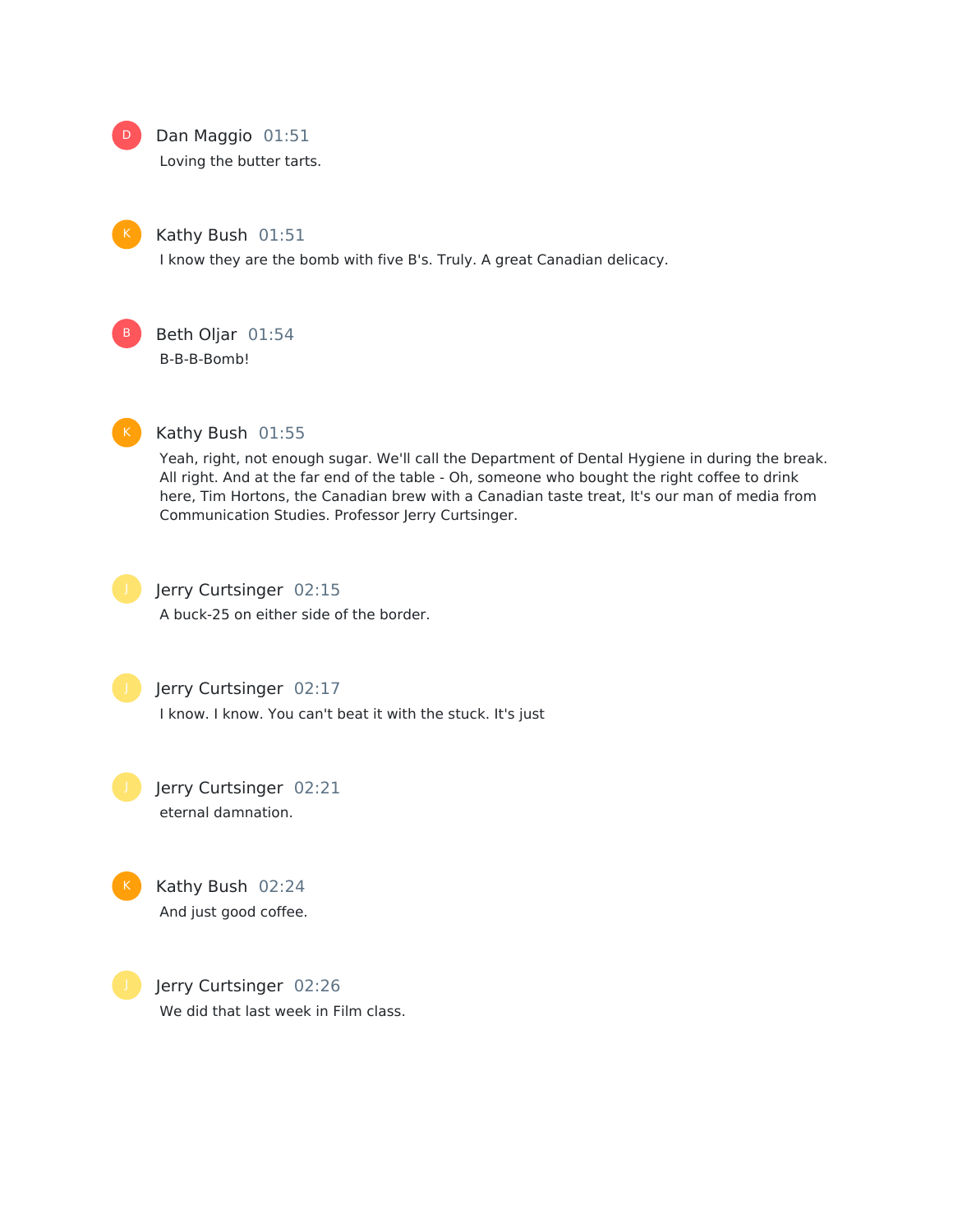Kathy Bush 02:28 Okay. Excellent.

Jerry Curtsinger 02:30 Jackie Chan. Part of it, anyway.

 $K$ 

# Kathy Bush 02:31

Alright. Now, around the table from the Department of Philosophy its chair.

B

Beth Oljar 02:39 for a little while longer.



# Kathy Bush 02:40

As long as her head doesn't explode, it's Professor Beth Oljar.



# B Beth Oljar 02:44

To say that I am glad to see the end of this week would be really the understatement of the century.



# Kathy Bush 02:48

I know, Honey. I know.



## Beth Oljar 02:49

This is like - the best thing that has happened to me this week is being here.



K

## Kathy Bush 02:52

(begins to sing Joni Mitchell's "Both Sides Now")

Kathy Bush 02:52 All right.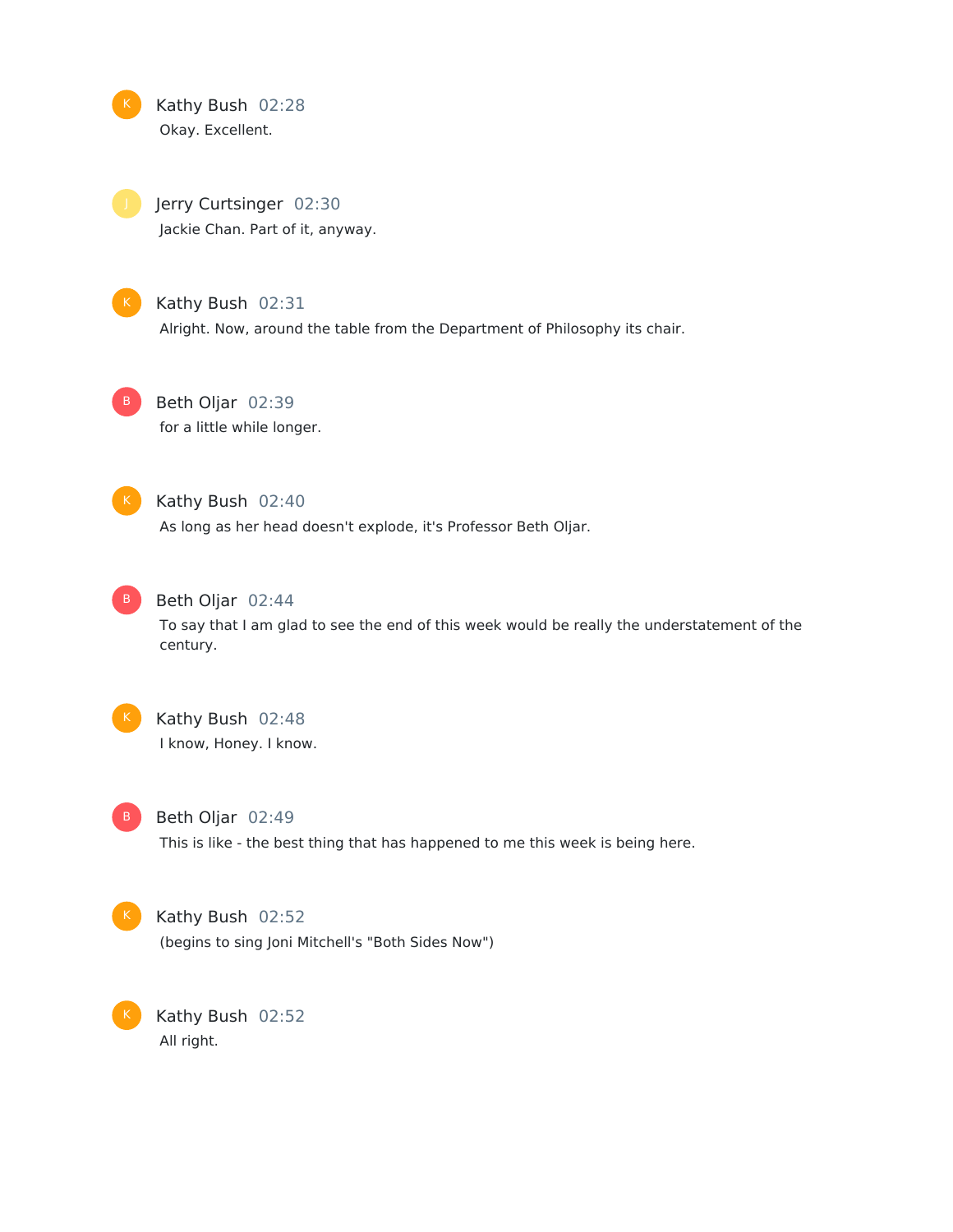

#### Kathy Bush 02:56

(Laughs) Uh, Jerry, the men are coming with the stretcher. Okay. And finally from the Department of Chemistry and Biochemistry. Our own CSI in Detroit specialist it's Professor Matt Mio.



Matt Mio 03:08 How you doing, Kathy?



Kathy Bush 03:09

Fine. And I understand that your class, CSI Detroit, will be back in the schedule again.



Matt Mio 03:13 Yeah, I gotta get you some more adds.



Kathy Bush 03:14 By popular demand.



Kathy Bush 03:16 Now that "Numbers" is a hit, I want to come do a guest spot.



J

Matt Mio 03:19 Sure. On Criminal statistics?





Matt Mio 03:22 Absolutely.

Beth Oliar 03:33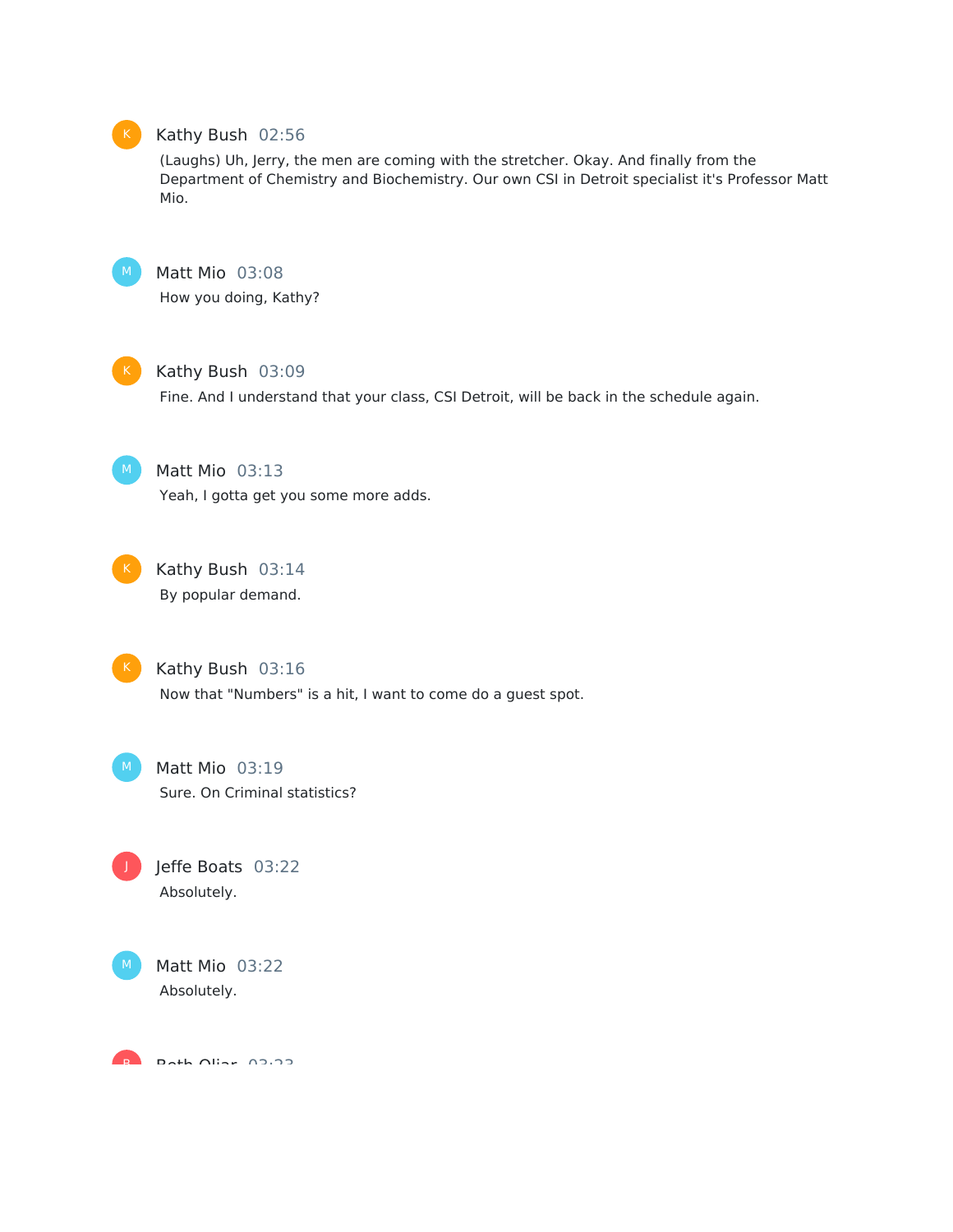

#### **Beth Oljar** U3:23

I haven't seen that show. Is it? I mean, are the things they say about math actually correct?

#### Jerry Curtsinger 03:28

Well, you can just sit there all day and do this.



### Kathy Bush 03:28

No, they don't.



#### Jeffe Boats 03:30

No, the equations are completely real. At least, there are a few that I wouldn't recognize. But for the ones I recognized, they have not stretched reality a bit.



#### Kathy Bush 03:39

Okay, see, there's another reason to study math, kids. Okay.



Jerry Curtsinger 03:43 That's what Leo says.



Kathy Bush 03:44 That's right.

Jerry Curtsinger 03:45 Do Math



#### Beth Oljar 03:45

I feel like I want to - now that I understand - I didn't find math interesting until I started studying Logic. And then it was like, "Oh, now Iget why this is so cool." And so I want to go back and reteach myself algebra and geometry and -



Kathy Bush 03:45 Do Math, you can do it all. Okay.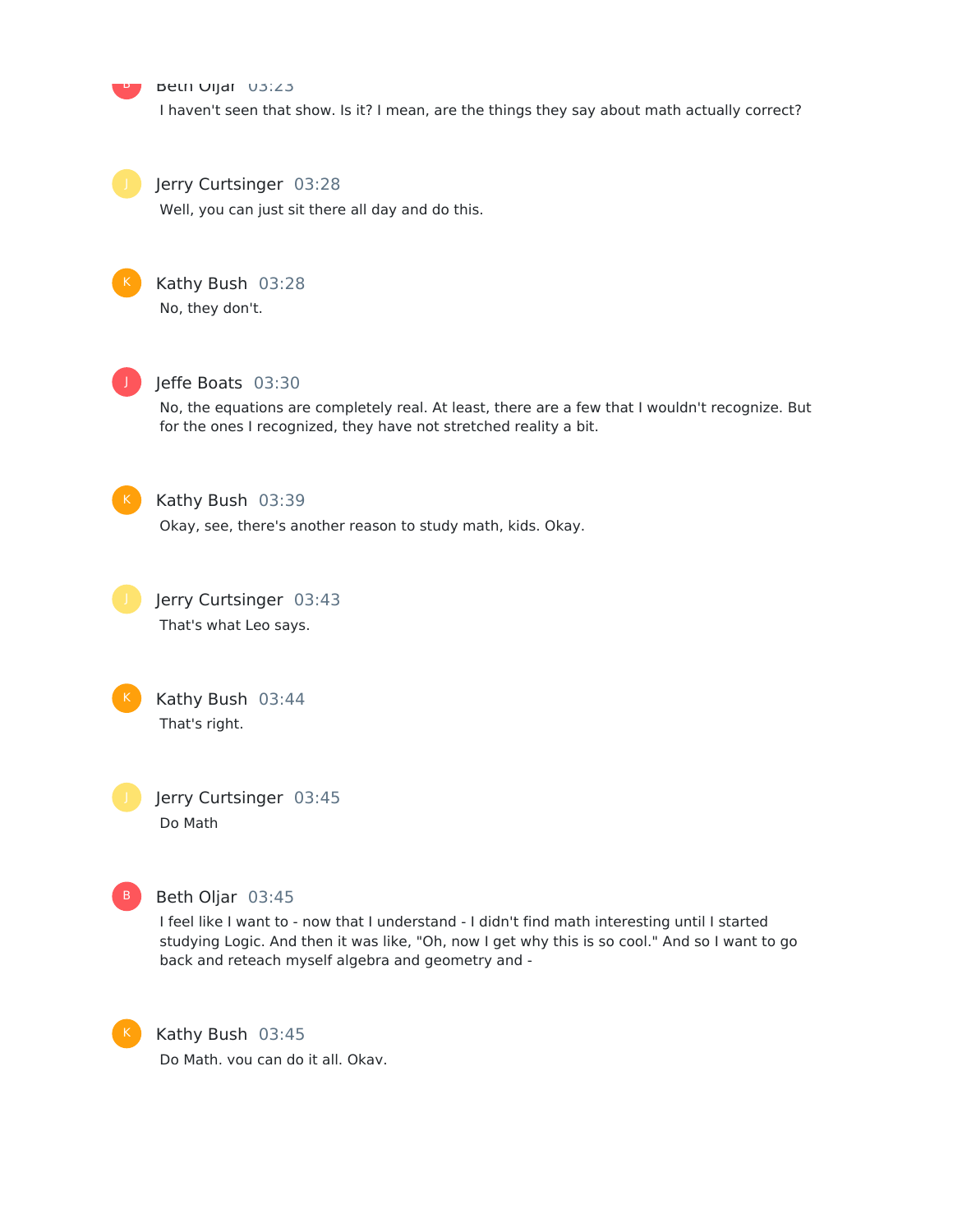| v<br>٩<br>۰.<br>. . |  |
|---------------------|--|

Kathy Bush 03:58 Way cool.



Beth Oljar 03:59

Do Math, you can do it all. Okay.

Yeah, I'll probably never do it unless Dan and Jeffe agree to be personal tutors.



Kathy Bush 04:03 (Laughs) Well, there is that.



Beth Oljar 04:08 You're so mean.

Jerry Curtsinger 04:08

I'll help.



#### Kathy Bush 04:09

This is the show where you can send us questions on butter tarts, on numbers, on crime, on logic and illogical things. And if you stump the panel, you win a brand new, top of the line most recent model of the Ethics Bowl t shirt. And if you don't stump us, you still get it. So hey, what's there to lose and get a great t shirt to boot.



#### Beth Oljar 04:28

And we're at the national competition now. And usually I get phone calls from Marty about how we're doing. And since I haven't had any, I'm wondering if we made it to the Final Eight.



Kathy Bush 04:36

I know, I know. I was waiting to hear -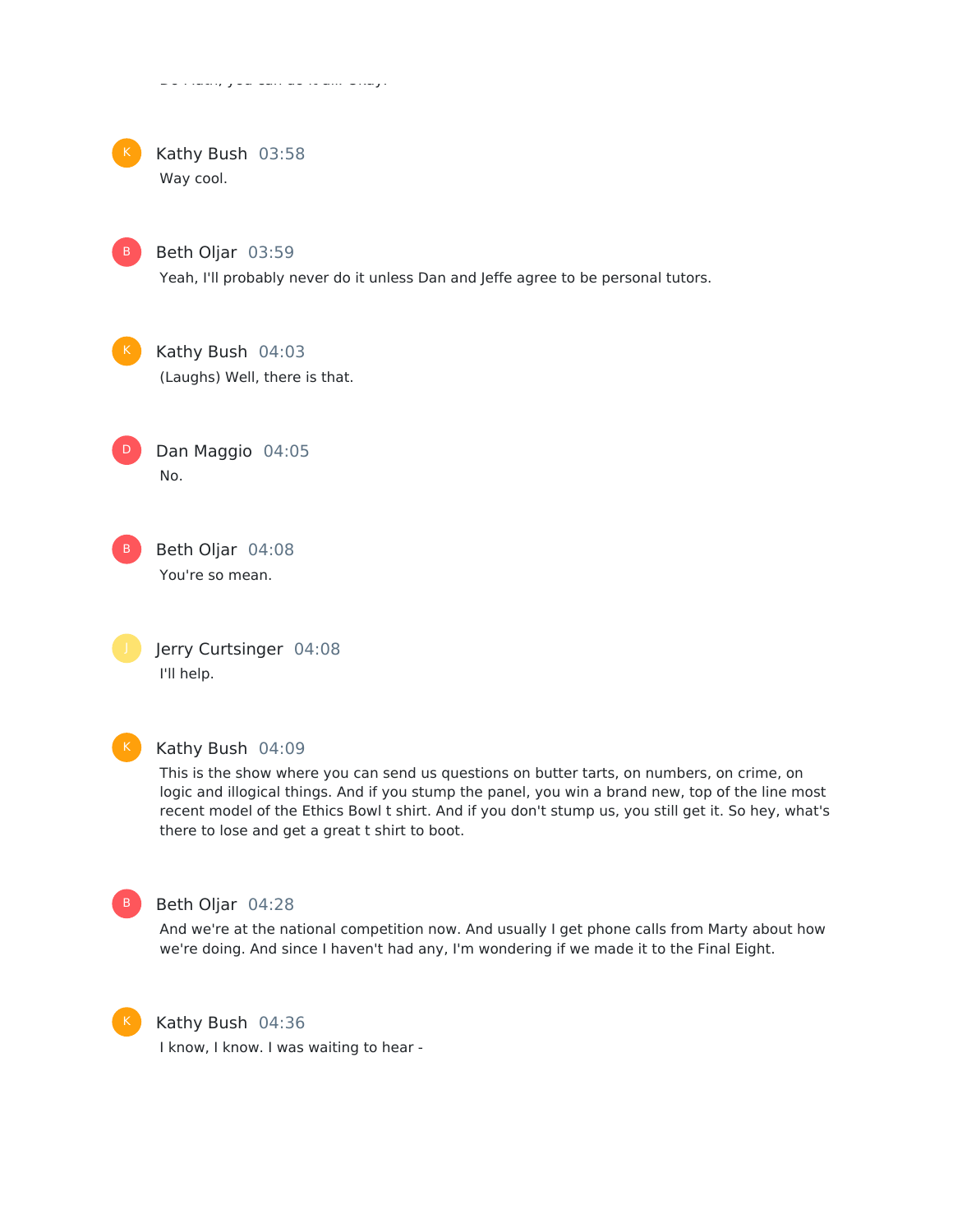

Dan Maggio 04:38 Our team is there?

Kathy Bush 04:38 Yes.



B Beth Oljar 04:40

There are schools that are afraid to compete against us.

D Dan Maggio 04:42 Which team?

Jerry Curtsinger 04:42 A couple of those guys are really smart.

B Beth Oljar 04:43 Uh, Raul's Raiders.

Jerry Curtsinger 04:44 They're really good. They're in my classes. They're pretty smart guys.

B Beth Oljar 04:47

Angel Meadows. Chris Nowak. Tony Smykla. They're all really good students.



Jerry Curtsinger 04:52



K Kathy Bush 04:52

They are really good. Now Angel is a history major. We rule!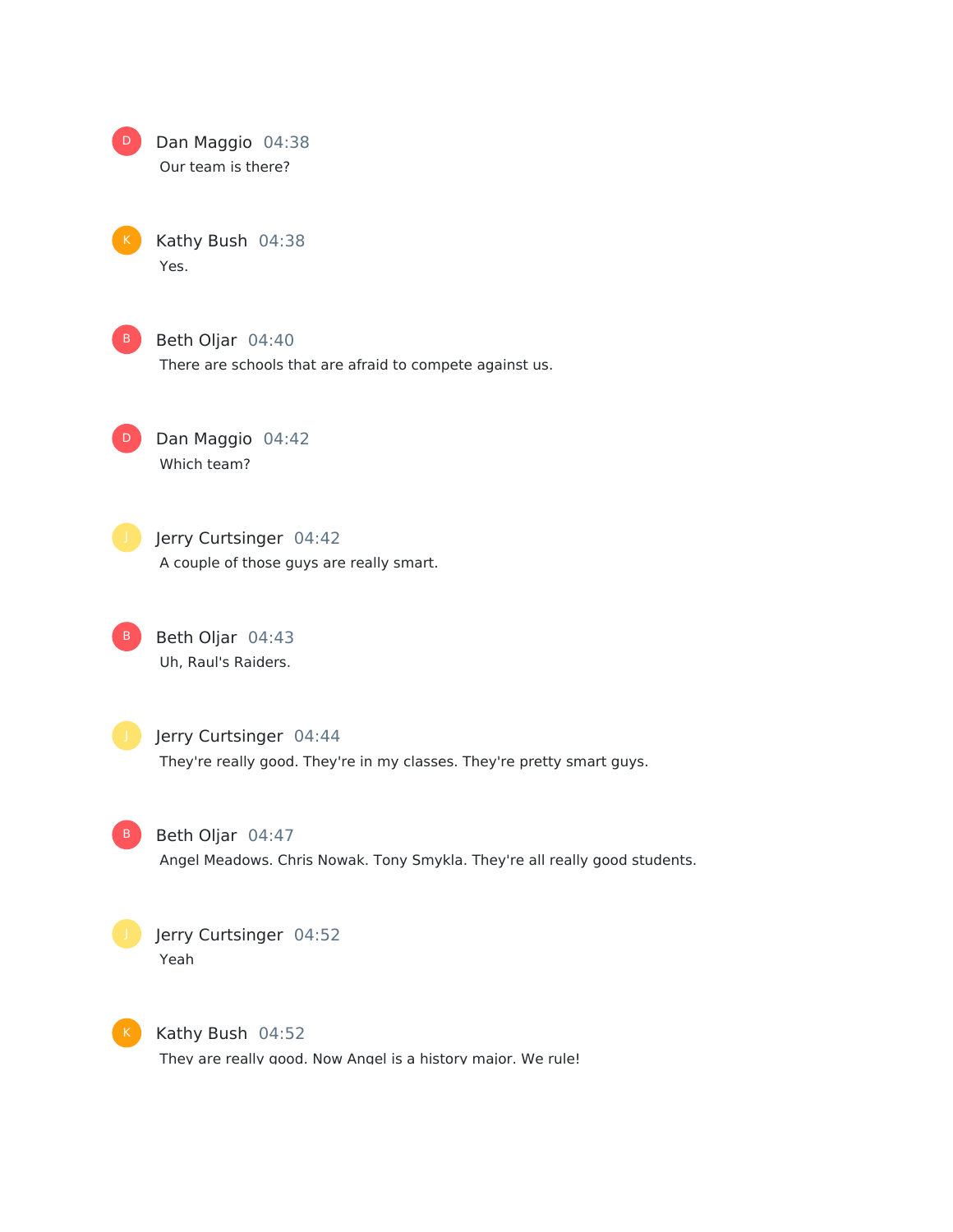They are really good. Now Angel is a history major. We rule!

# A

### Announcer 04:57

You can email ask the professor at ATP@UDMercy.edu, or visit the Ask the Professor Facebook page.



#### Kathy Bush 05:05

Now last time we had received a set of questions from David Jackson of Bowling Green, Ohio, familiar to some of you as a former student here at the University of Detroit - at that time it was the University of Detroit,



#### Jerry Curtsinger 05:18

I nominated him in 1990 for the Student of the Year Award, and he won the award,. And I was invited to the banquet, I said, "Nah, Too bad Dave, I'm going up north, but good luck".



#### Kathy Bush 05:28

(Laughs) Well, these questions are dealing with the Canadian Football League. And we were waiting for the only other person who watches the CFL besides myself, and I think Jeffe does.



### Jeffe Boats 05:40 Well, occasionally.



#### Kathy Bush 05:41

Occasionally, But I know that truly - Jerry, like myself, follows CFL football. So there are five questions. And he didn't give us any kind of grading scale here. So -





Kathy Bush 05:53 What should we make him do?

 $\overline{\mathsf{B}}$  - Reth Oliar 05:55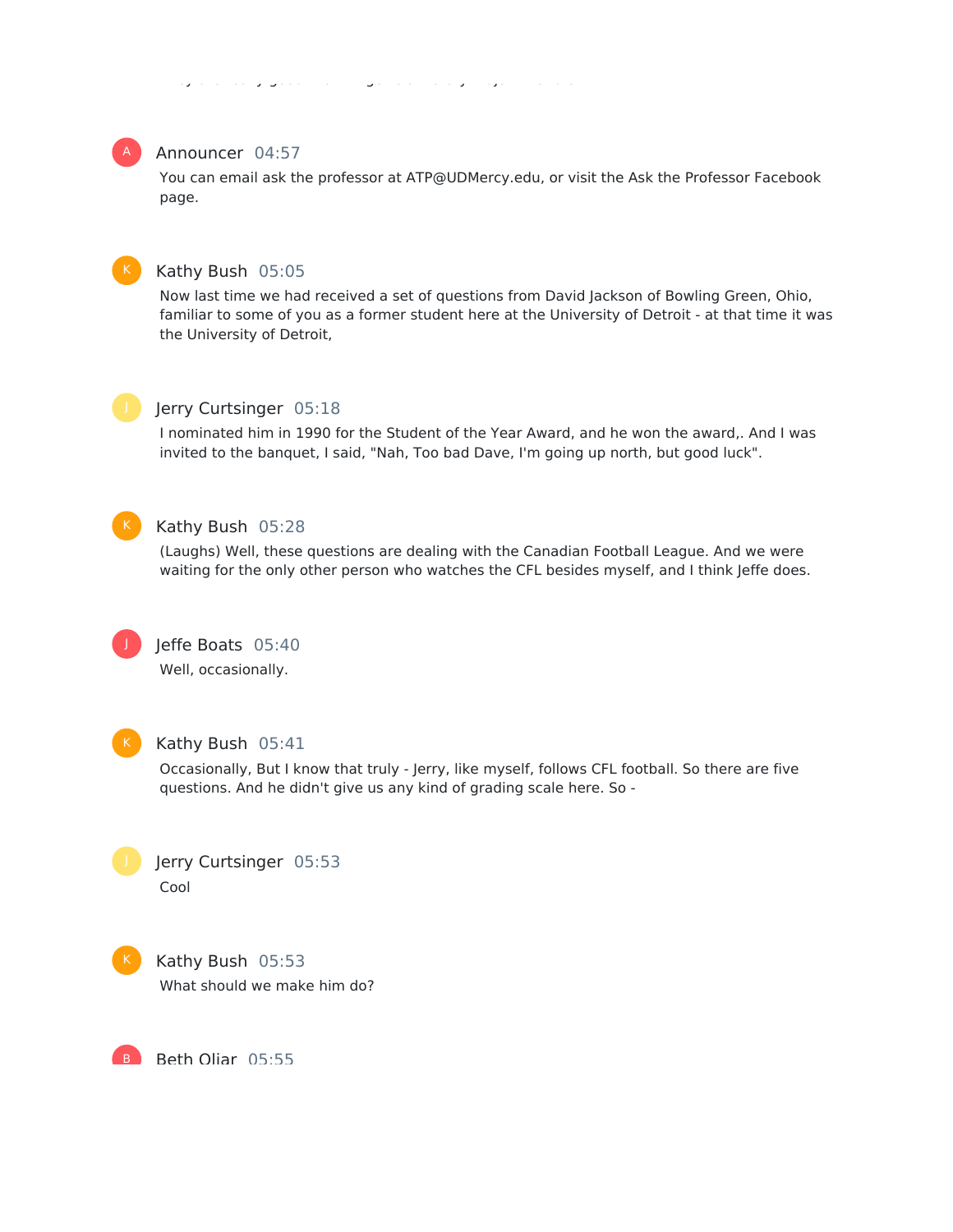





## Kathy Bush 05:59

Oh, there's also some just general Canadian things in here. Okay. All right. In Canadian football, what is the team from Saskatchewan called?



Jerry Curtsinger 06:09 They're the Rough Riders.



# Kathy Bush 06:10

That's right. The Saskatchewan Roughriders. Very very good.



# Jeffe Boats 06:14

Ottawa is also the Rough Riders.



# Jerry Curtsinger 06:15

Well, they changed their name to something else.



# Beth Oljar 06:18

There's no connection to Teddy Roosevelt, presumably.

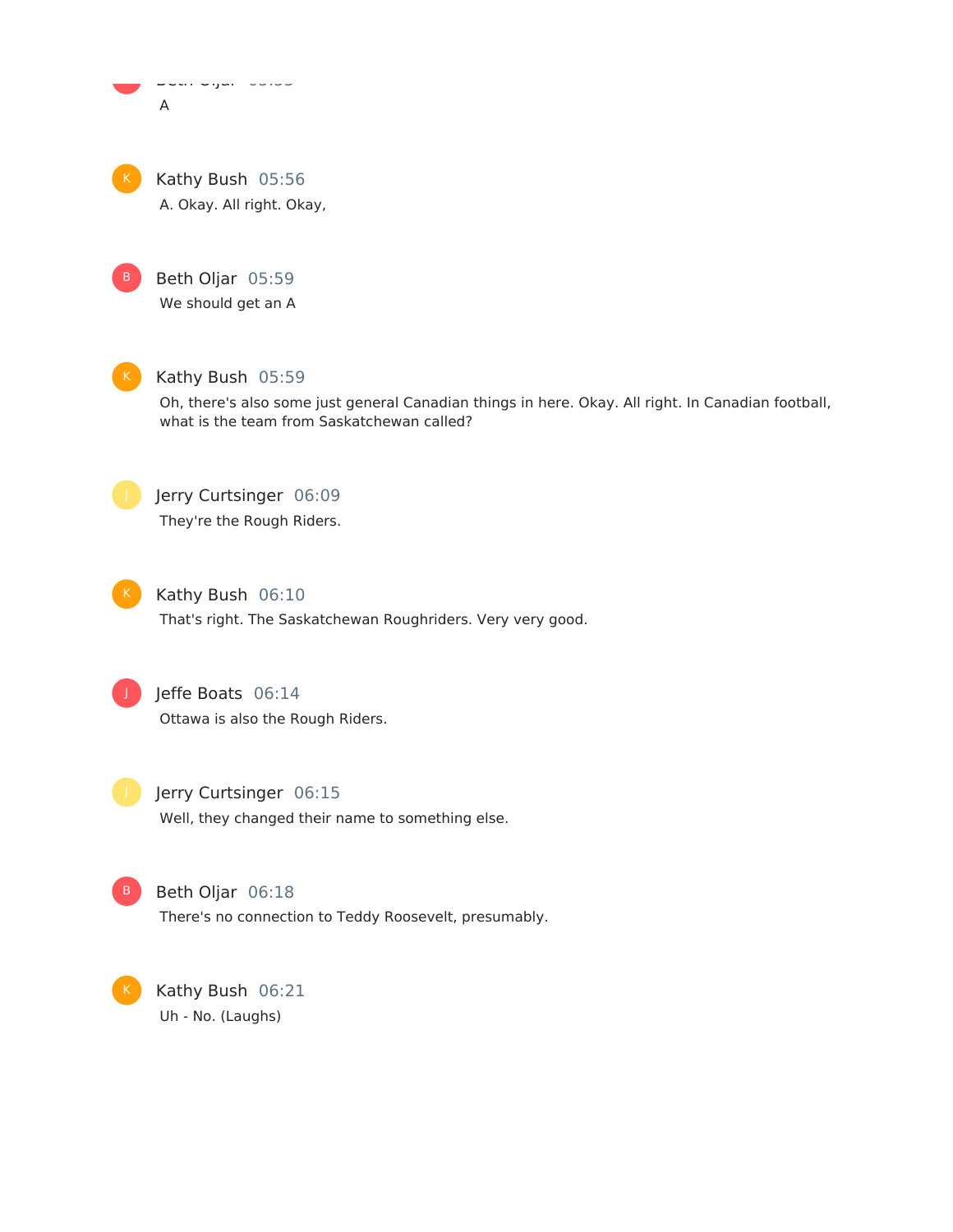Matt Mio 06:24

But he had a summer home up there. (Beth Laughs)



#### Kathy Bush 06:27

Then he said "This is another sports question. Can you name three NCAA University team mascots that do not end in the letter A?"



# Jerry Curtsinger 06:37 Titan

Matt Mio 06:38 Wait. That do NOT end in the lettter A?



# Kathy Bush 06:41 Yeah.

Jeffe Boats 06:41 I'll bet you that's a typo. Because "A" is right next to "S".



# Kathy Bush 06:44

Okay. It is. I think you're right.

Matt Mio 06:46 That do not end in "S"



# Kathy Bush 06:47 Okay,



Matt Mio 06:48 So, I would say Stanford Cardinal.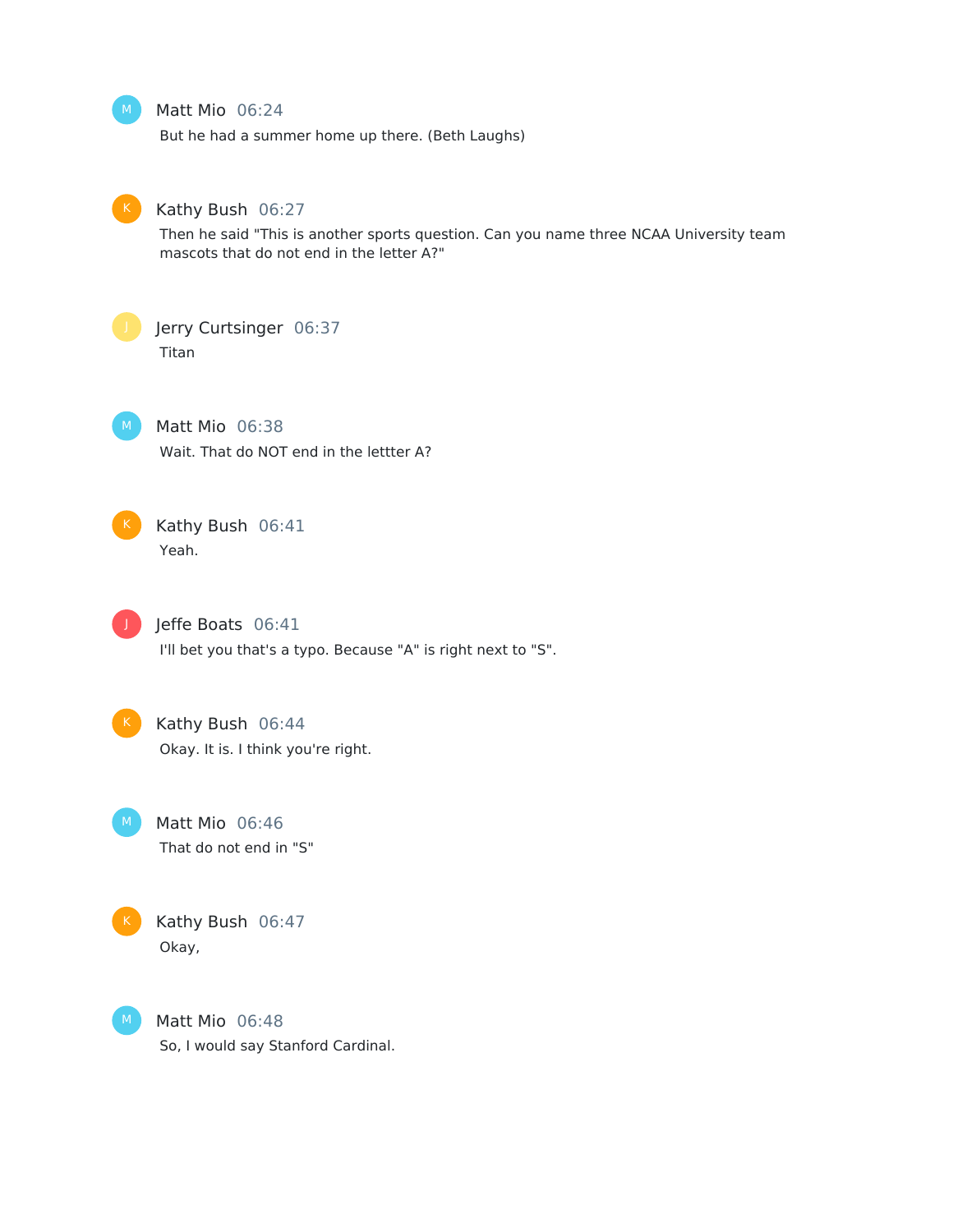| Kathy Bush 06:50   |  |
|--------------------|--|
| Yep. That's right. |  |

Jeffe Boats 06:51 The Syracuse Orange. J

Jerry Curtsinger 06:52 The Orange Men.

Kathy Bush 06:52 The Orange Men. Yes.  $K$ 

 $M$ )

Matt Mio 06:52

Oh, because they have the Orange Men and the Orange Women.

K Kathy Bush 06:54 Yeah. That's right.

B Beth Oljar 06:57 What about The Fighting Illini? What are they - ?

Jeffe Boats 07:00 There you go.

 $\vert$  M  $\rangle$ 

K

J

Matt Mio 07:00 Fighting Illini would be one of them.

Kathy Bush 07:01 That's right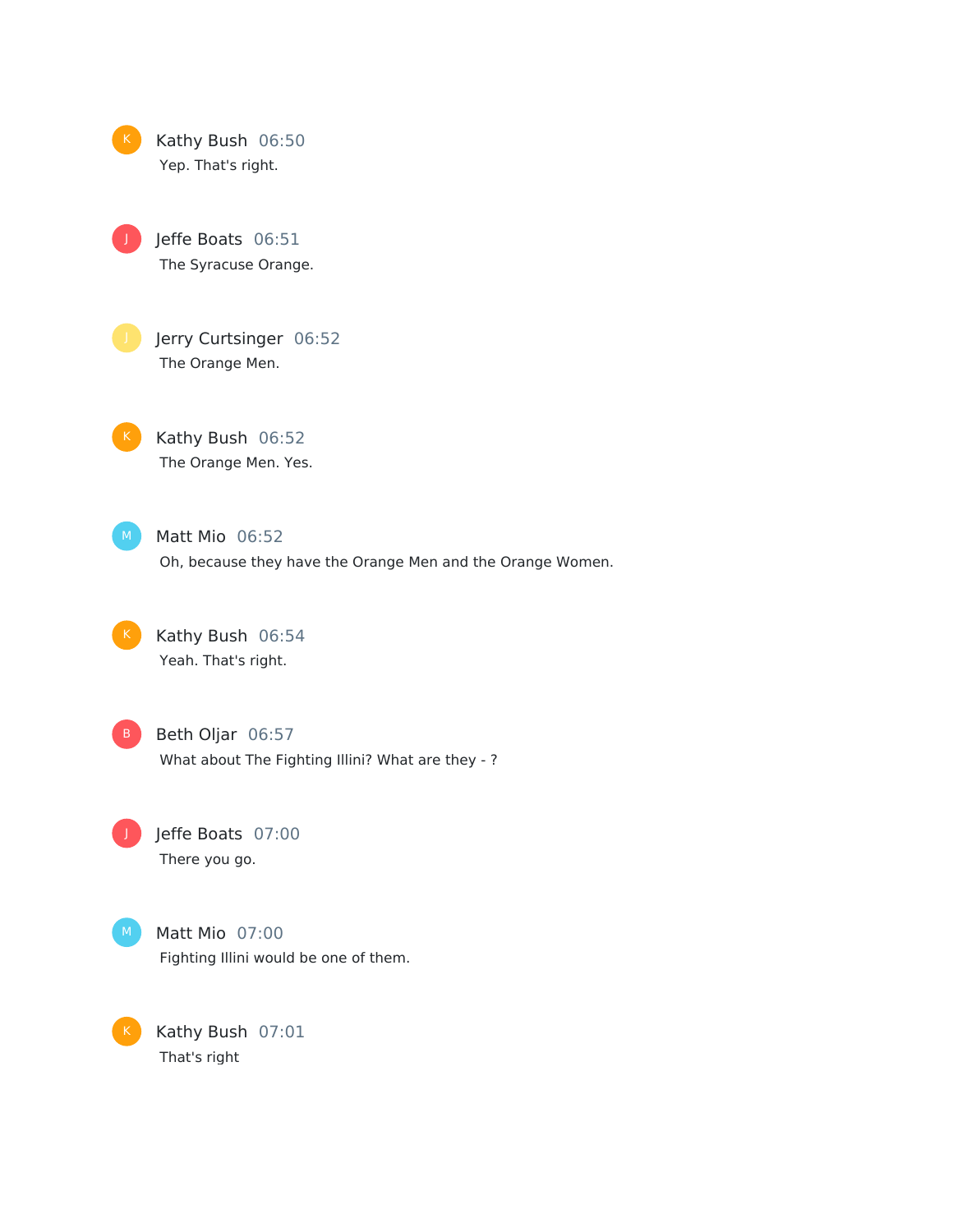

That's right

Kathy Bush 07:03 It is

Matt Mio 07:03 Excellent.



K Kathy Bush 07:04 And one more that deals with a very bright letter and something that is related to tsunami

**J** Jeffe Boats 07:11 The Crimson Tide?

K Kathy Bush 07:12 That's it. The Crimson Tide.

B Beth Oljar 07:14 Alabama

K Kathy Bush 07:14 That's right. The Bama.

Matt Mio 07:14 BAMA!  $M$ 

Jeffe Boats 07:15 If there are more than the more than that that  $\mathcal{L}_\mathcal{D}$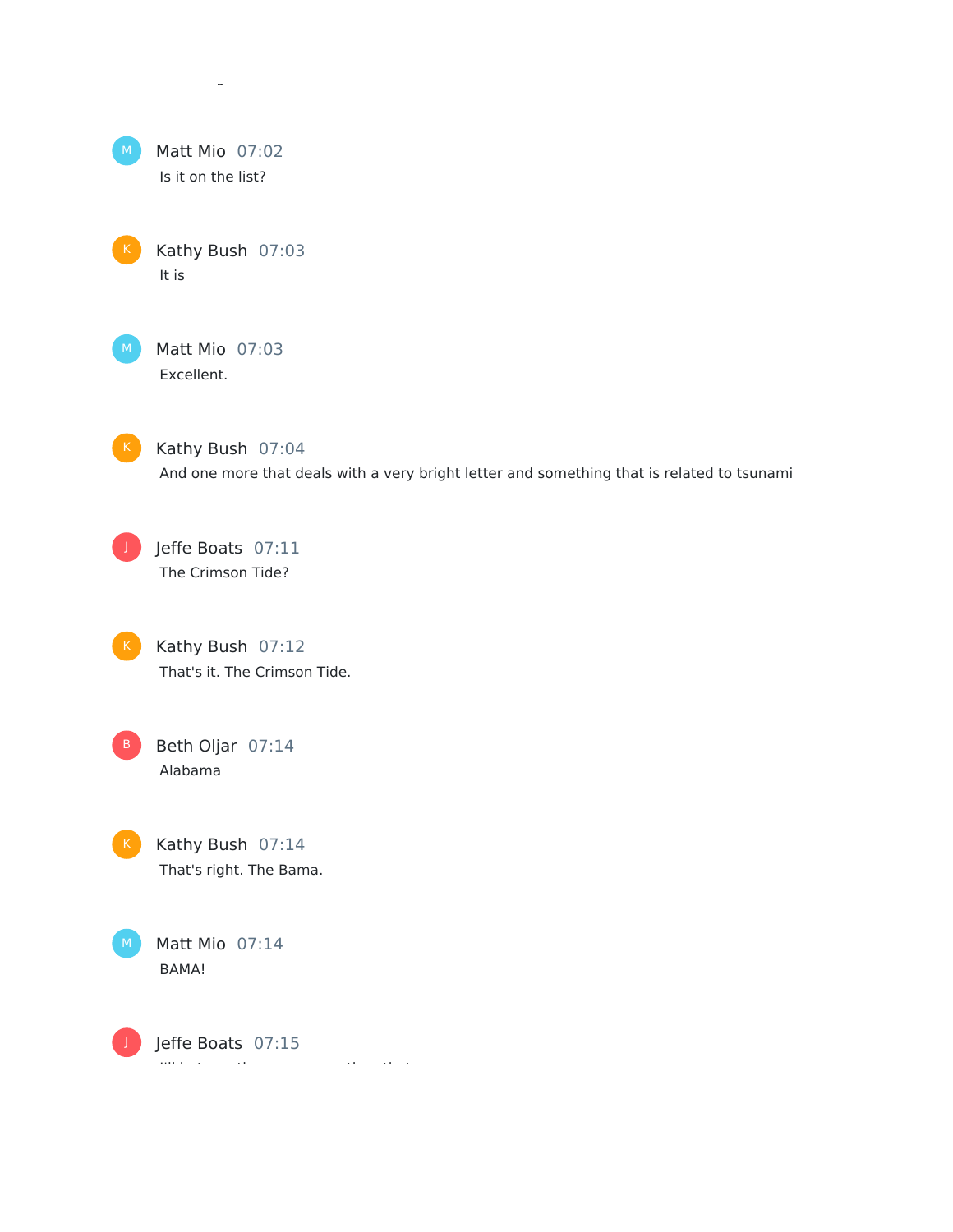I'll bet you there are more than that.



Kathy Bush 07:18 There's got to be more than that.

Jerry Curtsinger 07:19 Yeah



Kathy Bush 07:20 I think you're right.



Jeffe Boats 07:20 The Minute Men. There's the University of Massachusetts Minutemen



## Matt Mio 07:25

Massachusetts Minute Men, we could probably go on forever.





Beth Oljar 07:29

They're The Huskies. Well, They're the fake huskies.

Kathy Bush 07:31 Thank you.



K

Beth Oljar 07:33 Yeah, because the real Huskies are on the left coast.

Kathy Bush 07:35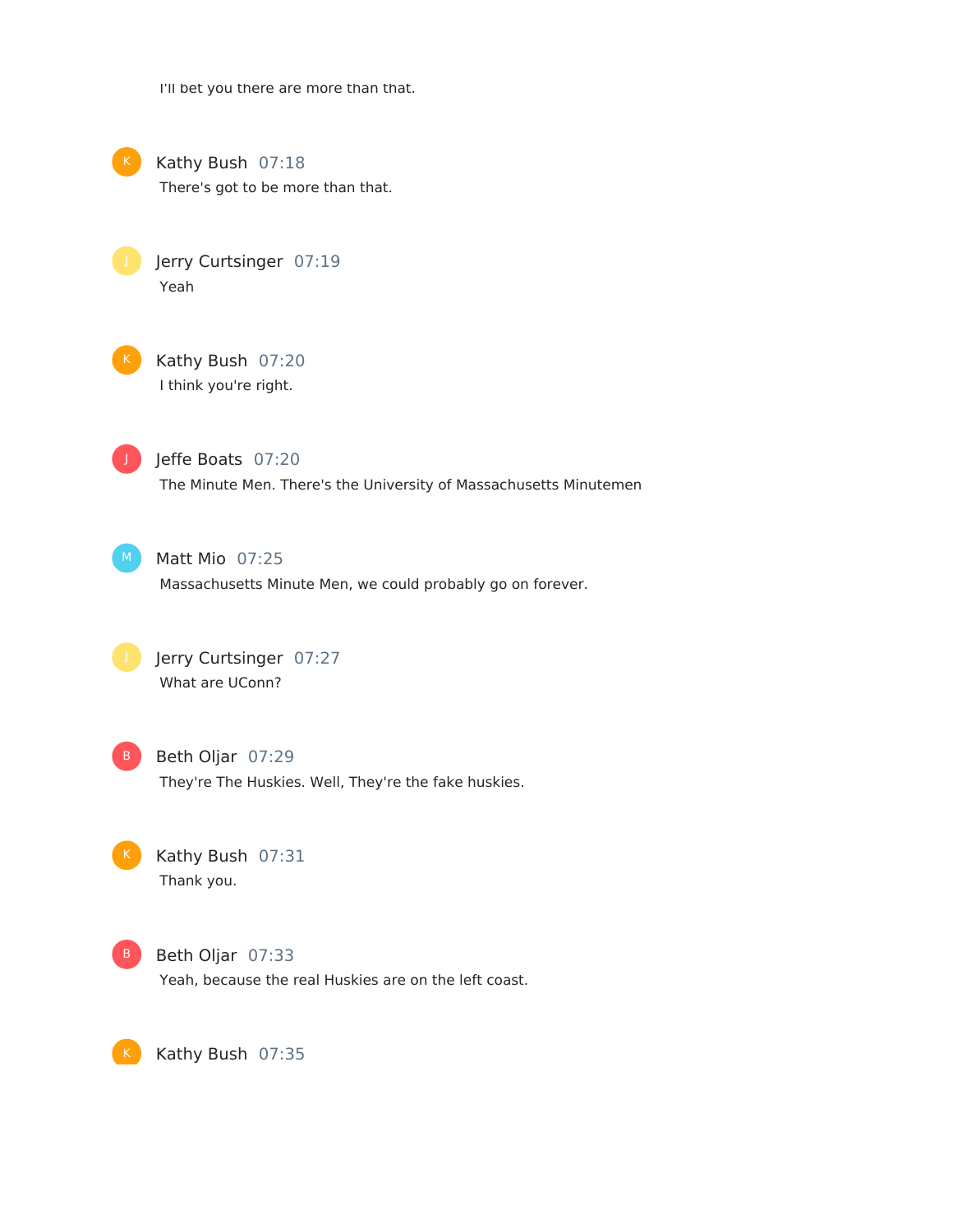That's right. The total fake Huskies that way.

Beth Oljar 07:38 The end of civilization. B

> Kathy Bush 07:38 What is the name of the Montreal NFL team?

Jerry Curtsinger 07:41 Alouettes.

K Kathy Bush 07:42 Okay. And what is the premier Ontario team?

Jerry Curtsinger 07:47 Well, the Argos, I would think.

 $M$ 

Matt Mio 07:48 Not the Hamilton Tiger-Cats?



Kathy Bush 07:48 I was gonna say,

Jerry Curtsinger 07:51 Well, there's the Tiger-Cats, but the Tiger-Cats have sucked under Danny M.



Kathy Bush 07:56 Okay, that's true.

Derry Curtsinaar 07.57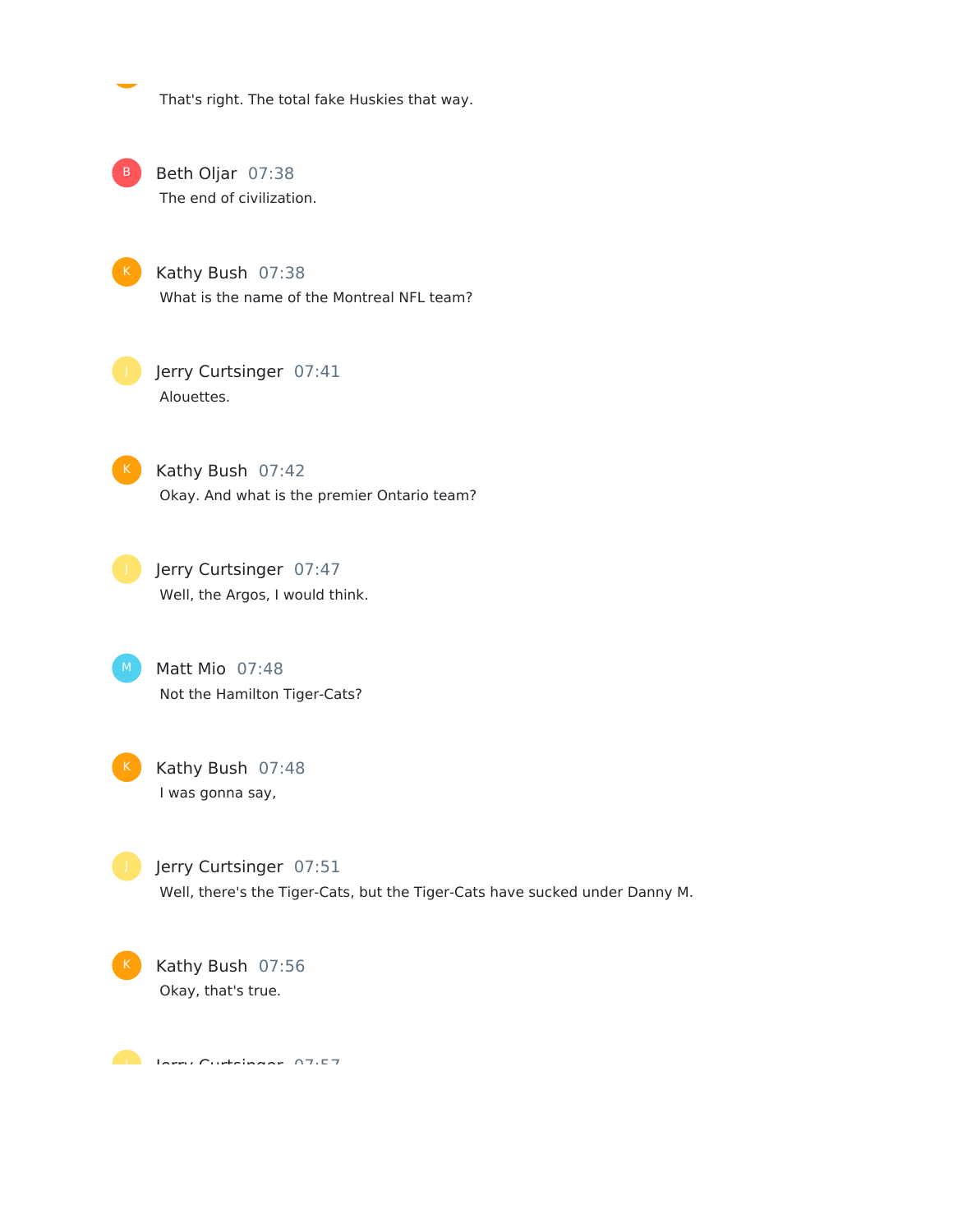#### Jerry Curtsinger U7:57

The Argos have been good lately. I mean, there's only that. There's Ottawa,



#### Kathy Bush 08:01

My cousin is managing a bar in Toronto, where the Argos come after games. He said he has a great picture of him with the team that he sent his grandfather, my uncle, for Christmas.



### Jerry Curtsinger 08:10

Well, Pinball Clemons, who's now the coach, was the only year round employee in the history -

Kathy Bush 08:16 That's right.



# Jerry Curtsinger 08:16

in the history of the Argos.



#### Kathy Bush 08:19

Yeah. It's sort of that way. Okay. And the final bonus question. Who was the last NDP, New Democratic Premier of Ontario?



#### Matt Mio 08:28

Woe, we are all over the map right now.



K

#### Matt Mio 08:30

Alright, now actually, his name is the same name as an American comedy team. Two man comedy team.



Kathy Bush 08:37 No. Um -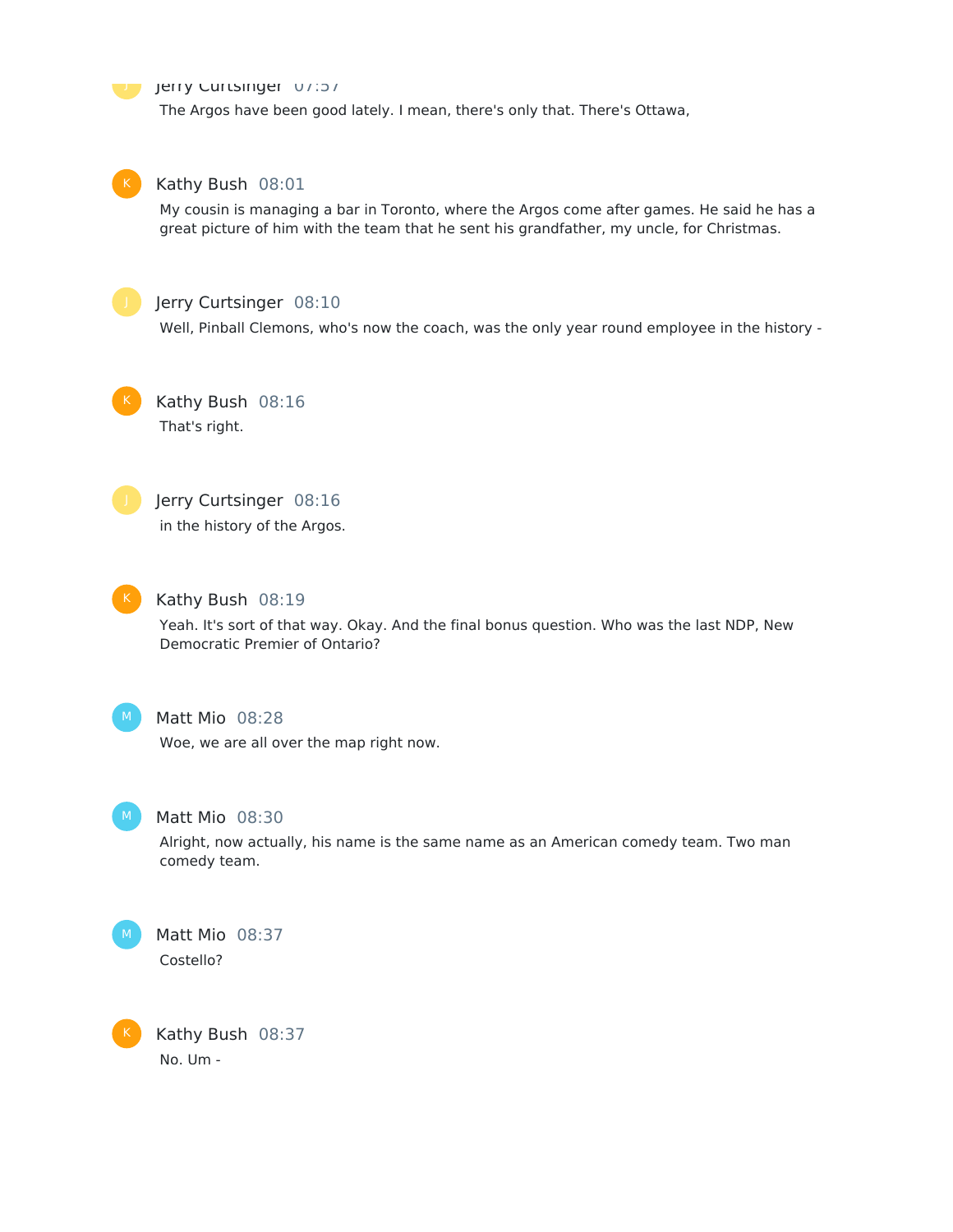

Kathy Bush 09:00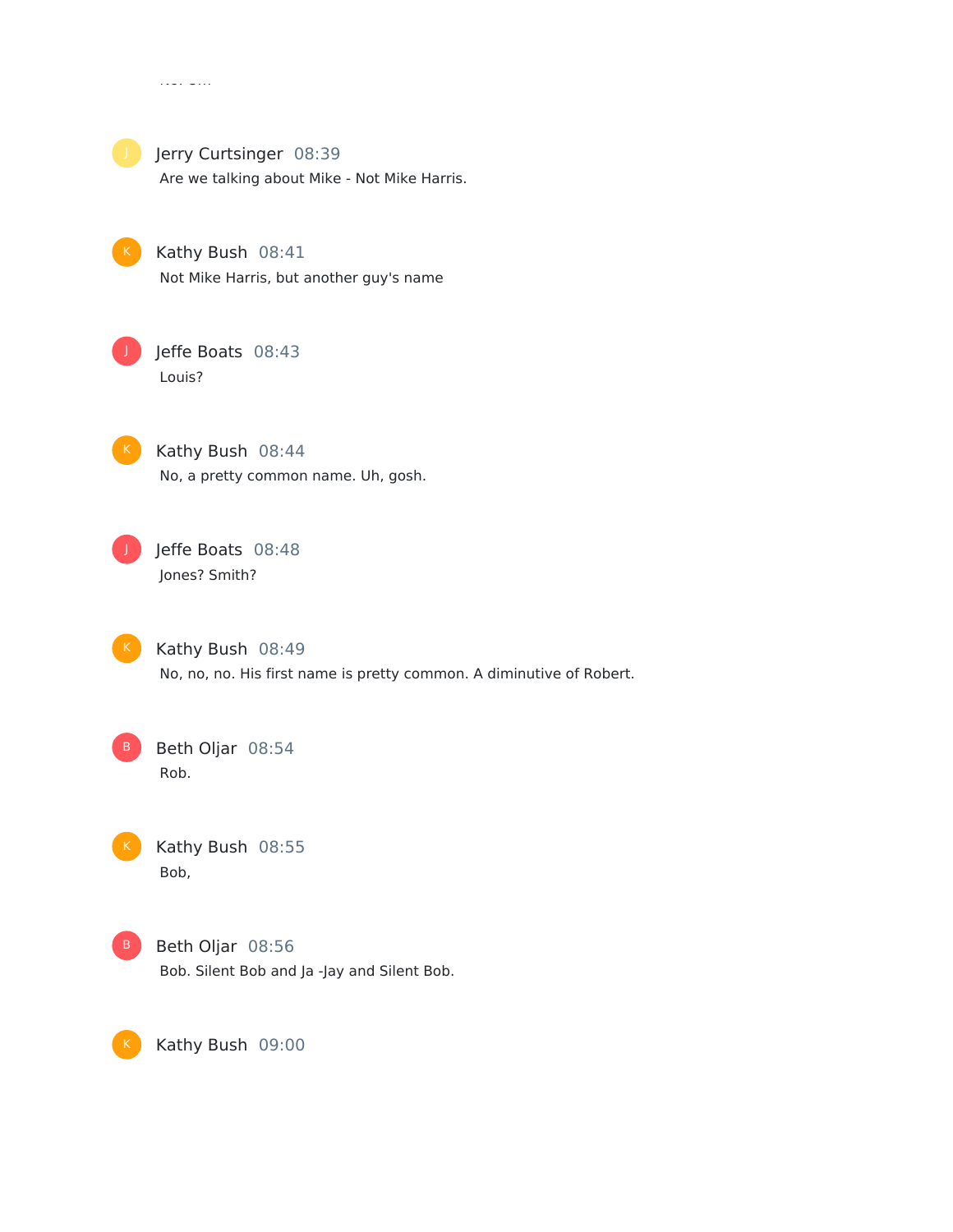See, you're thinking of the modern combination.



Jeffe Boats 09:02

Who's that guy from Strange Brew?

Jerry Curtsinger 09:04 Mackenzie.

Kathy Bush 09:05 No, it's Bob Ray.



Beth Oljar 09:06 Oh, Bob Ray.



#### Kathy Bush 09:07

Yeah, he was the premiere. Okay. Now super, super bonus political question (followed by a sinister laugh). Who is the current leader of Her Majesty's loyal opposition in Canadian Parliament? This would be the Progressive Conservatives. Now his first name is the same name as someone who teaches political science here teaches political theory.



Matt Mio 09:27 Steve?



B

Kathy Bush 09:28 And the last name -

Beth Oljar 09:29 Never Steve. Always Stephen.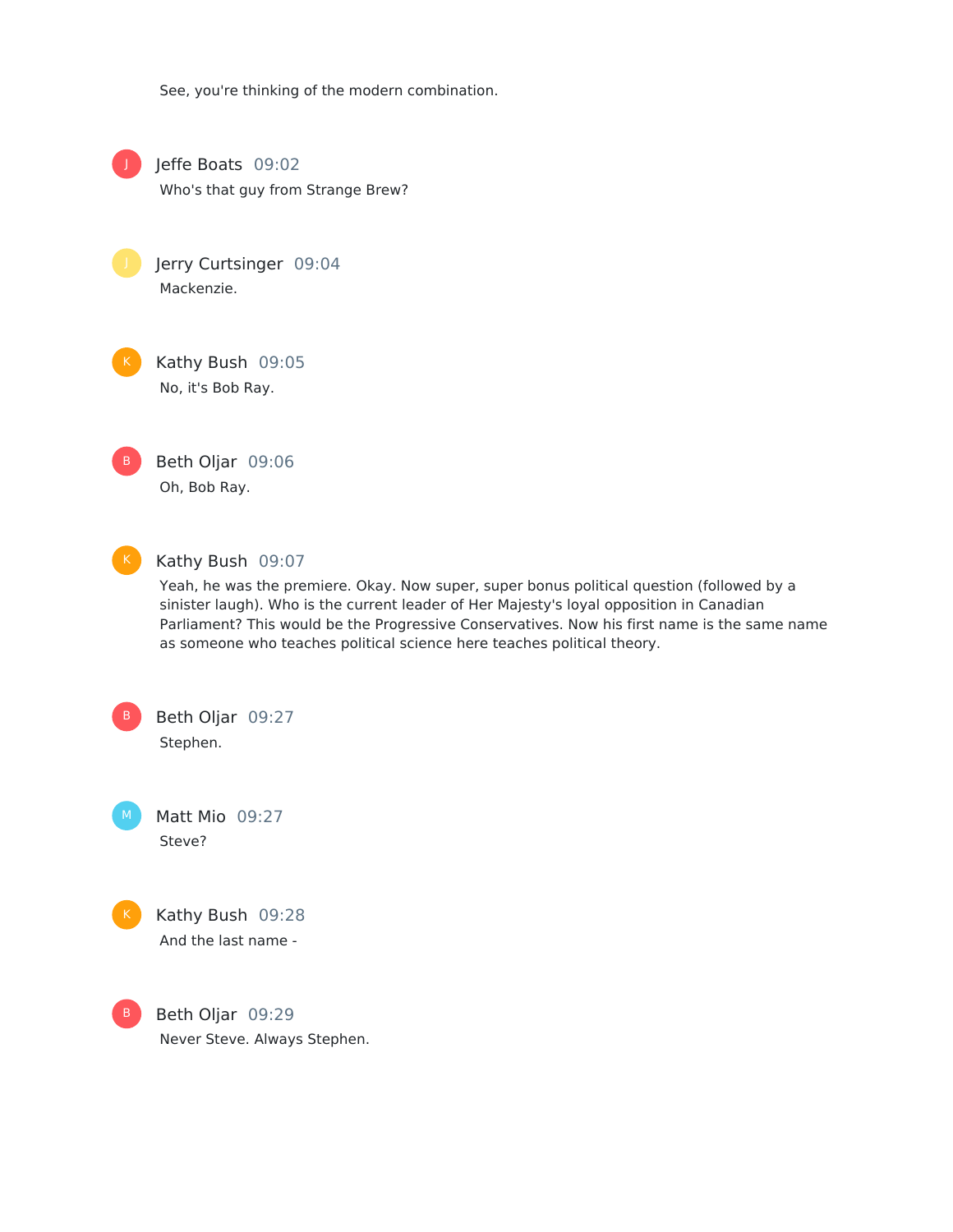Kathy Bush 09:31 Always Stephen. Oh, yeah. Don't ever -

Beth Oljar 09:32 You'll get your head ripped off.



Kathy Bush 09:33 He is definitely Stephen.

Jerry Curtsinger 09:36 I think I'm gonna go with Geraldo.

Kathy Bush 09:40 Yeah, and the last name is the same name as a major street over in the east side -

D

Dan Maggio 09:44 Gratiot. (Beth and Kathy laugh)

#### Kathy Bush 09:44

where there are a number of dance clubs and bars and -

Dan Maggio 09:50 On the Eastside? D



D

Kathy Bush 09:50 Yeah,

Dan Maggio 09:51 Mac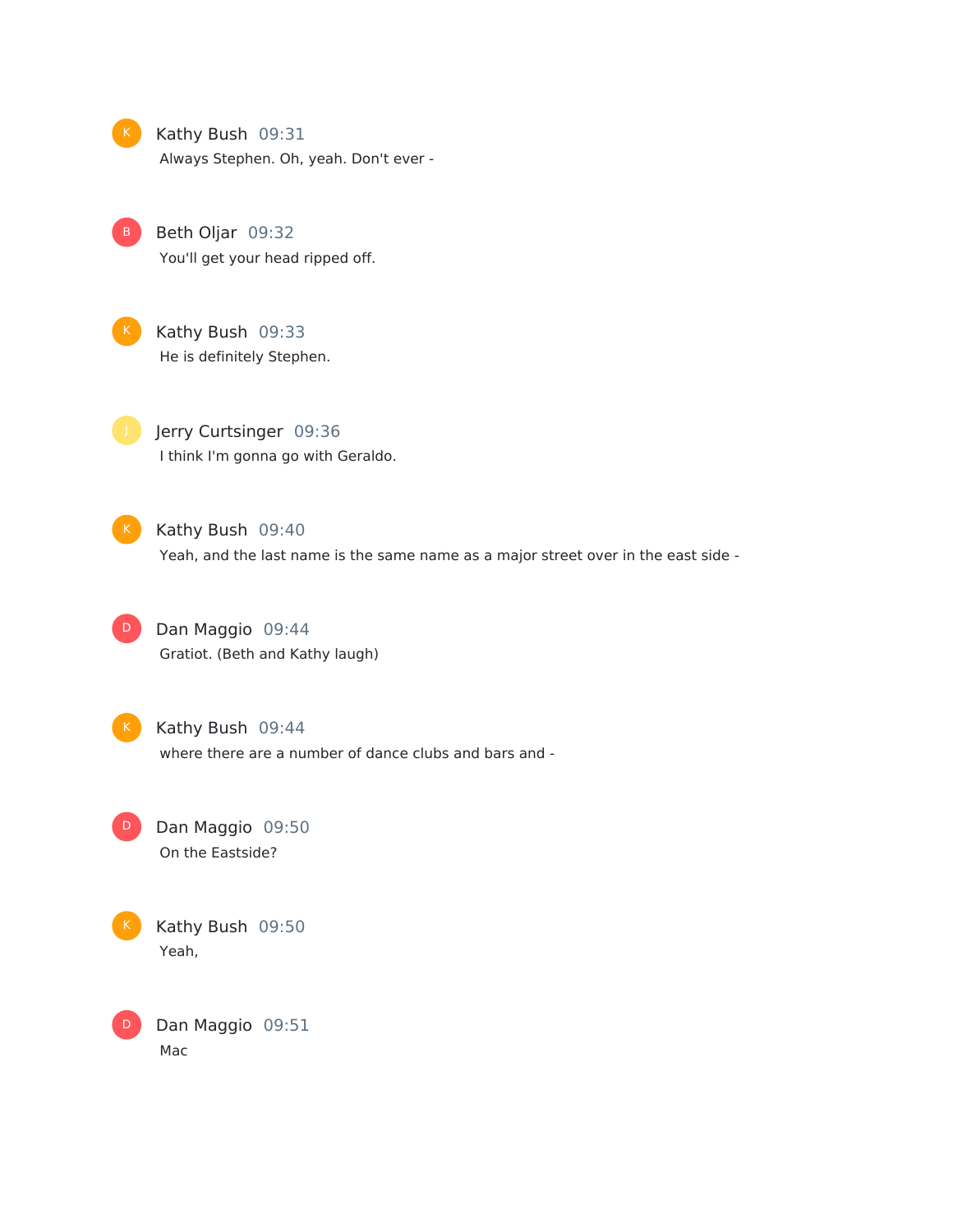Kathy Bush 09:51 Not Mac

Dan Maggio 09:52 Harper.



D

### Kathy Bush 09:52

That's it. Stephen Harper of the Progressive Conservatives. There we go. Well, since he didn't give us any kind of scale on the those questions, what da ya say?

B

Beth Oljar 10:01 We win.



Kathy Bush 10:01 Do we have a winner or loser?

Beth Oljar 10:03 We win. B



Jerry Curtsinger 10:04 I'm just happy to pass.



# Kathy Bush 10:05

Okay, well, well, all right. But you get a shirt, David. But you know, all you sent us was an email address. So I'm gonna email you back and ask you -



# Jeffe Boats 10:12 I got one curling question.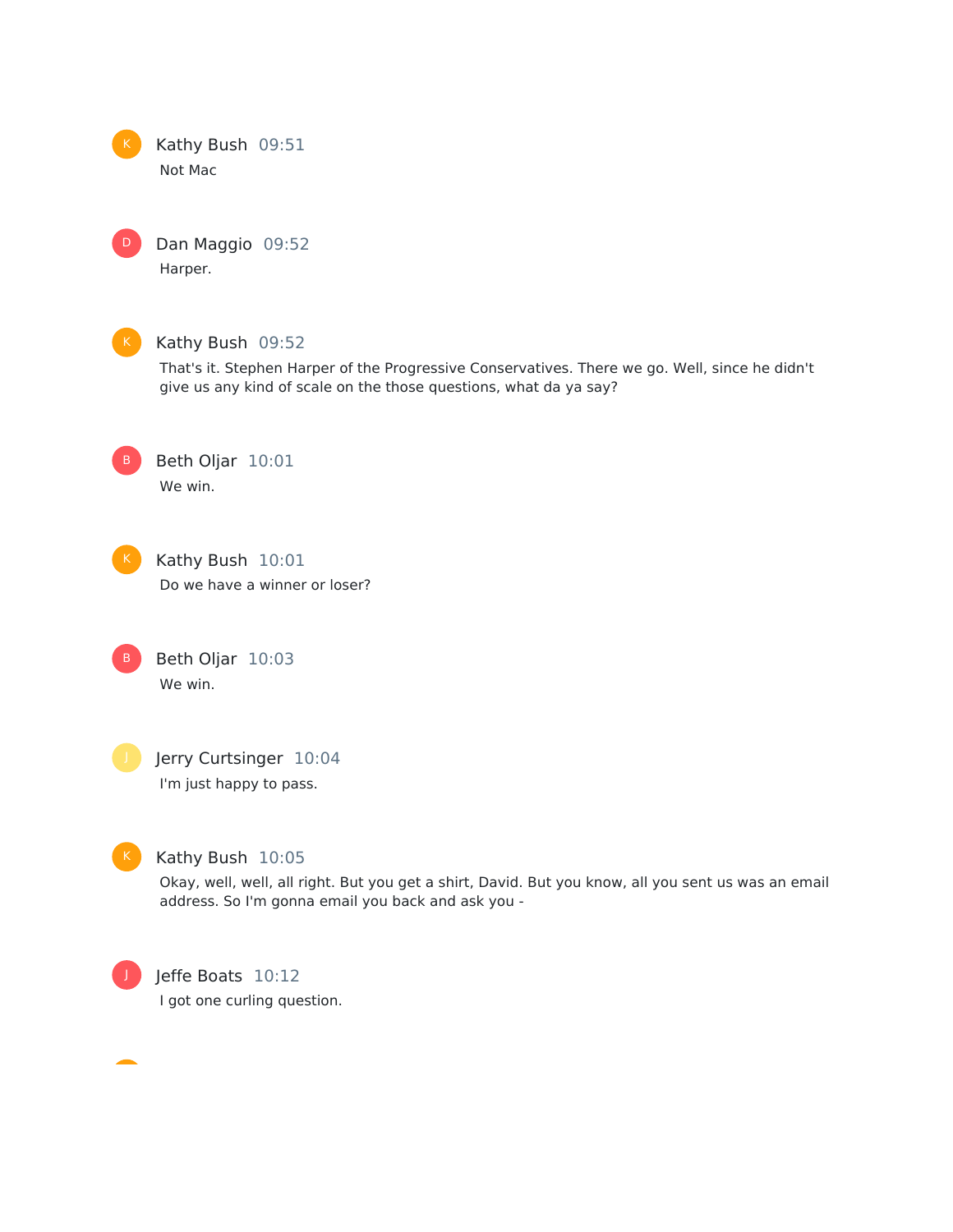Kathy Bush 10:13 Cool. Did you - Were you watching the -



Jeffe Boats 10:15 Scott's Tournament of Hearts.



Jeffe Boats 10:16

Yes. Tournament of Hearts. It was so late.



Jerry Curtsinger 10:18 Friends of mine work on that. Those are like 14-hour days.



Jerry Curtsinger 10:21 What's your curling question, however?



Kathy Bush 10:21

Well, no. I just I want to learn how to curl. I just grew up with watching



Jerry Curtsinger 10:21

And you know, curling it's not like - you know, there's not a lot going on there. You know? Once your set up, your set up. You know, you're there, man.

Matt Mio 10:21 Wow.



Kathy Bush 10:34 There's the Detroit Curling Club.

Jeffe Boats 10:35 I know.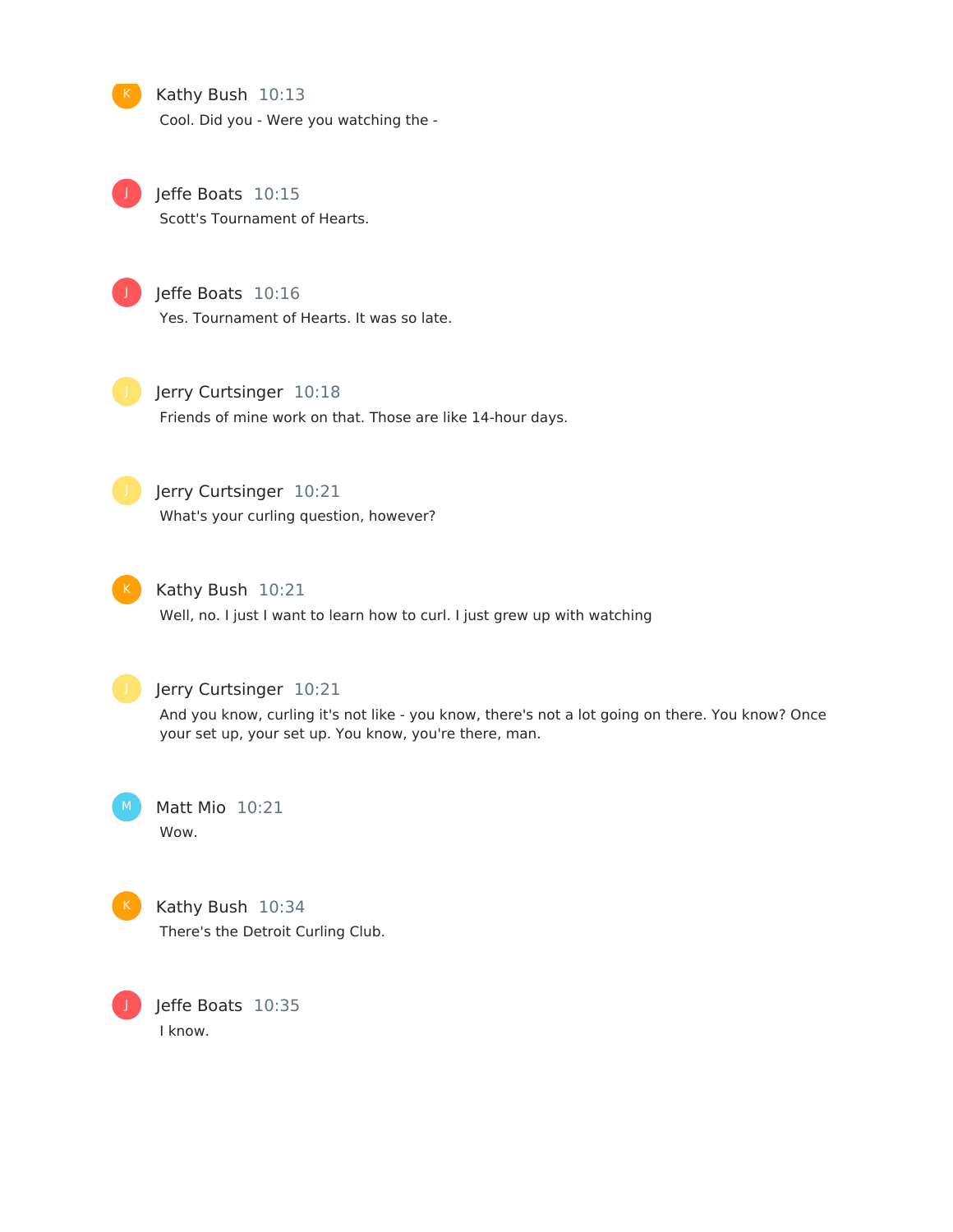

#### Kathy Bush 10:36

You definitely should - or in Windsor they are several curling

# Jeffe Boats 10:38

I'm pretty sure that I have to learn how to skate first, I think

Kathy Bush 10:40 Ah, not really.

J

Matt Mio 10:41 I have a nephew that played there.

Jeffe Boats 10:42 I want to be comfortable

Jerry Curtsinger 10:43 It's a lot of fun.

Kathy Bush 10:43 It's a gas. It really is.

J

Jeffe Boats 10:45 The last time I went skating. I got whiplash. That's how bad -

Jeffe Boats 10:47 Oh my gosh.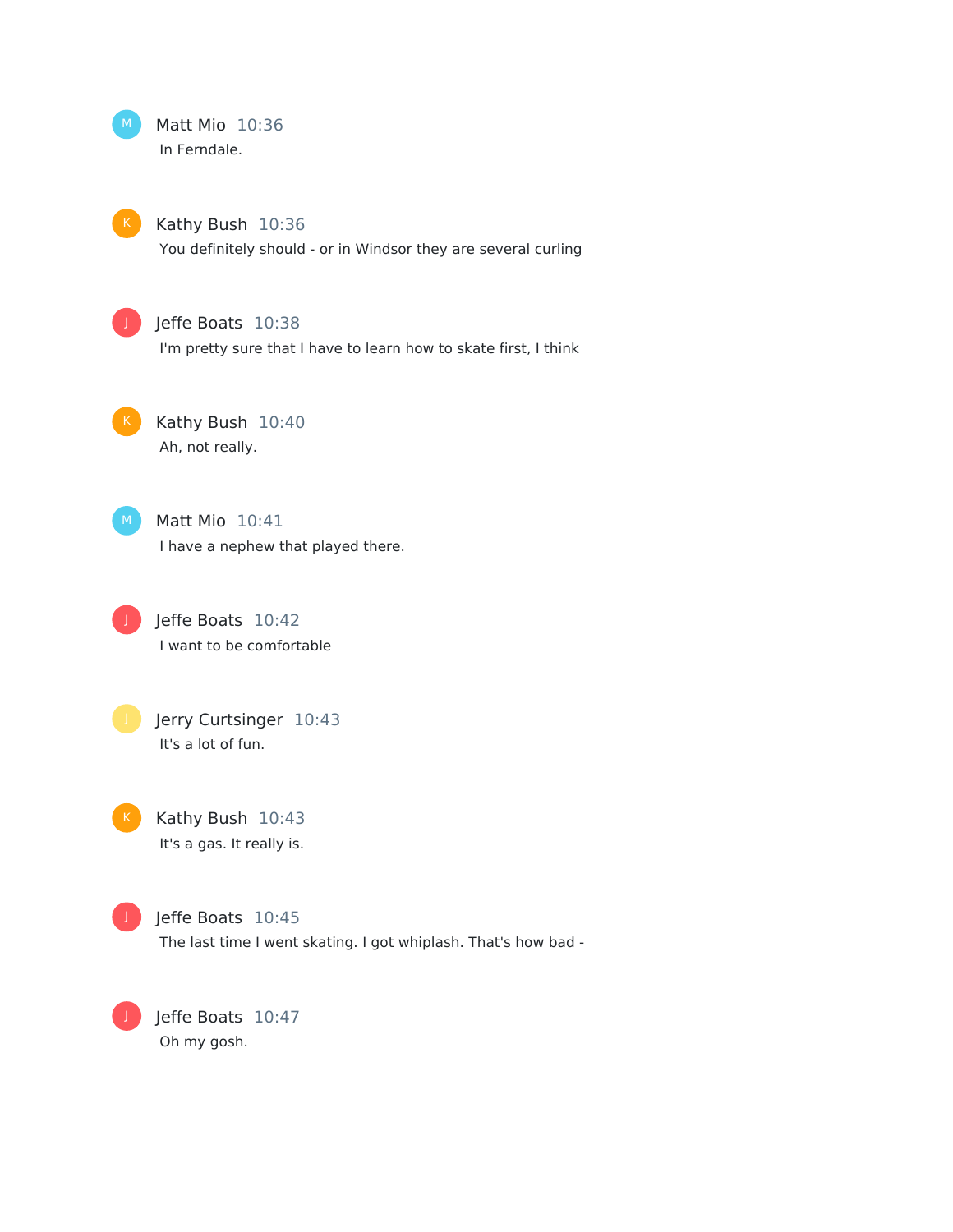Jerry Curtsinger 10:48

There's feather bowling at the Cadieux Cafe.

Kathy Bush 10:50 Yeah.

 $M_{\odot}$ 

Matt Mio 10:50 Oh, true that. True that.

Jerry Curtsinger 10:51 Yeah, that's really cool.

#### Kathy Bush 10:53

What we're speaking of is - Detroit had a very large Belgian community on its east side, around the area of Cadieux. And there's a sport that they play called feather bowling, and they still participate and do that. And that bar also serves the best mussels in Detroit that you could ever -



### Jerry Curtsinger 11:09

And Belgian Beer. And those chocolates that they have behind the counter. They don't just advertise them, but they have them.



#### Kathy Bush 11:12

but they have them, yeah. But they are the bomb. So yeah, yeah. Well, we thank you, David, and we look forward to hearing from you again. Now our next set of questions comes from another UDM connection. These come from James Balfour Tubbs of our Department of Religious Studies.



Beth Oljar 11:27 Jim buddy.

K Kathy Ruch 11.27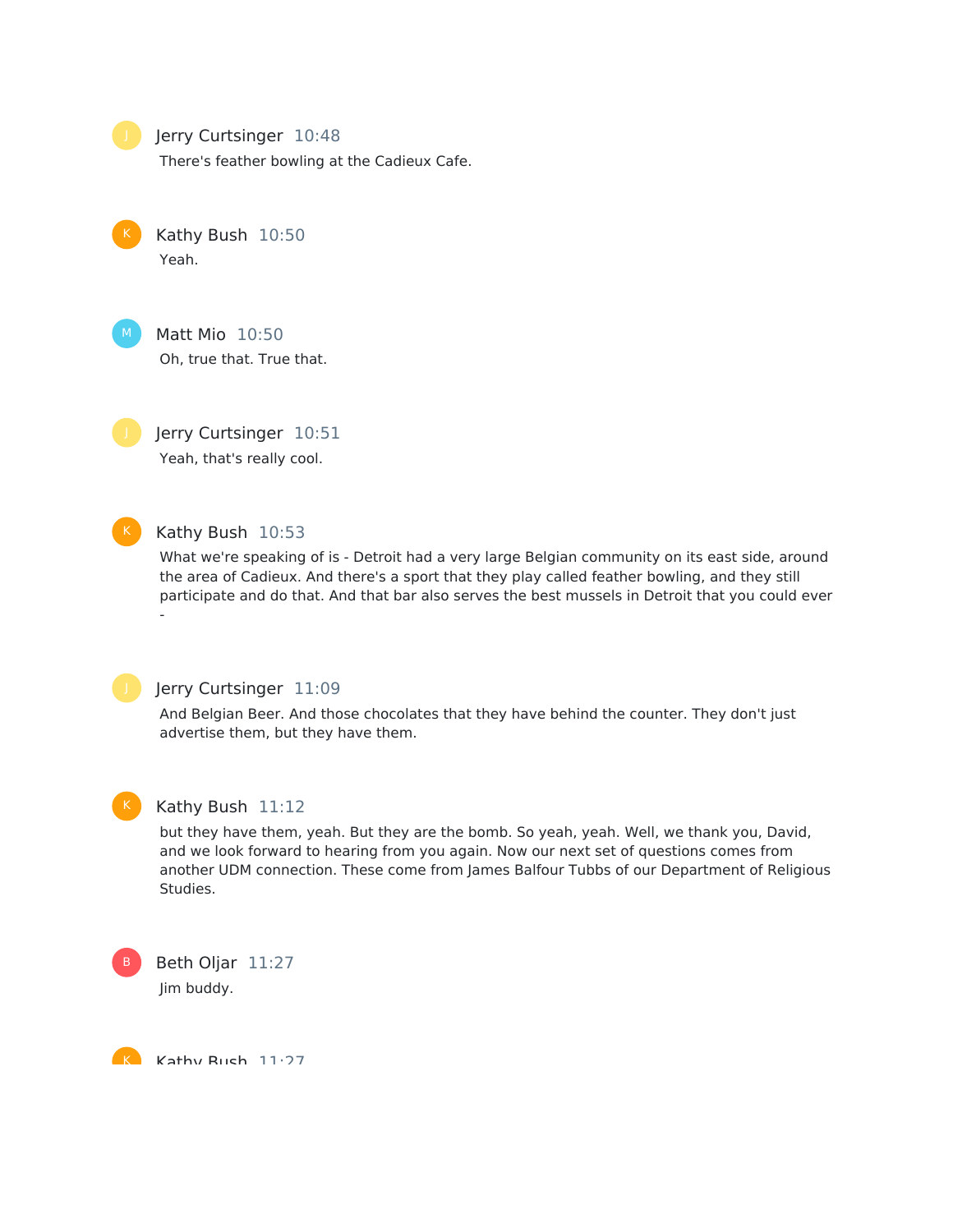Kathy Dubli 11:27 Jim buddy.  $\mathbf{K}$ 



Dan Maggio 11:27

He should be here instead of sending questions,



#### Kathy Bush 11:31

I know I know, I know. But he said "I thought about these" and he said, "these are interesting Michigan history trivia test for all of you. Because you are friends, I don't dare set a standard" James Balfour Tubbs.



Dan Maggio 11:46 Well.

 $\vert$ D $\vert$ 

#### Dan Maggio 11:47

Okay. Well, I mean, he Jim teaches medical ethics. And I think, you know, the, the ethics of friendship would probably involve not wanting to beat anybody, I would think that.



#### D Dan Maggio 11:58

We could just fire off some nasty emails to him, presenting both sides of the coin.



J

K

#### Kathy Bush 12:03

There we go. I think we should do that. All right. What Michigan community grew from 3589 to 45,615 residents between 1910 and 1920?

Jeffe Boats 12:18 Sterling Heights.



Kathy Bush 12:19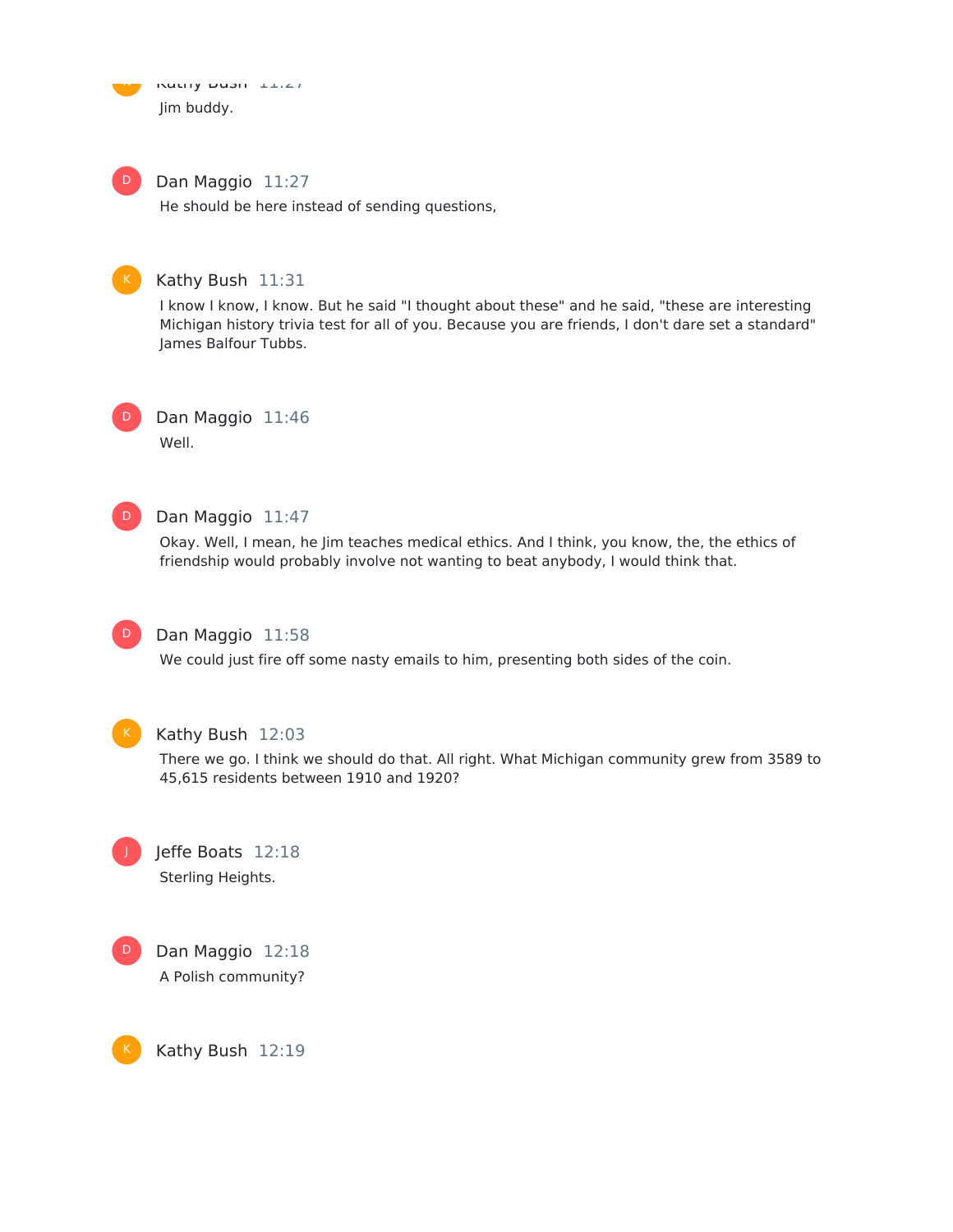Yes, it would be a Polish community.

Jerry Curtsinger 12:21 Ham-town, Hamtramck

#### Kathy Bush 12:22

Yeah, sorry. Yeah. . And that's what he said - that it led the nation in growth during that period.



### Kathy Bush 12:30

Hamtramck. Yes, that's right. It's spelled - for those of you outside of the listening area - HAMTRAMCK. So -



Jeffe Boats 12:30 Hamtram-ickk.



Beth Oljar 12:37 Now they have a call to prayer.



#### Kathy Bush 12:39

Well, you know, it's an interesting, very diverse community. One of our professors in Special Education also is the vice principal at Hamtramck High School. And he was explaining that they now have 17 different nations represented in their student body.



Jerry Curtsinger 12:53 It's like Montessori



### Kathy Bush 12:54

from like Yemeni, and the United Arab Emirates -



# Beth Oljar 12:57

That was an Ethics Bowl case that Marty wrote, and it was in our last round about the Call To Prayer in Hamtramck because some of the -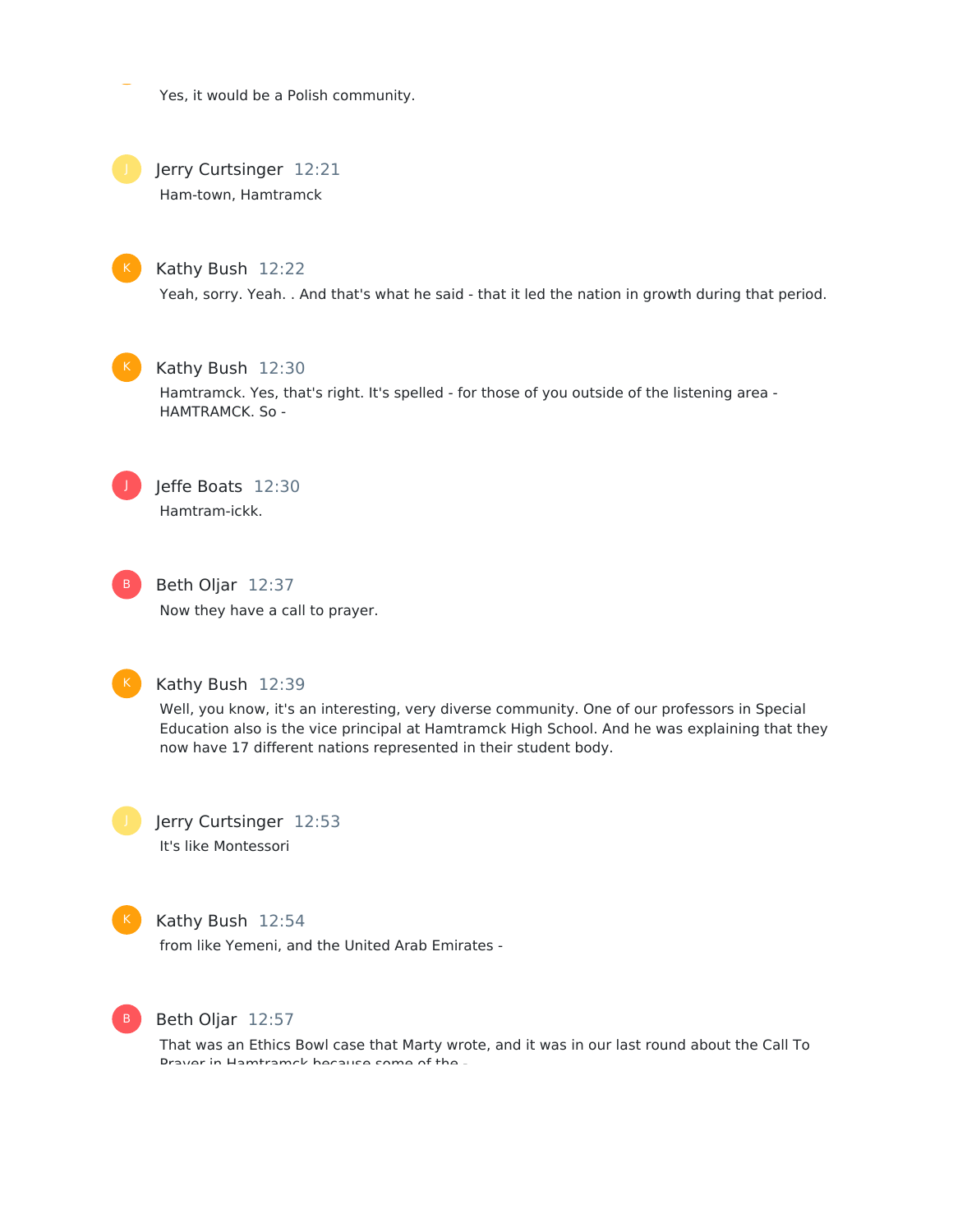

Kathy Bush 13:03

residents are not appreciative of the Muslim people and their very devout methods of prayer.



## Jeffe Boats 13:10

I wouldn't be appreciative of being woken up at six in the morning



### Kathy Bush 13:12

But you know, there are church bells that ring too, you know.



Jeffe Boats 13:14 But they aren't as loud as the those.



#### Kathy Bush 13:16

Well, depending where you live.



### Jerry Curtsinger 13:18

if you live near a train track, after the first night you typically tune out the trains and sleep through it.



# Matt Mio 13:23 It's Ethics Bowl Live.

# Jerry Curtsinger 13:24 What's the big deal?



Kathy Bush 13:25 Well, while we think about noise, let's take a break.

Announcer 13:29 A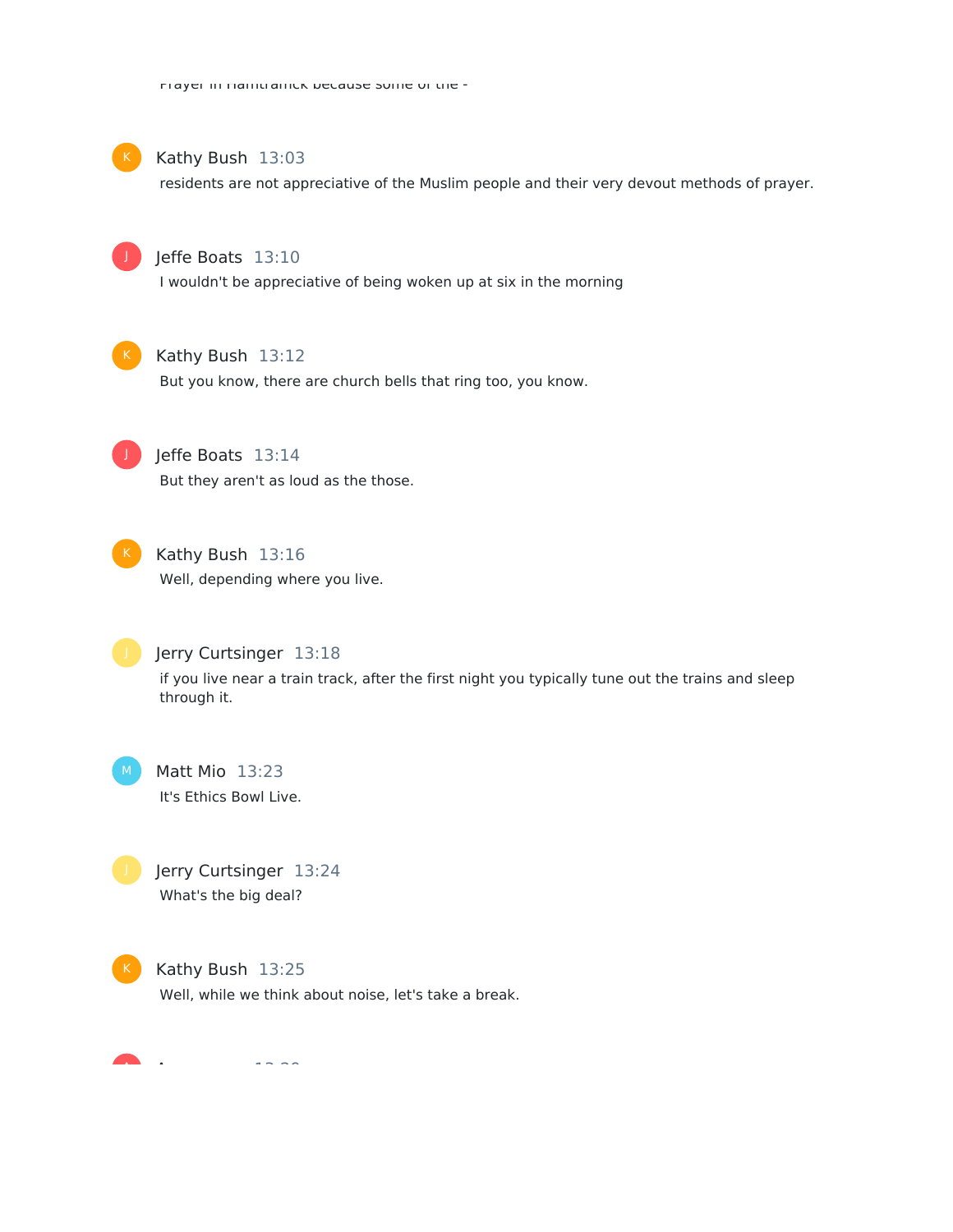A

#### Announcer 13:29

It's an Ask the Professor flashback - 1998



Production Element 13:35 (Ask The Professor flashback)



#### Announcer 14:51

You're listening to an encore presentation of a classic Ask the Professor program from February 2005



#### Kathy Bush 14:59

And we are back pop in here in Detroit with questions from James Balfour Tubbs of our Religious Studies Department on interesting Michigan history. Since Dr. Tubbs was born in North Carolina, and can tell you the four different ways to pronounce the word A-U-N-T, depending on which side of the mountain you live on.

B

# Beth Oljar 15:22

And he went to UVA



# Kathy Bush 15:24

And went to UVA for his doctorate in Medical Ethics. Great teacher. Okay, during the lumber boom era, what name was given to a row of saloons that lined Water Street in Bay City?



# Jeffe Boats 15:38 This sounds familiar.



#### Kathy Bush 15:39

Yeah, it's kind of scary. It kind of has a connotation of, uh



#### Matt Mio 15:42

It's not Murderers' Row, or something like that.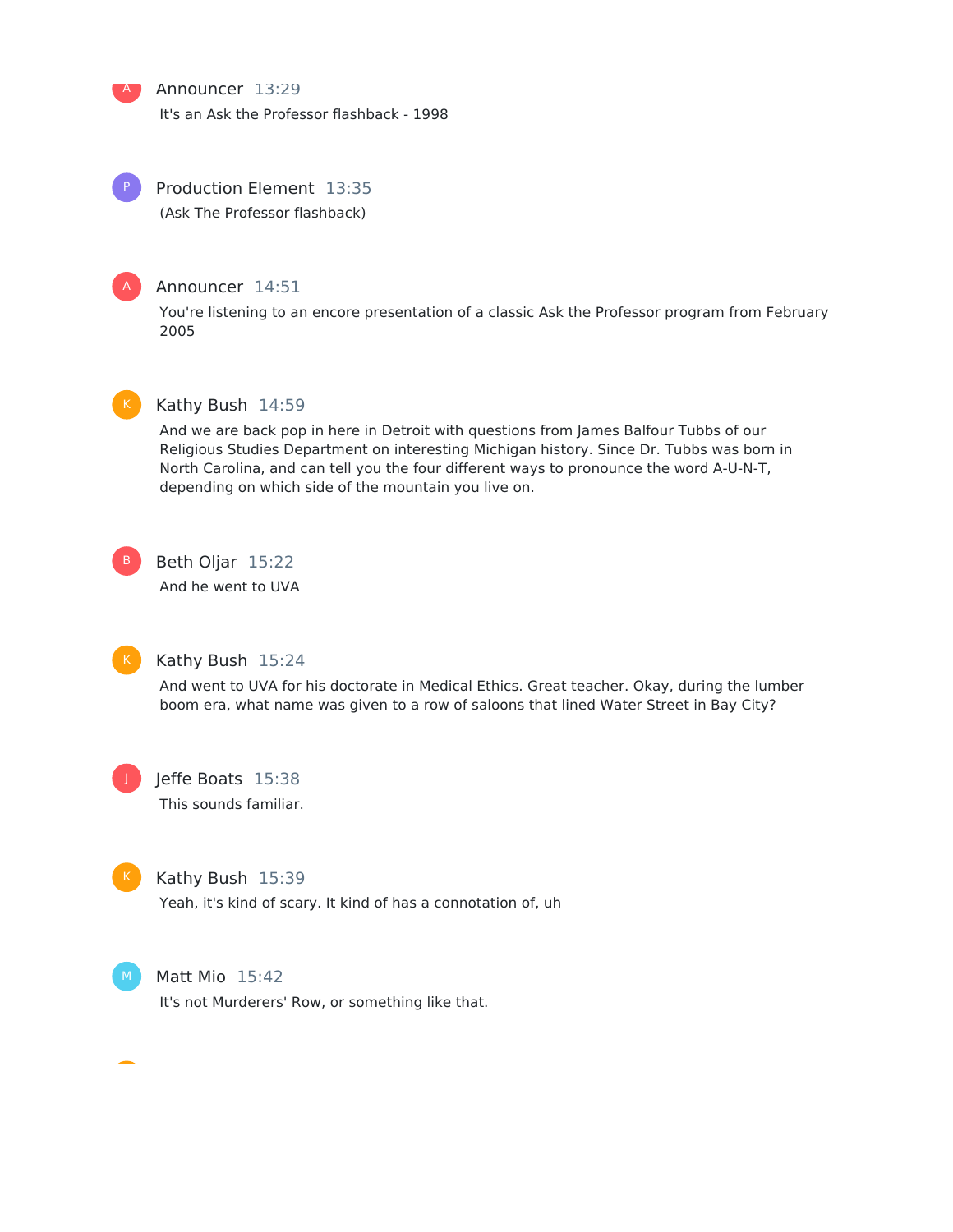#### Kathy Bush 15:44

No, it's not that, but it's a little alliterative. It refers to one of the bad spots of the afterlife.

Beth Oljar 15:50 Hell's Half Acre?



B

## Kathy Bush 15:51

That's it. Hell's half acre. How did you know that?



## Beth Oljar 15:55

In a Stephen King novel, during part of this town's history in the lumber period, that's what their -



# Kathy Bush 16:00

Really? Hmm. Okay,



### Beth Oljar 16:02

So, it was just a stab in the dark when you said it was alliterative



## Kathy Bush 16:06

Well, you got it. In 1936, what Upper Peninsula city processed 10,000 square feet of Bird's Eye Maple that was used in the English luxury liner, The Queen Mary?

Jerry Curtsinger 16:18 Marquette.



Kathy Bush 16:19 No



Kathy Bush 16:21

No actually - who was it - I think Jeff Daniels wrote a play.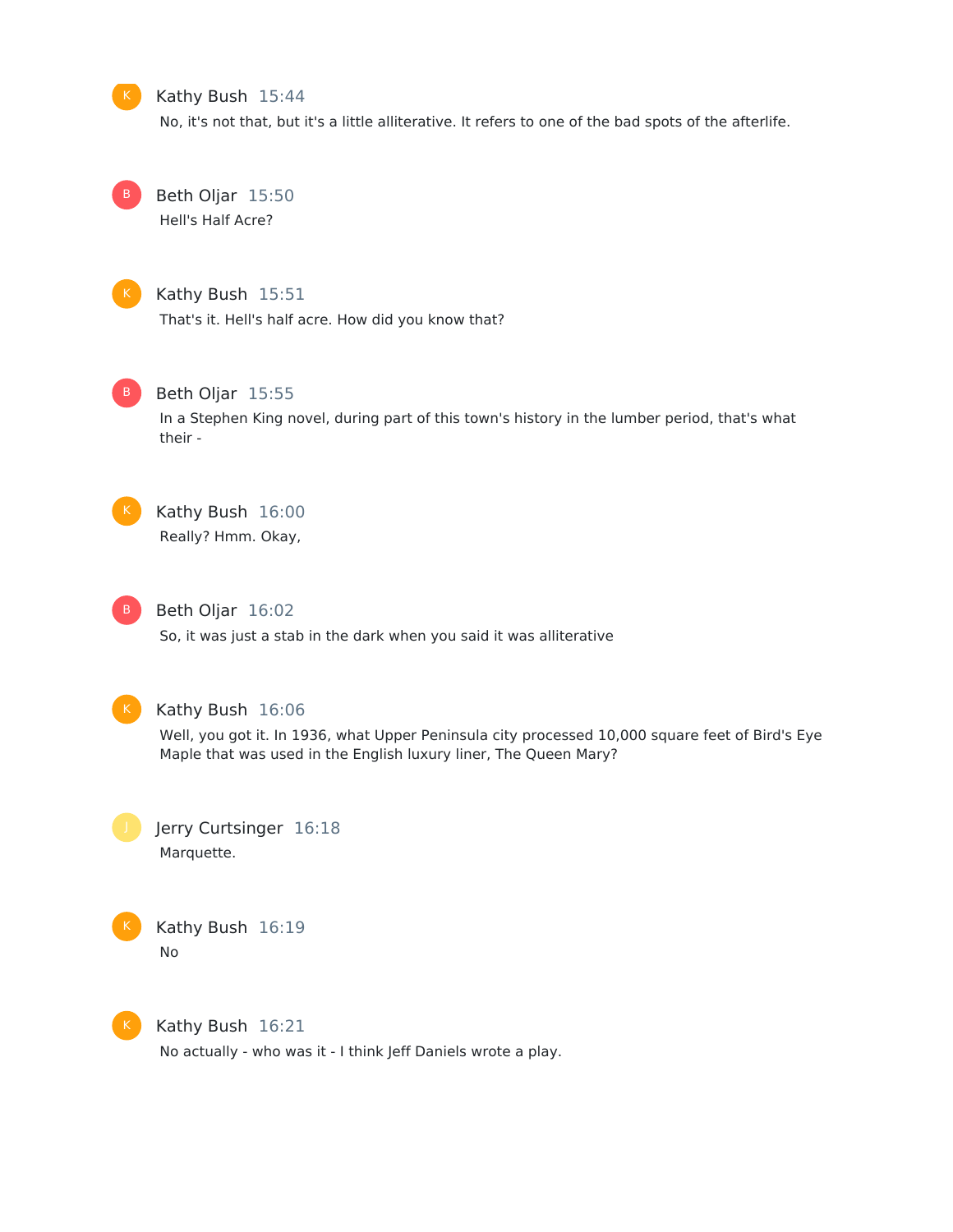



### Kathy Bush 16:25

That's right, the Eskies. I had a friend that worked on the iron boats for money to go back to university after he had kind of blew an athletic scholarship. And his old man said "no more cash". And he swore that Escanaba was a great town - that they loved to dock there. Now. I don't know. Maybe I was missing something there. When the territory of Michigan was created on January 11 1805, what town was selected as the capital of that Michigan Territory?



Jerry Curtsinger 16:25 Escanaba.



Dan Maggio 16:57 Detroit

Matt Mio 16:58 Detroit.



#### Kathy Bush 16:58

Yes. It was Detroit. And of course we now know that that's moved to Lansing. Bloomfield Hills was not always Bloomfield Hills. What was it first known by?



#### Matt Mio 17:13

I know this too. Well. My wife works at the Birmingham Historical Museum



# Kathy Bush 17:17

Then you must know this.



# Matt Mio 17:18

Well, Birmingham is part of Bloomfield Township.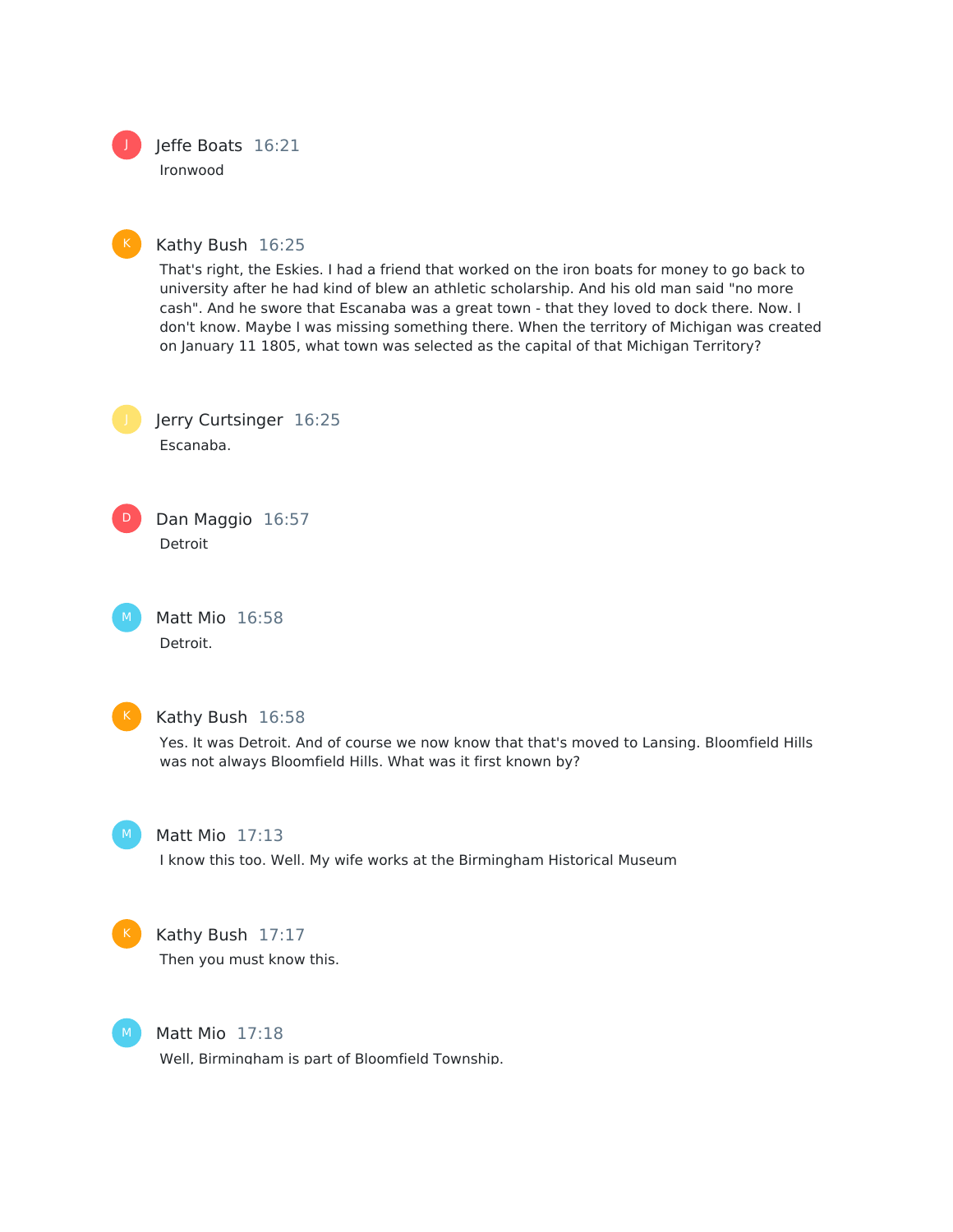Well, Birmingham is part of Bloomfield Township.



Kathy Bush 17:20

That's right. Yes.



### Matt Mio 17:23

It's really goofy. It's like somebody's corners. Right?



# Kathy Bush 17:26

It is Corners. You're right. Now the first name would be the same name as a street downtown that begins with a B.

Kathy Bush 17:31 Not Beaubien.

Dan Maggio 17:31 Beaubien? D

> Matt Mio 17:33 Brush.



### K Kathy Bush 17:34

No, think of like somebody wandering the streets with all their possessions.

Dan Maggio 17:39 Bum?  $\Box$ 



Dan Maggio 17:41 Well (laughs)

**De Jarry Curtsinger 17:45**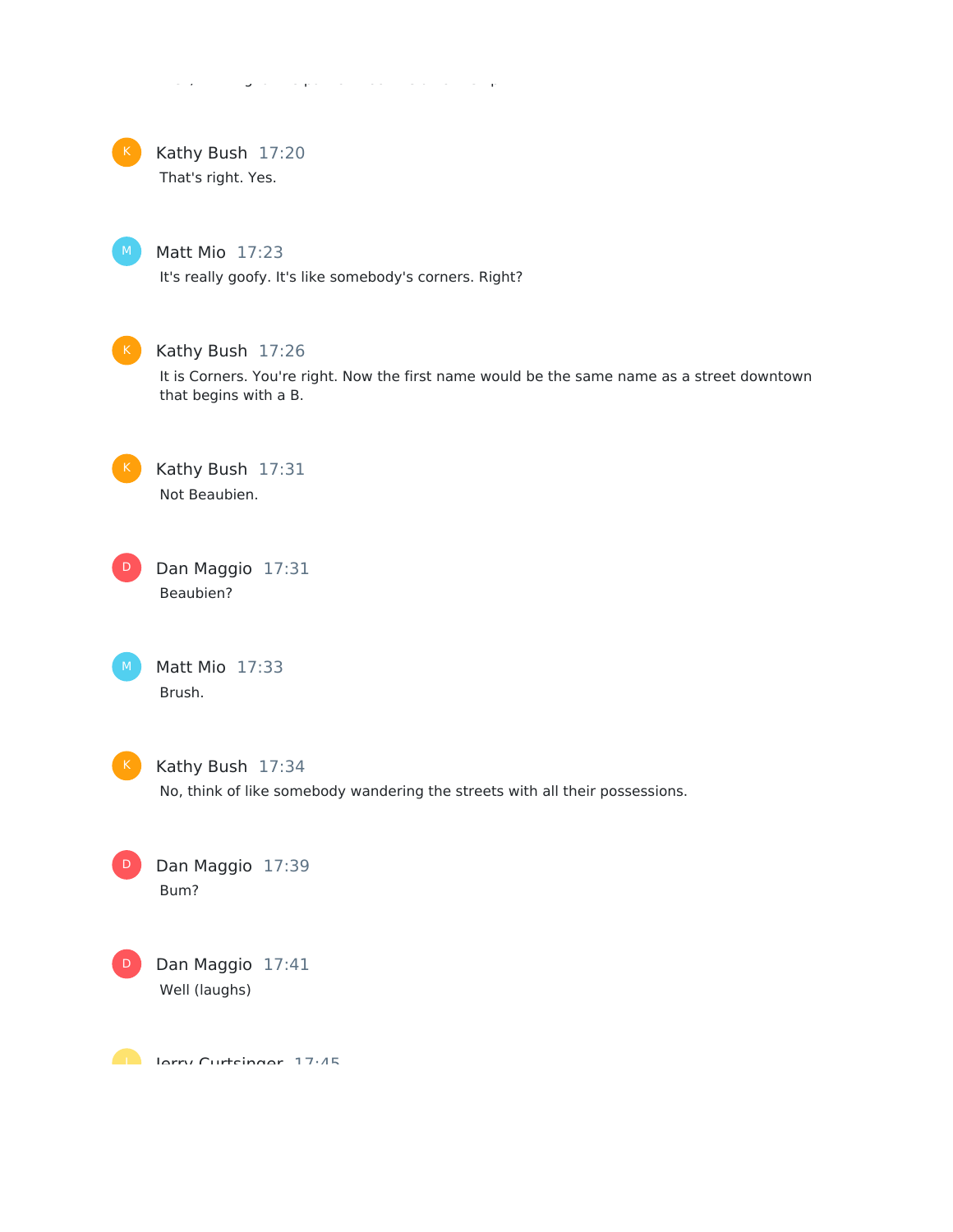Jerry Curtsinger 17:45 J Bag lady. Baglady Street.

# Kathy Bush 17:53

It's Bagley. There you go. The word "bum" I guess I always think of like something at a carnival or something. Yeah, it's got that kind of.



### Jeffe Boats 18:04

I think of The Bum Bum Song



### Jerry Curtsinger 18:05

You can always tell who's new here though. When they come in they go, "I was on this place called Grat-i-ut."



# Kathy Bush 18:09

Oh. Yeah.



## Jerry Curtsinger 18:11

Livernois And they mispronounced the thing. They don't pronounce things the way Detroiters do



## Kathy Bush 18:16

That's - This is true. Or Detroit. Let's just go with that. Where is the world's only marble lighthouse?



# Matt Mio 18:25 In Michigan.



Kathy Bush 18:26 It's in Michigan. Yeah (Laughs)

Matt Mio 18:28 M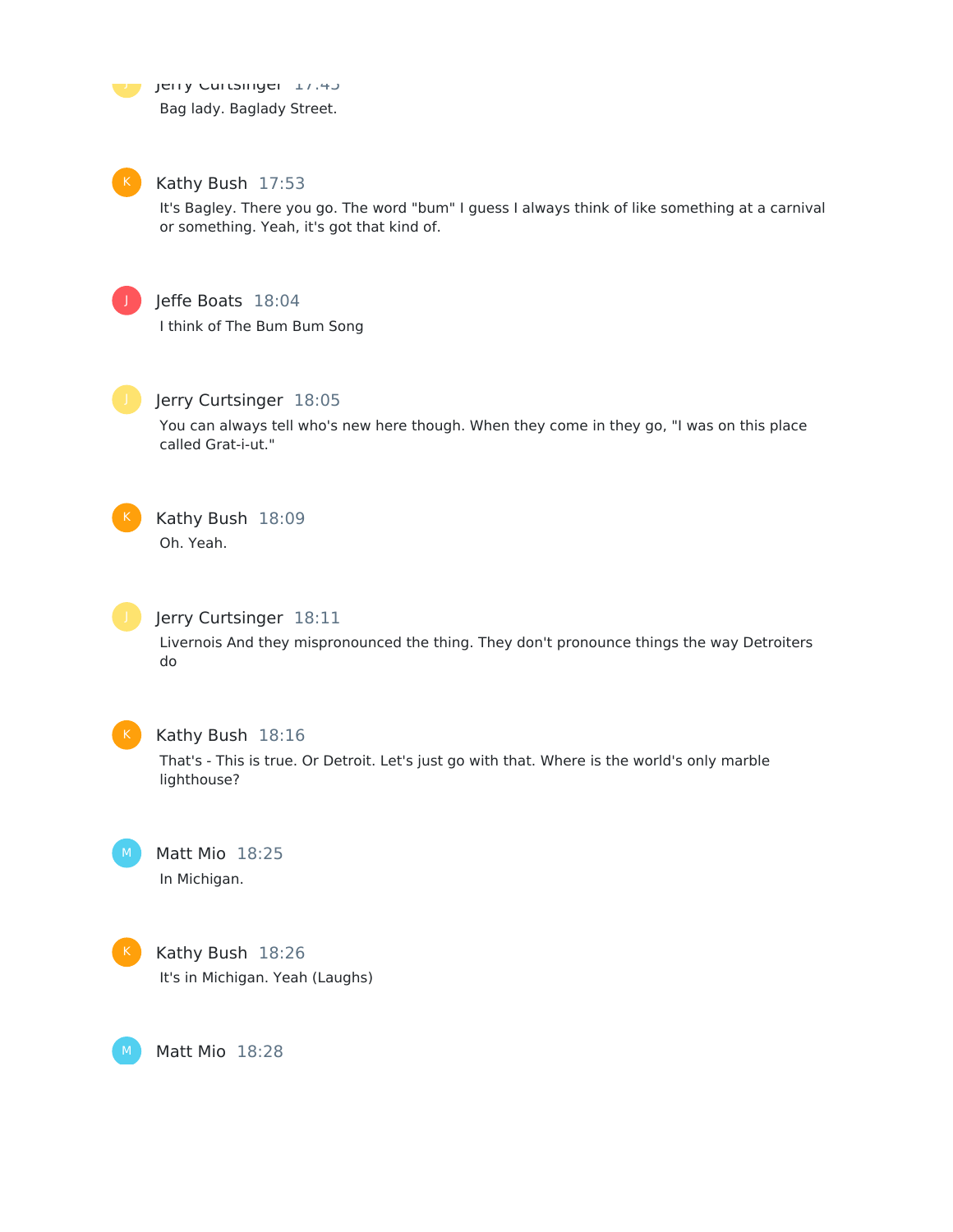Hey, Michigan has more Lighthouses -

Jerry Curtsinger 18:29 Uh, Traverse City.

#### Kathy Bush 18:31

No, no much closer than one might imagine.



#### Kathy Bush 18:35

It is on Belle Isle. It's the Livingston - uh, Livingstone, excuse me, Lighthouse on Belle Isle. Which - here in Detroit - Belle Isle is a sort of an island jewel, a wonderful park, landscape architecture Alfred Kahn buildings. Utica - the town of Utica was originally known by what name? Think Arnold Ziffel.

Matt Mio 18:35 Is it Belle Isle?

Jeffe Boats 18:58 Green Acres? J



Kathy Bush 18:58 No no.



Kathy Bush 19:00 Well, okay, it's another word for a pig.



Matt Mio 19:00 Pigtown.

Jeffe Boats 19:02 Hog.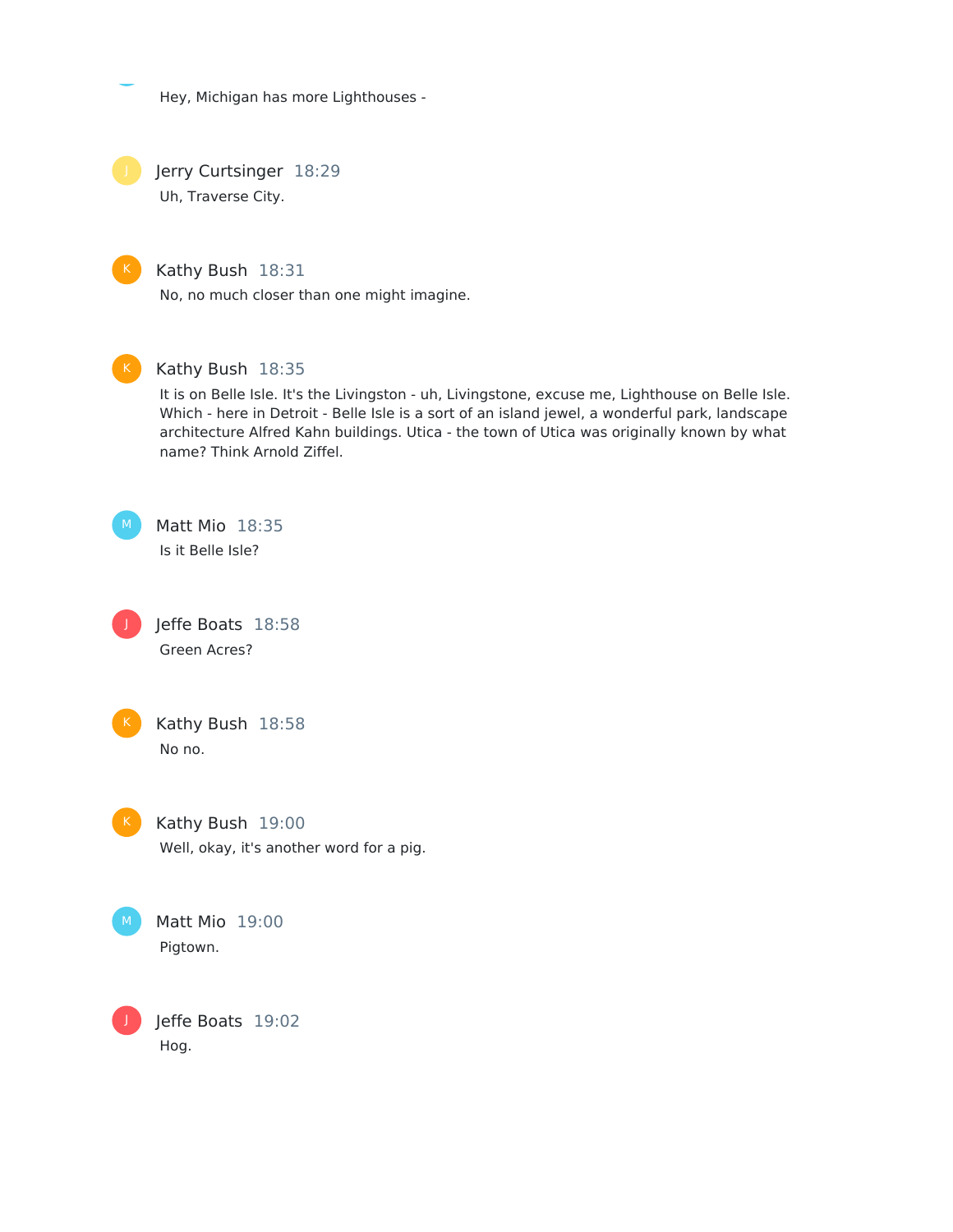

#### Kathy Bush 19:02

Hog. Okay, hog. And again alliterative. ThinK Coal Miner's Daughter. Think Loretta Lynn. Where was Miss Loretta from? Don't you remember? In Kentucky, Butchers -?

Jerry Curtsinger 19:12 Butcher Hollow.



Kathy Bush 19:13 That's right, so put it together.

Matt Mio 19:14 Hogs Hollow.

Kathy Bush 19:15 Hogs Hollow.

Matt Mio 19:16 Wow.



Kathy Bush 19:17 And where are you from, dear? I'm from Hogs Hollow. That must have been really -

Jerry Curtsinger 19:21 You might want to change your name.



Kathy Bush 19:23 What a way to get a name.

Matt Mio 19:24 M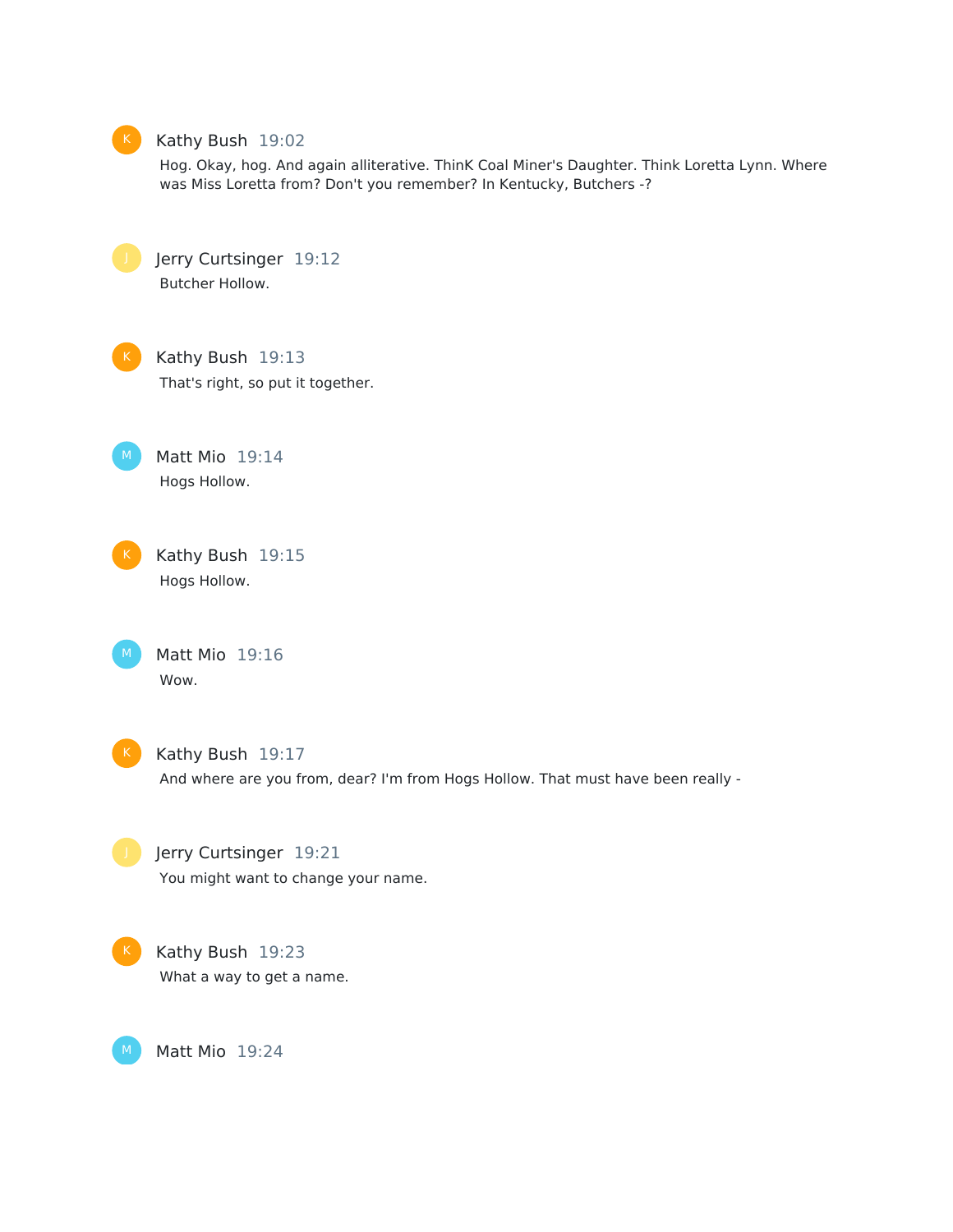Well, St. Paul was once Pig's Eye, so I guess -

Kathy Bush 19:26 Ooh, ooh. Really?

Matt Mio 19:30 It had nothing to do with pigs. It was the name of a guy who ran the bar in town.



Jeffe Boats 19:33

Prince is a fabulous musician - in a pig's eye.

 $M$ 

Matt Mio 19:33 And they called him Pig's Eye?



Jerry Curtsinger 19:37 Have you been to Mickey's?



Matt Mio 19:39 No, no. I've never been there.

Jerry Curtsinger 19:40 St. Paul, you haven't?



Matt Mio 19:40

I know. I have so many things that I didn't do having lived in Minnesota.

De Jarry Curteinnar 10<sup>.</sup>13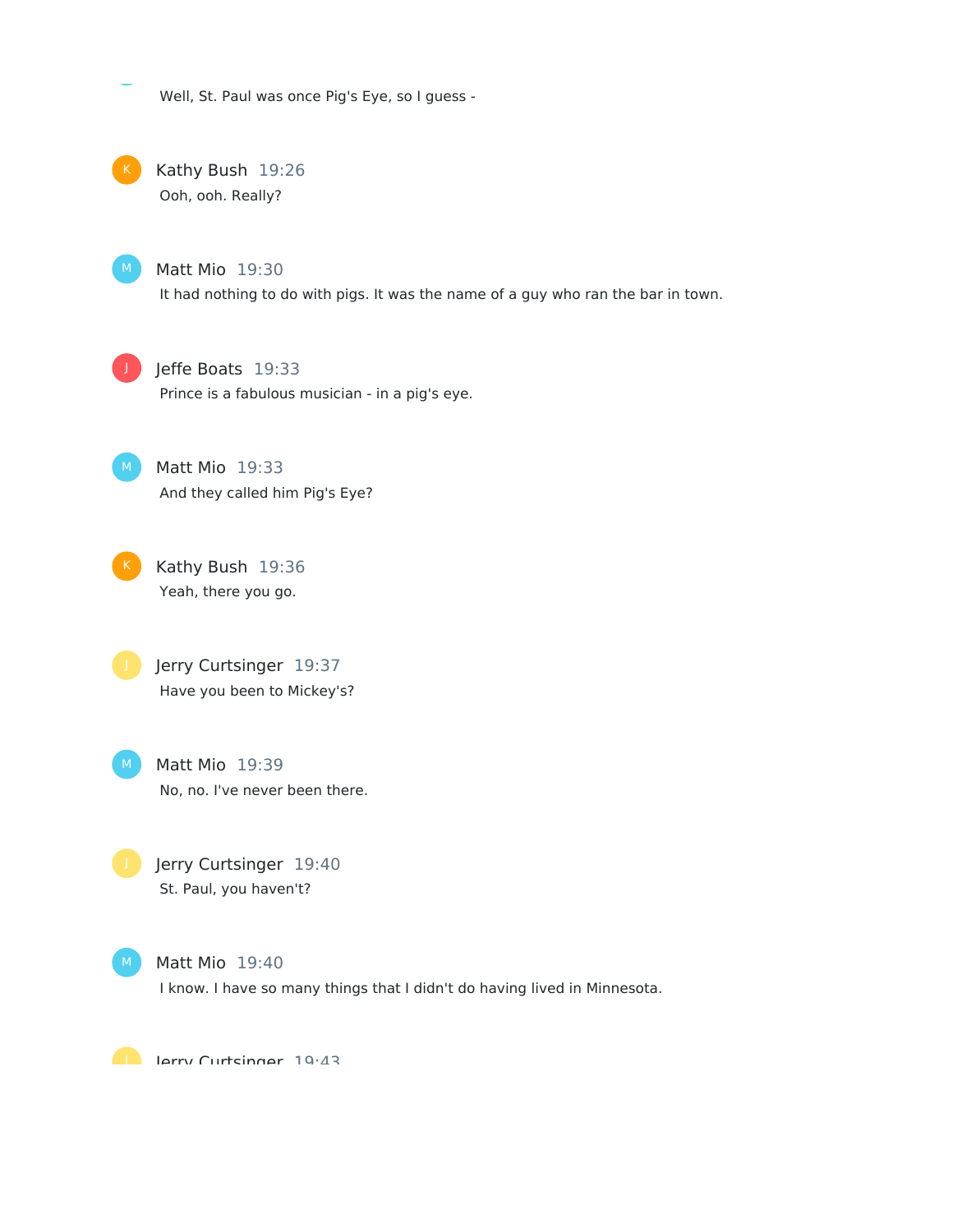Jerry Curtsinger 19:43 J Oh, you have to go.

Kathy Bush 19:44

You were actually like what studying and stuff?



Matt Mio 19:46 Well, I was working.



Beth Oljar 19:47

You've seen every episode of Seinfeld and The Simpsons.

Matt Mio 19:49 Yeah.

Jerry Curtsinger 19:51 Saved by the Bell.



Jeffe Boats 19:53 Saved By The Bell. Oh, Alright!



Kathy Bush 19:55

Leave him alone! Mercy! All right, approximately how many lakes are there in The state of Michigan?



Matt Mio 20:01

Okay, now, I've got to handle this one. They say that Minnesota is the land of 10,000 lakes. That's bull.



Jerry Curtsinger 20:07 But they call everything a lake.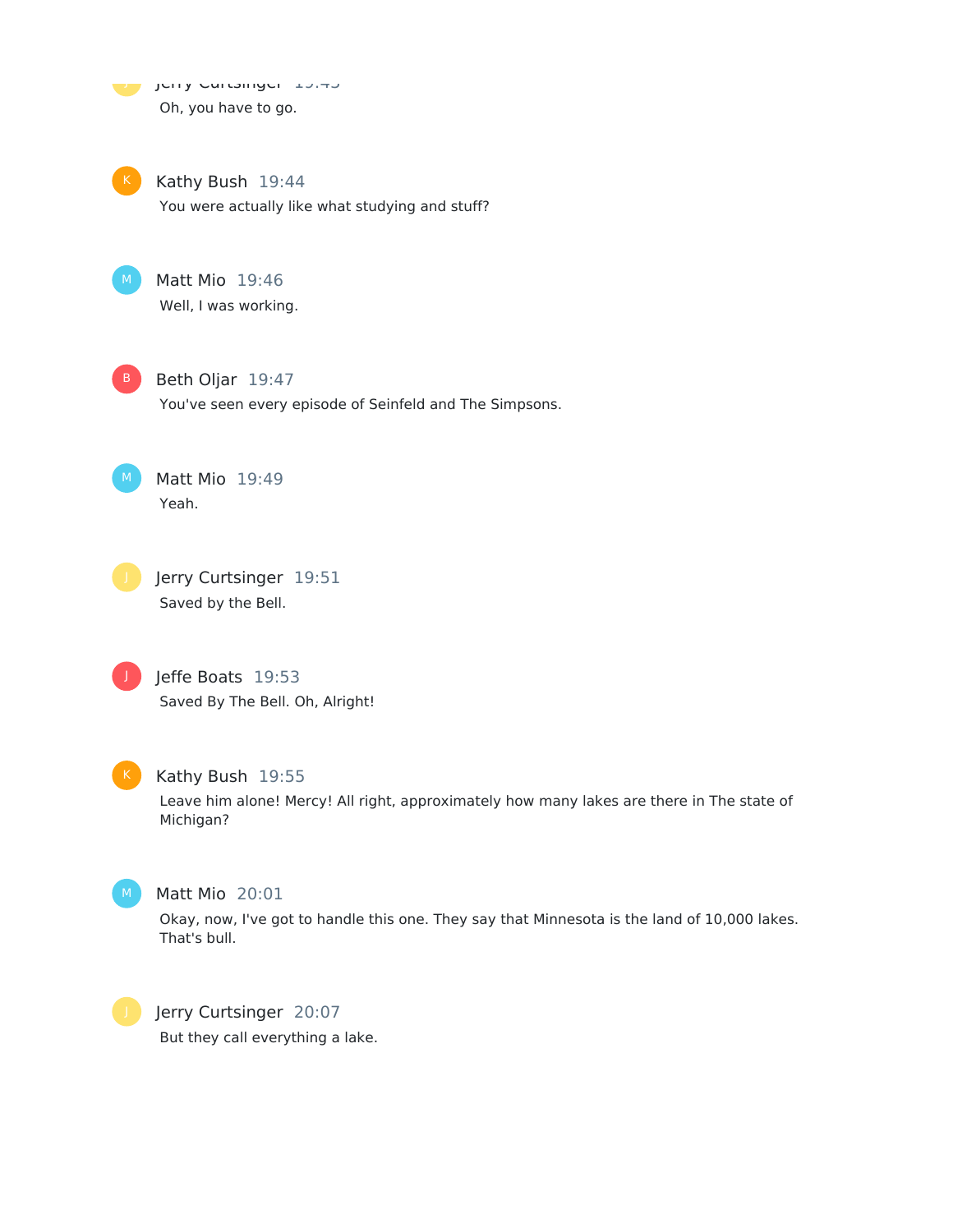



#### Jerry Curtsinger 20:08

It could be a puddle, and they'll call it a lake.



### Matt Mio 20:09

Technically they have like over 25,000 in Minnesota. They still beat us, but we must have at least 12.



Jeffe Boats 20:15 Yeah



# Kathy Bush 20:15

You're very close. It's 11,000



## Matt Mio 20:17

Yeah, Exactly. Because we have more than 10,000, too. It's just -



# Kathy Bush 20:21

All right. But does Michigan call them lakes? I mean, are we better about calling a lake a lake? I mean -



### Kathy Bush 20:26

I don't know. Lake Berkley Roselyn Park Cemetery, Eleven Mile and Woodward.



Dan Maggio 20:29 How do you define a lake?

K Kathy Ruch 20:30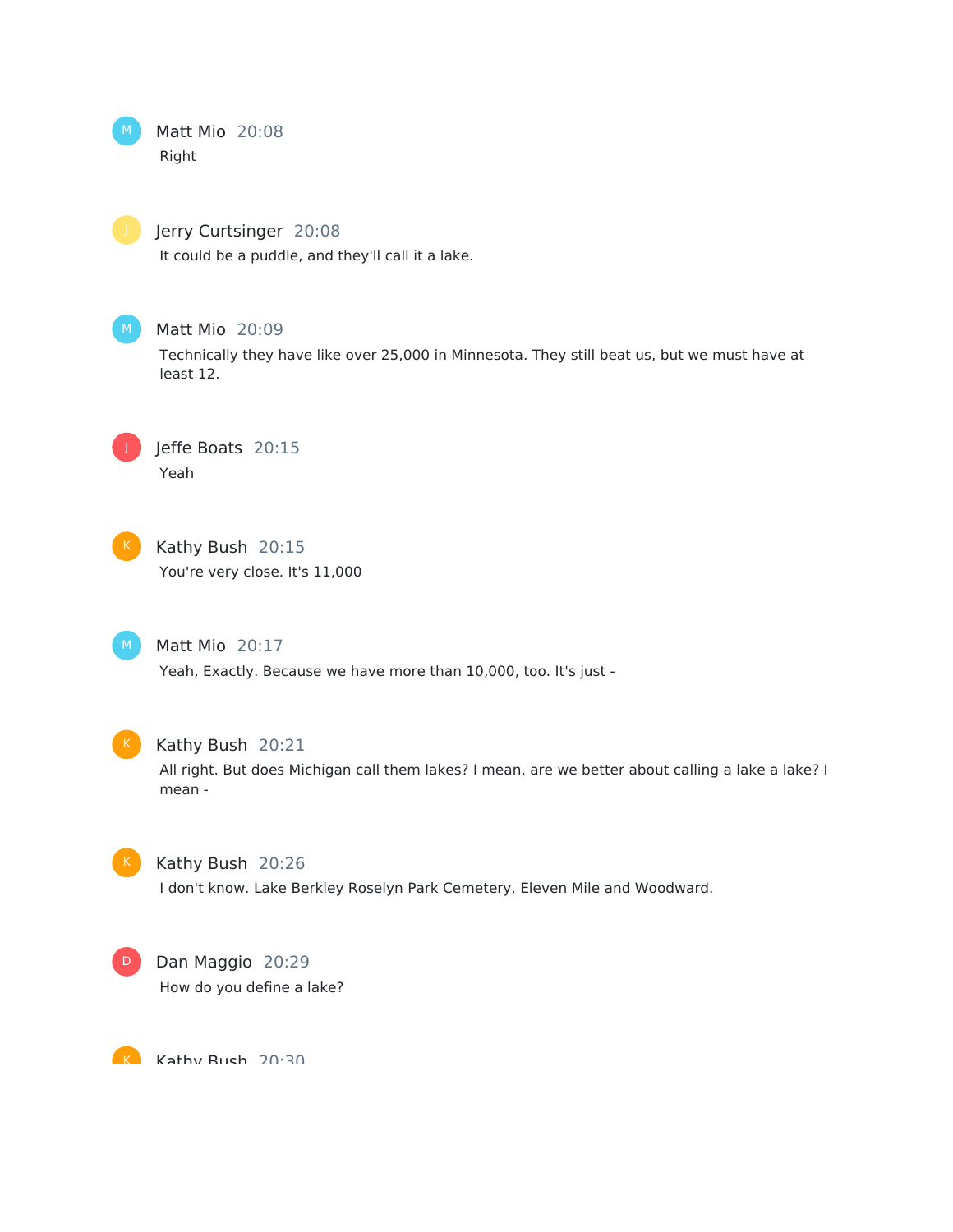$k$  Kathy Bush 20:30 Yeah, I mean, what is - K



Jerry Curtsinger 20:31

Highland Park's a lake. It comes and goes.



#### Kathy Bush 20:32

Well, I was gonna say Edward Hines Drive is totally a lake when it comes to springtime. Yeah, there is. Or when the Rouge overflows. The home offices of Lifesaver candy BeachNut gum, and Squirt soft drink, (Squirt is a soft drink very common here in Michigan), are in what Michigan city?



Jeffe Boats 20:57 Kalamazoo.



Matt Mio 20:58 It's gotta be west side.  $M$ )



#### Kathy Bush 21:00

It is on the western side of the state, but this doesn't -

Dan Maggio 21:02 St Joseph. D



Kathy Bush 21:03 Not St. Joe's

Dan Maggio 21:05 Muskegon  $D$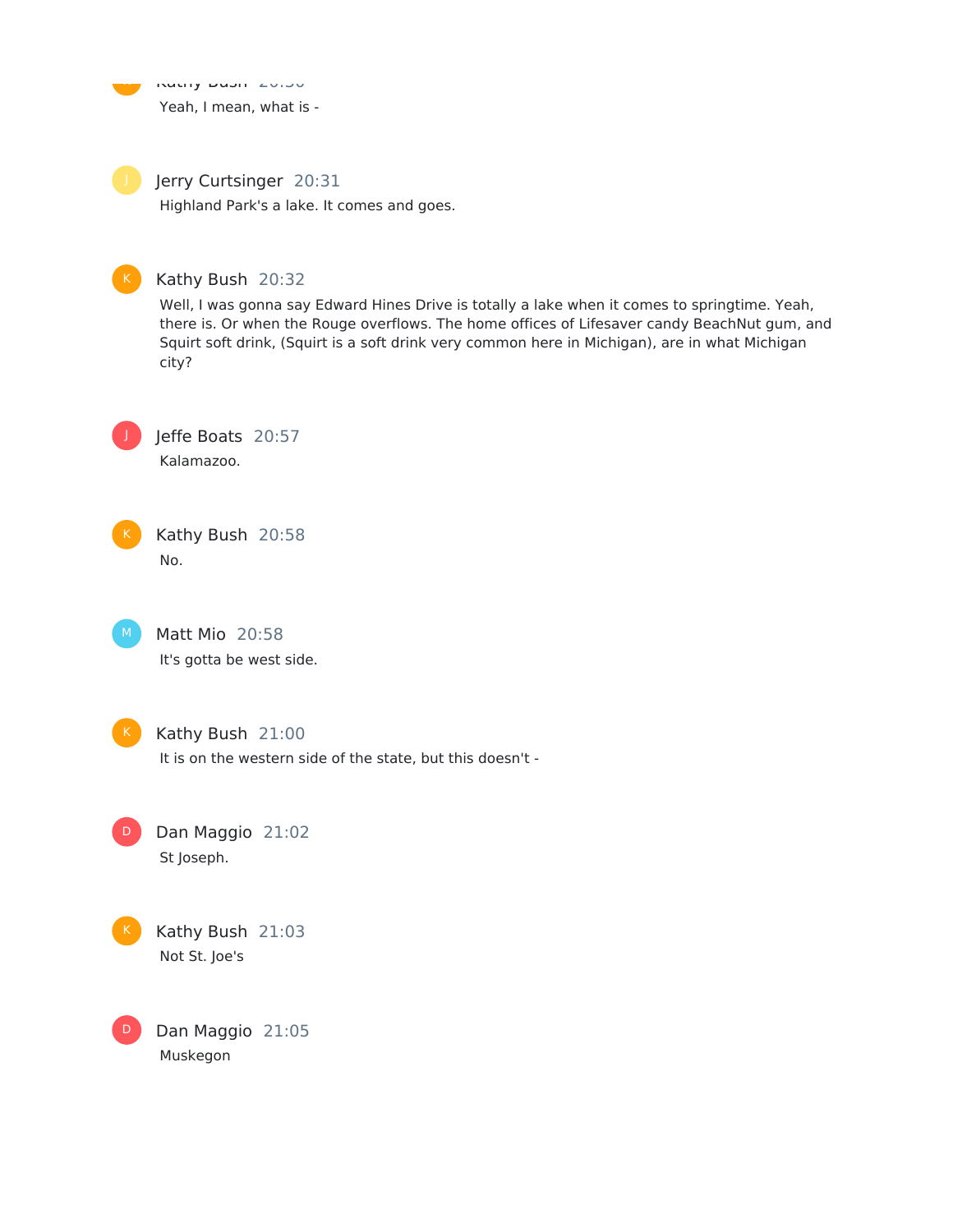

Kathy Bush 21:06 Think little wooden shoes.

Jerry Curtsinger 21:08 Holland.



Jerry Curtsinger 21:08 Holland's kind of cool.



## Kathy Bush 21:08

Yeah. Holland. Holland Michigan. Has anyone ever been to the Tulip Festival in Holland? It's a gas. I loved it.



#### Kathy Bush 21:17

It is. I mean, for that day, I think it's cool. I don't know about the rest of the year but I enjoyed



# Jerry Curtsinger 21:22 It's an enormously clean little place.



### Kathy Bush 21:24 Oh my - clean? You could have open heart surgery there.

## Jerry Curtsinger 21:25

They have the cleanest restrooms I've ever seen on earth. I mean, jeez.



#### Kathy Bush 21:28

Well, they do that whole washing the street thing.



Larry Curtsinger 21:30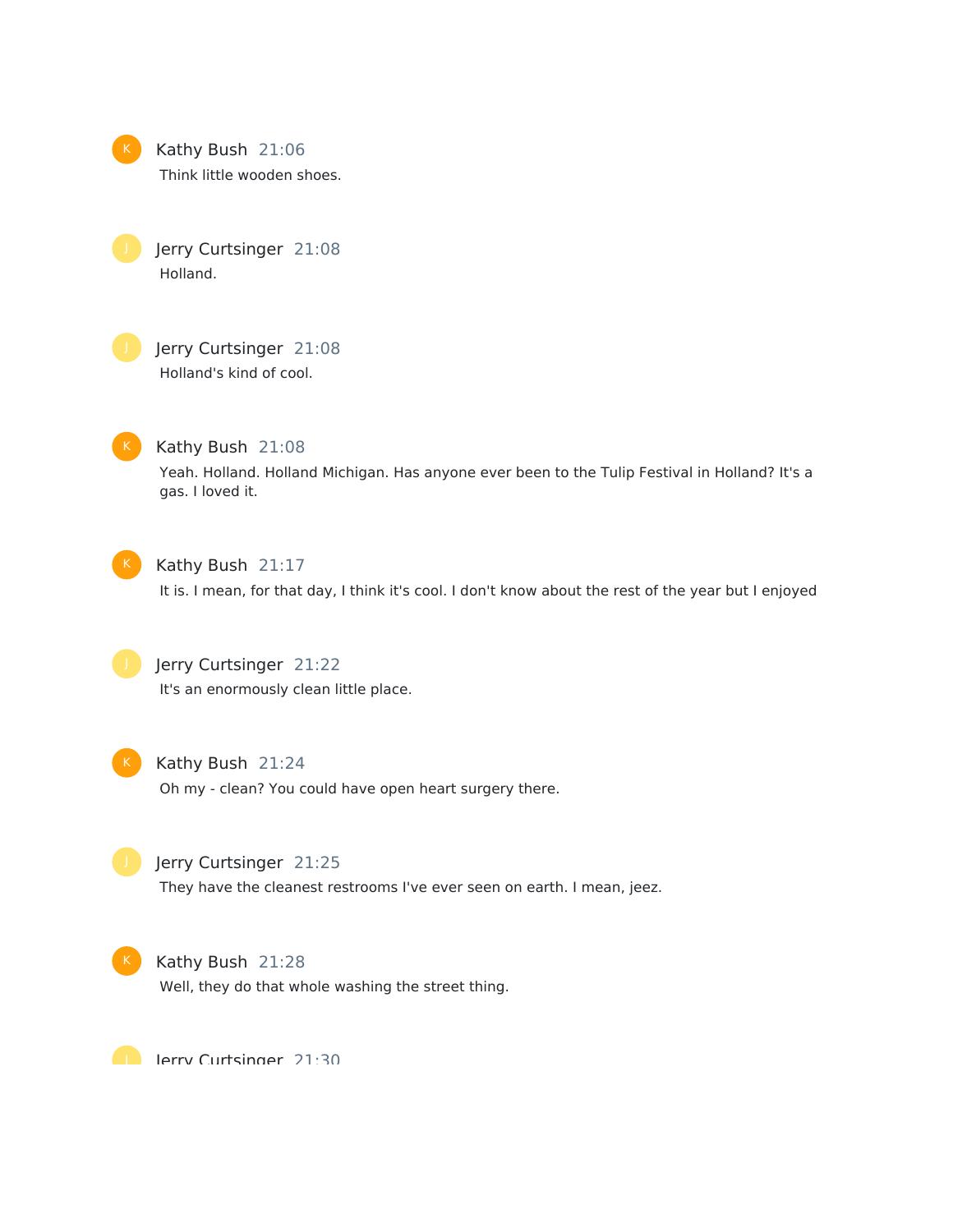Jerry Curtsinger 21:30 Yeah. J

Kathy Bush 21:31 Oh, yeah.



Jerry Curtsinger 21:31

You can't even find a Lifesaver wrapper.

# Kathy Bush 21:33

No, no, no, I think littering is a capital crime. Yes. Or a Squirt bottle - an empty Squirt bottle. Squirt is like a grapefruit soda. That would be the way to describe it to people outside of Michigan. Yeah, I remember going to a bar in Pennsylvania and asking for a gin and Squirt. And the guy said "of what?" (Beth laughs)



## Kathy Bush 21:37

Yeah, don't ever say that again.



# Jeffe Boats 21:54

In some bars, you don't want to say that.



## Kathy Bush 21:55

I know. I know. This was a pretty - This was a decent place.



# D Dan Maggio 21:59

Where were you in Pennsylvania?



D

# Kathy Bush 22:00

This was actually in Youngstown - or just over the border from Youngstown. Yes. What coastline has been given the name Graveyard of the Great Lakes?

Dan Maggio 22:11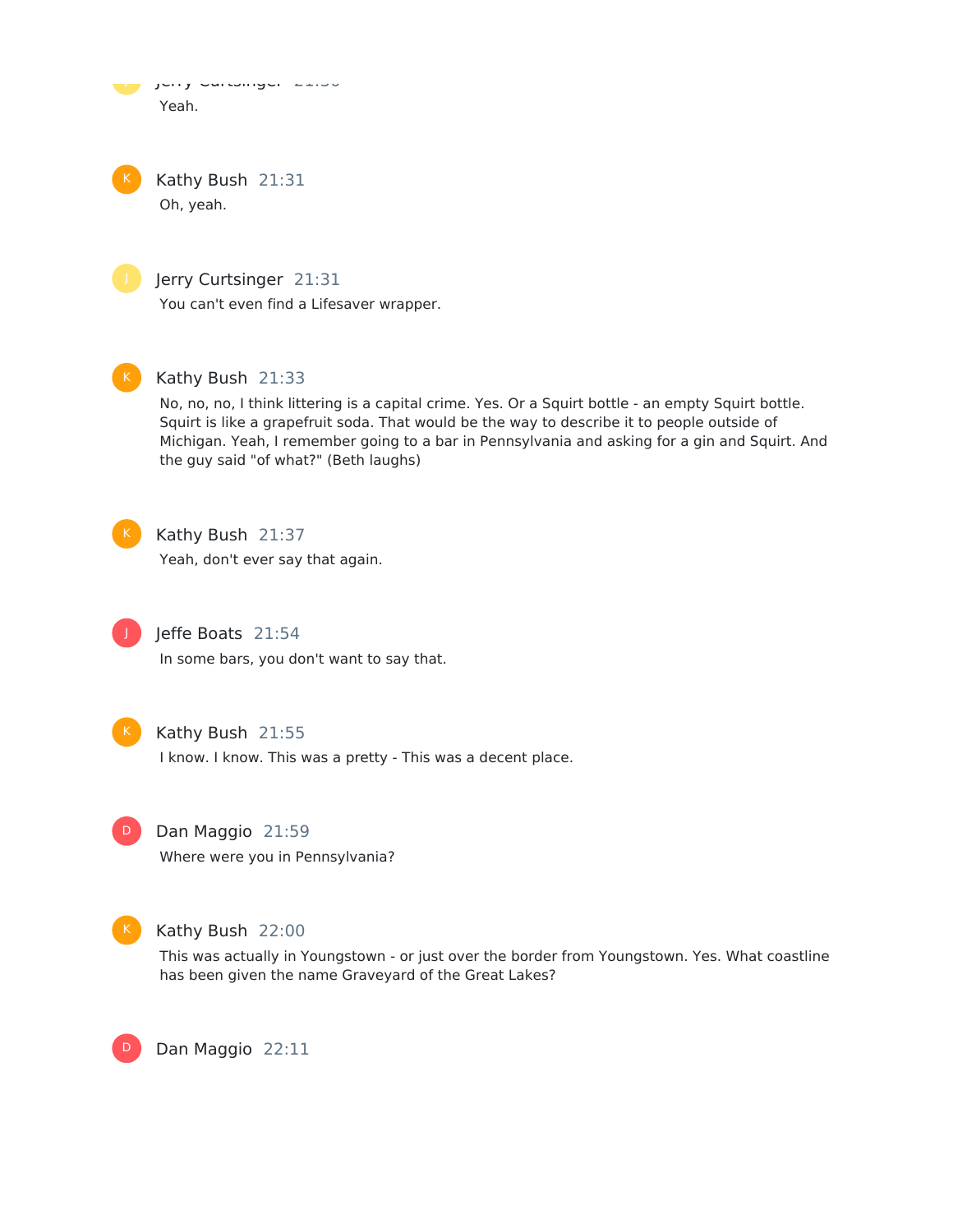The upper - uh, Upper Peninsula, north part?

Kathy Bush 22:14

It is up there. Yeah, he did give us Lake Superior but they gave us -

Beth Oljar 22:18 The Reck Of The Edmund Fitzgerald?

Kathy Bush 22:21 No, this has to do with a type of fish.

Matt Mio 22:24 Whitefish Bay?

Kathy Bush 22:25 Whitefish Bay.

> Jerry Curtsinger 22:27 That's where the Edmund Fitzgerald -

Jerry Curtsinger 22:28 They would have made Whitefish Bay, if they put 50 more miles behind them.



Kathy Bush 22:32

(Singing) "When the winds of November come early".



Jeffe Boats 22:34 Lake Superior is much colder -

K Kathy Rush 22:36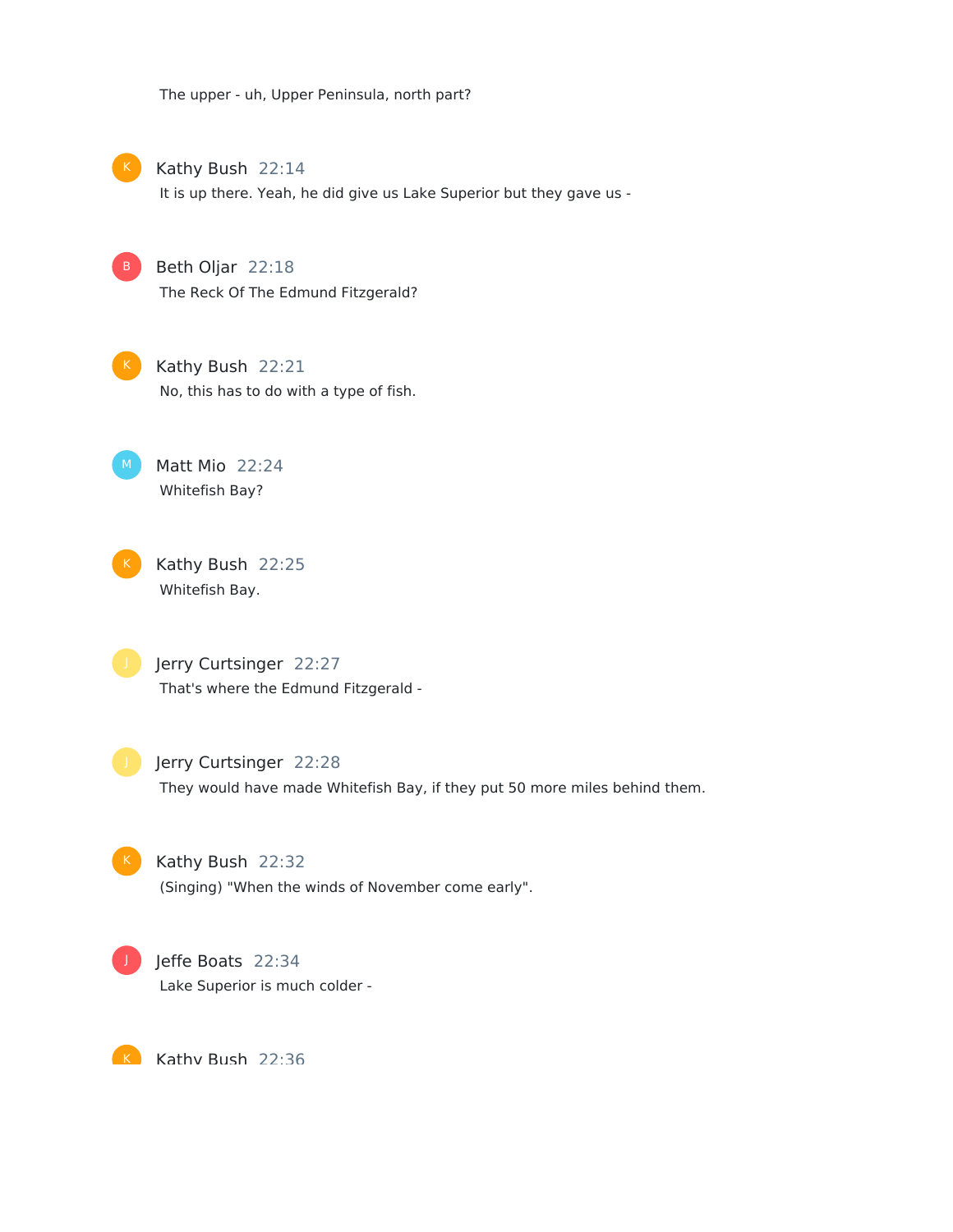Kathy Bush 22:36 <u>ka</u>

> I know, it's sort of like hearing MacArthur's Park, the long version, several times in a row to hear the Wreck of The Edmund Fitzgerald.

 $M_{\odot}$ 

Matt Mio 22:42

Yeah. Yeah. It's a great song though.



#### Kathy Bush 22:42

Yeah, I like it as well. But that just seems a little much that way.



Dan Maggio 22:43 I'd rather hear "Seasons In The Sun"



Beth Oljar 22:45 Ugh!



### Kathy Bush 22:49

Okay. So now we're moving to entertainment. It debuted in 1936 over WWJ Radio in Detroit. And this crimefighting adventure series used Flight of the Bumblebee as a theme song,



# Jerry Curtsinger 23:01 That would be The Green Hornet.

Matt Mio 23:02 Green Hornet.



Kathy Bush 23:02 Yes. The Green Hornet.



Jerry Curtsinger 23:04

I worked with a guy who was one of the sound effects guys on The Lone Ranger.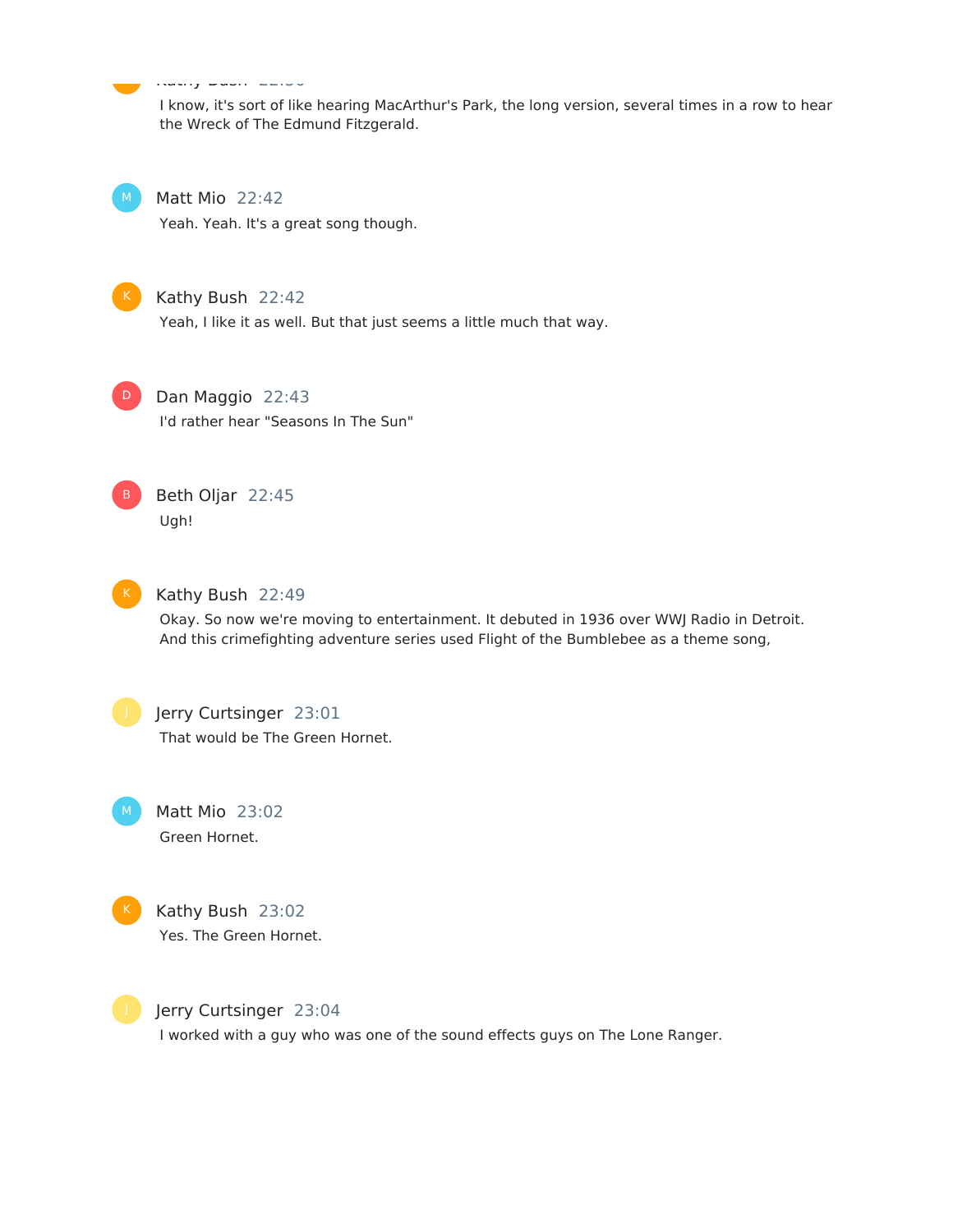



#### Jerry Curtsinger 23:09

Oh, yeah. He was at the end of his career and I was at the more or less beginning of mine.

### Kathy Bush 23:14

I know that you were not a great fan of the film Seabiscuit, but didn't you like the character?

Jerry Curtsinger 23:18 Oh, William Macy. He was the cool as always.

Kathy Bush 23:21 Yeah, that was great.

Jerry Curtsinger 23:23 Macy's one of the -



#### Kathy Bush 23:24

How he recreated all those sounds. That was brilliant how he did that. The Supremes were originally known by what name?

Matt Mio 23:32 The Primettes.



#### Kathy Bush 23:33

That's right. Because they were supposed to be the female group -

Matt Mio 23:59 Of the Primes.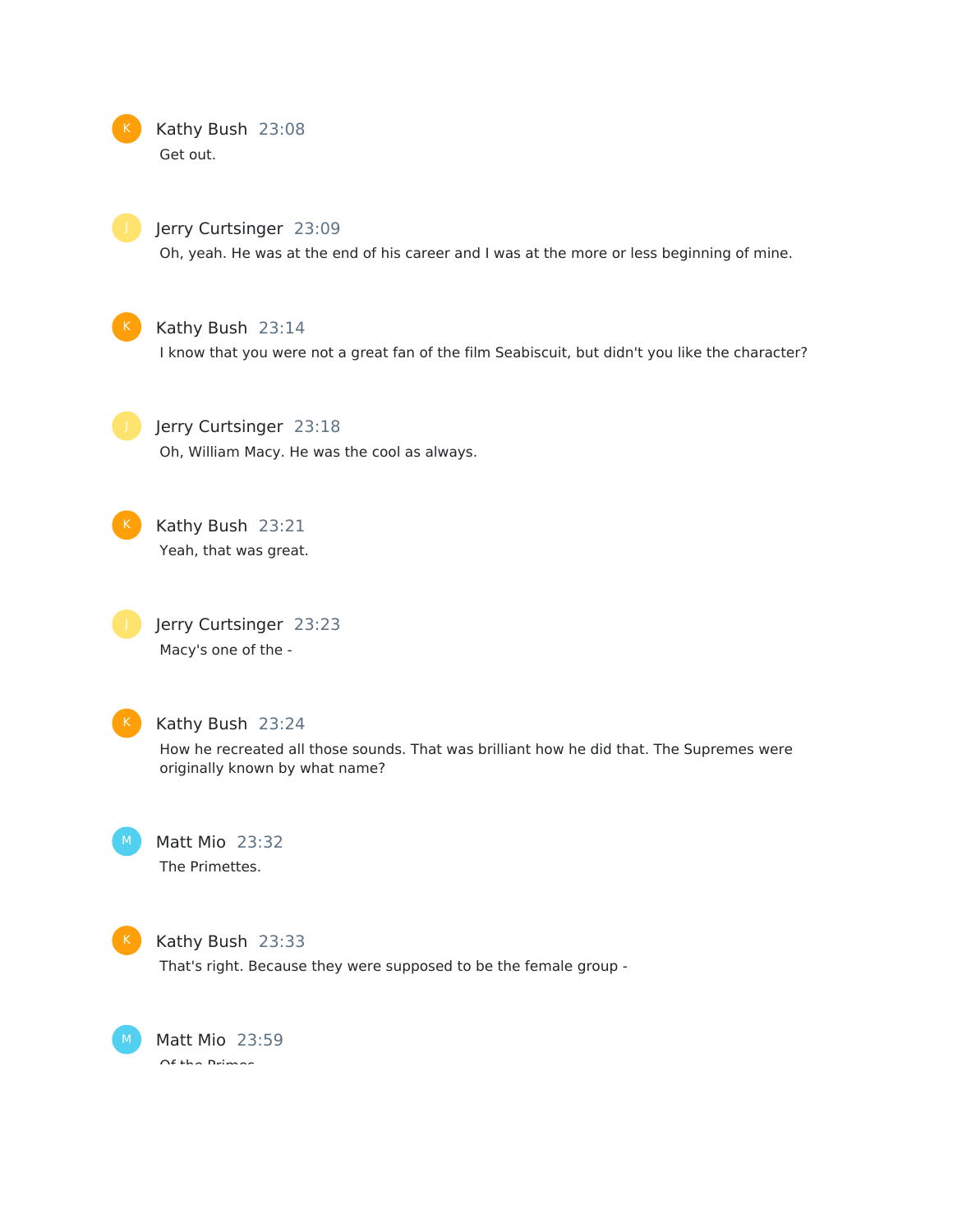Of the Primes.

Kathy Bush 24:00 The Primes.



Kathy Bush 24:01 Which eventually became -

Matt Mio 24:01 The Temptations.



Kathy Bush 24:01

The Temps. Absolutely. Under what name did Motown artist Stevie Wonder originally write -

B

Beth Oljar 24:01 Little Stevie Wonder



### Kathy Bush 24:01

No, Little Stevie, but this is the title of the song My Cherie Amour in 1966 but he actually gave it another title, which Barry Gordy insisted he change.

Matt Mio 24:01 Hmm.



Kathy Bush 24:01 And I am so glad he did.

Beth Oljar 24:03 B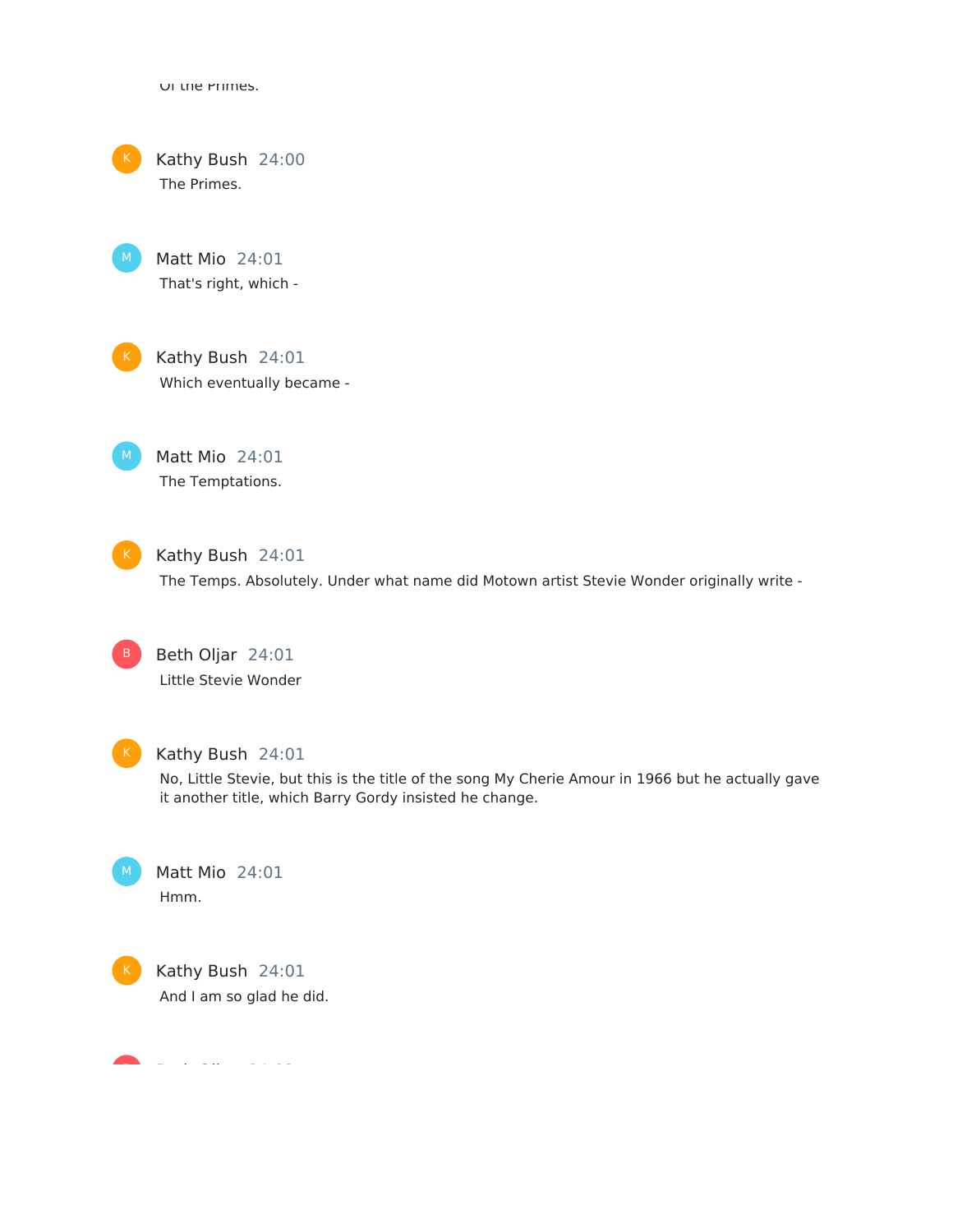$\overline{B}$ 

#### Beth Oljar 24:03

So he changed it to My Cherie Amour.



#### Kathy Bush 24:05

Yes, he changed it to that. Now, I guess the only clue I can give is The Brady Bunch and someone whose name - who who just bothered her one sister so badly.



# Beth Oljar 24:16

Marcia, Marcia, Marcia.



#### Beth Oljar 24:17

Uh huh. The song was originally named Oh My Marcia. And I'm just trying to think - I really think Barry had - Barry Gordy was a genius. You know, when you think about it.



# Jeffe Boats 24:29

An area code?

Matt Mio 24:29 Yes.



#### Kathy Bush 24:29

He really really was. Okay, you guys are doing great here. He said "Now let's try a few real historical type questions". In 1870 Detroit telephone customers became the first in the nation to have what type of reference information assigned to them.



Kathy Bush 24:42 No, not an area code.



K

Dan Maggio 24:50 Prefix?

Kathy Bush 24:51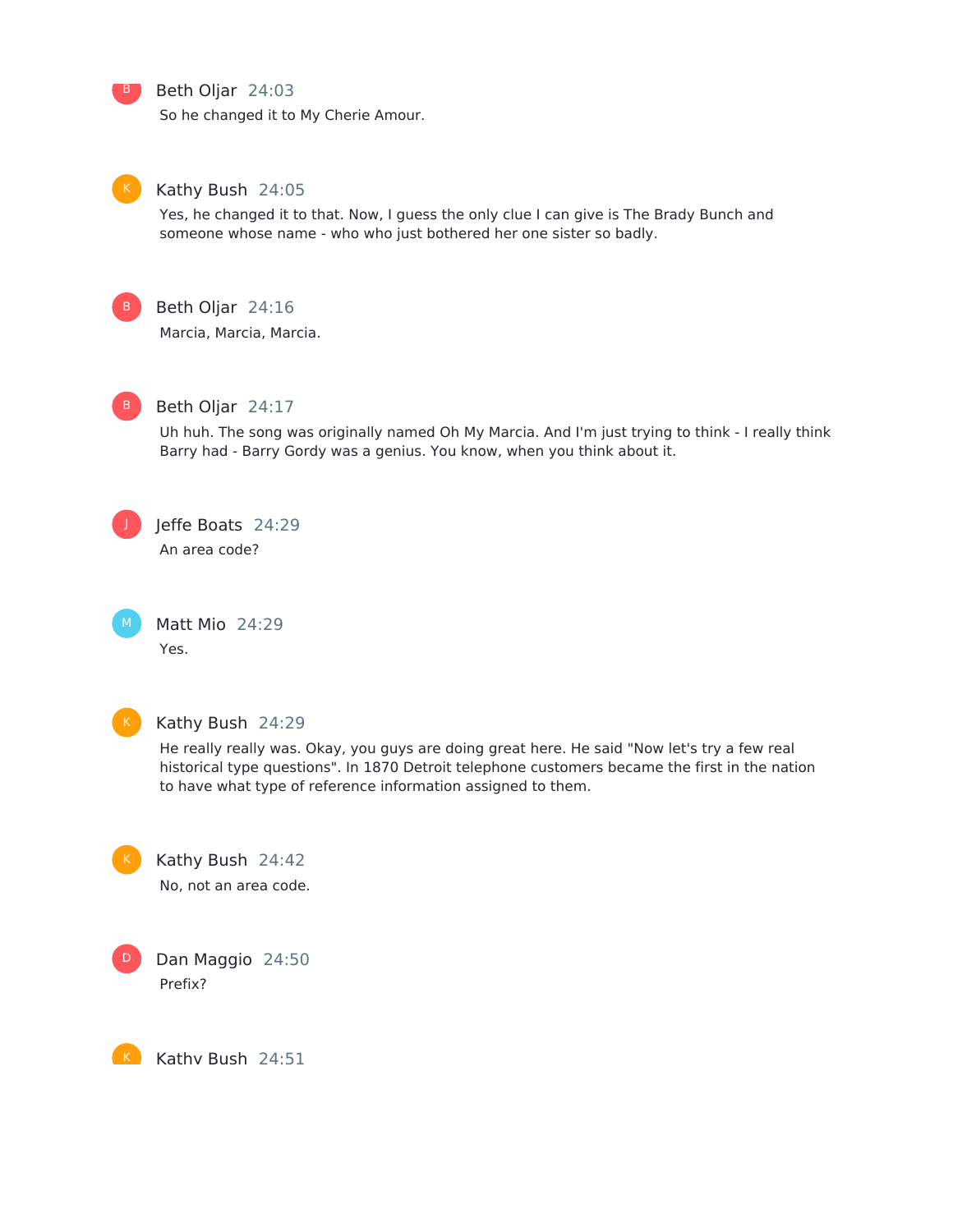Mm-mm. This type of reference

Kathy Bush 24:51

Jerry Curtsinger 24:53 Oh, like the, uh, no, it's not like the -

Beth Oljar 24:55 The exchange?

Jerry Curtsinger 24:55 It's like Lakeview and Venice -



## Kathy Bush 24:58

He lists telephone numbers. He doesn't say exchange.



## Matt Mio 25:01

Oh, telephone numbers. Everything was just a party line to start, where you just picked it up and -



# Kathy Bush 25:05 hoped nobody was there.



#### Matt Mio 25:07

Make sure the other person was on the other line when you wanted to -



### Jerry Curtsinger 25:09

Well, I recall as a kid, a lot of the people in my neighborhood had the party lines.

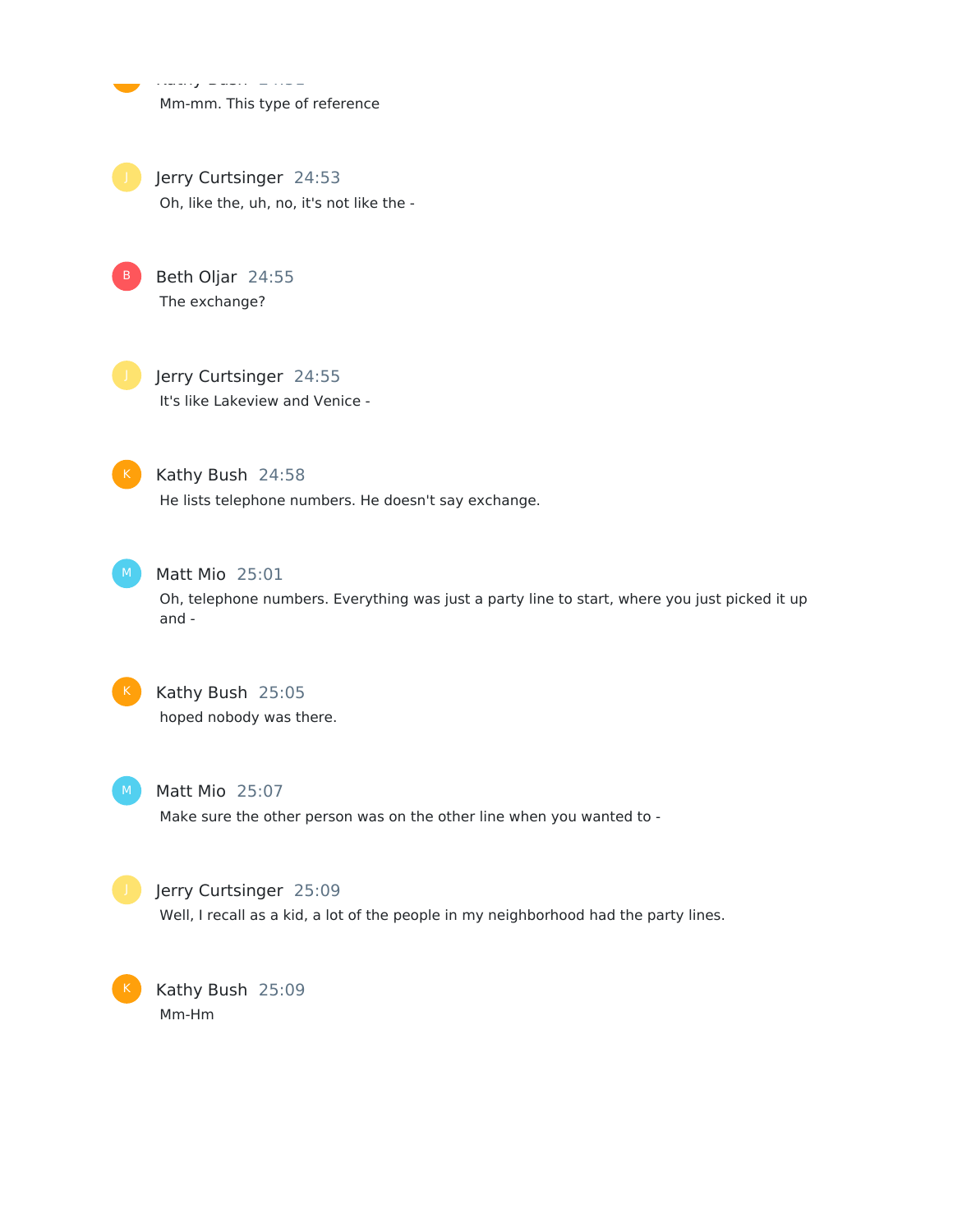#### Jerry Curtsinger 25:12

You had to wait for people to get off the phone to make a phone call. We don't have that. But other people on our block did.



Jerry Curtsinger 25:18 Illegal wiretapping.



#### Kathy Bush 25:18

I know up in rural areas that a couple of my great uncles that that was a party line because they used to really accuse a lady down the road of listening into conversations. I don't know if it's true or not, but I thought, Oh, my goodness,



### Kathy Bush 25:31

On February the fourth 1902, this internationally famous person and aviation pioneer was born in Detroit Michigan.

Jerry Curtsinger 25:39 Charles Lindbergh.



Kathy Bush 25:40 That's right.



#### Jerry Curtsinger 25:41

They've got a little school named after him in Dearborn.



#### Kathy Bush 25:43

That's right. Yeah. His mother was Evangeline Lodge Land. That was it, and then became Evangeline Lodge Land Lindbergh. Boy, that's too many L's for one napkin to get embroidered. On what date did the Stars and Stripes first fly over Michigan soil?



Matt Mio 26:00

Oh, that's is a good question.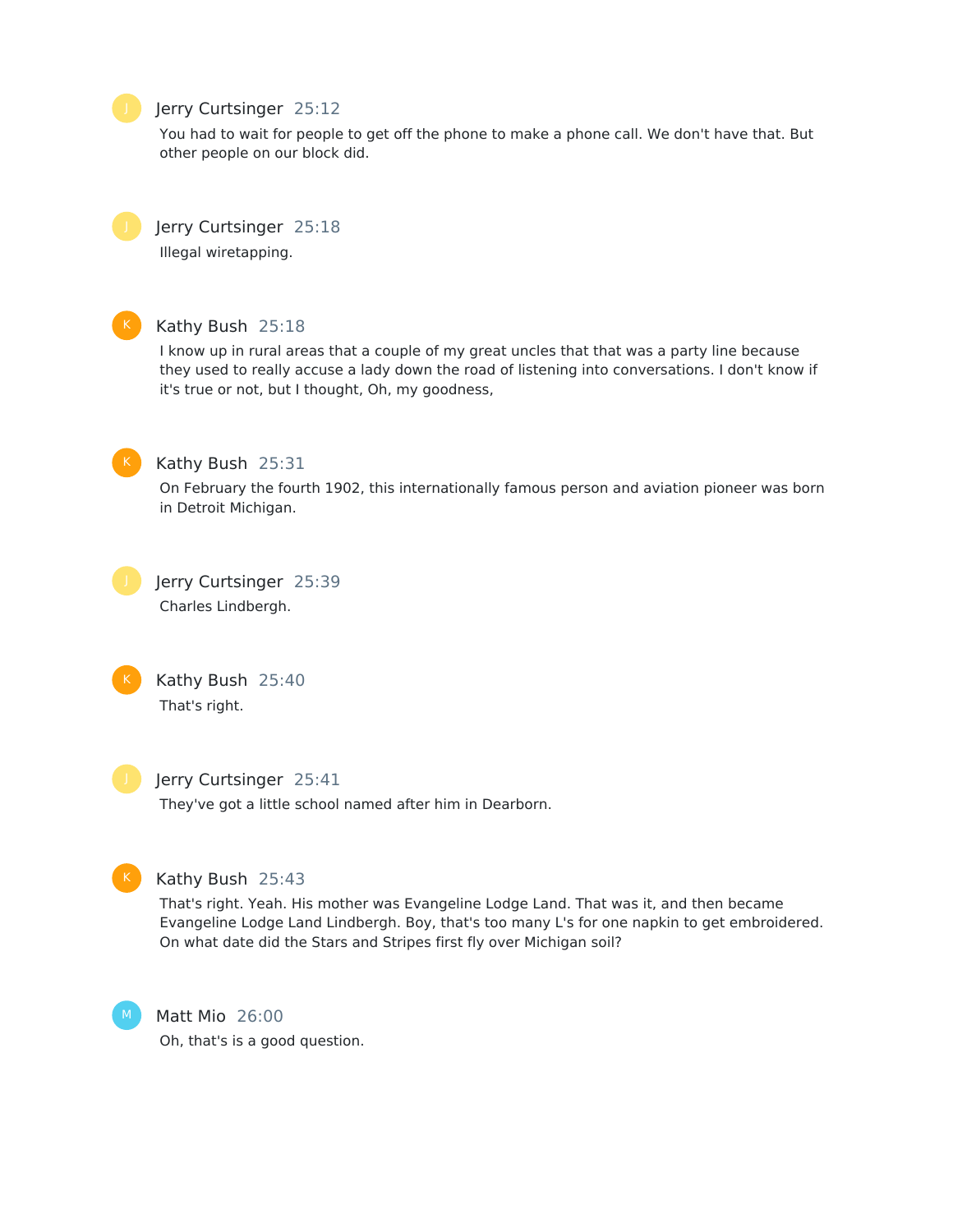

# Kathy Bush 26:01

This IS a good question.

Matt Mio 26:02 He wants to date?



#### Kathy Bush 26:04

Well, I would go even with a year actually, I think he's asking a bit much here, James.

Jerry Curtsinger 26:09 1841.

Kathy Bush 26:10 Oh, no, much too late. That's much late.

Beth Oljar 26:13 17 Something  $\vert$ B $\vert$ 

B Beth Oljar 26:13 Well, the territory wasn't even -

Jeffe Boats 26:13 1805?



J

Matt Mio 26:17 1790 something? M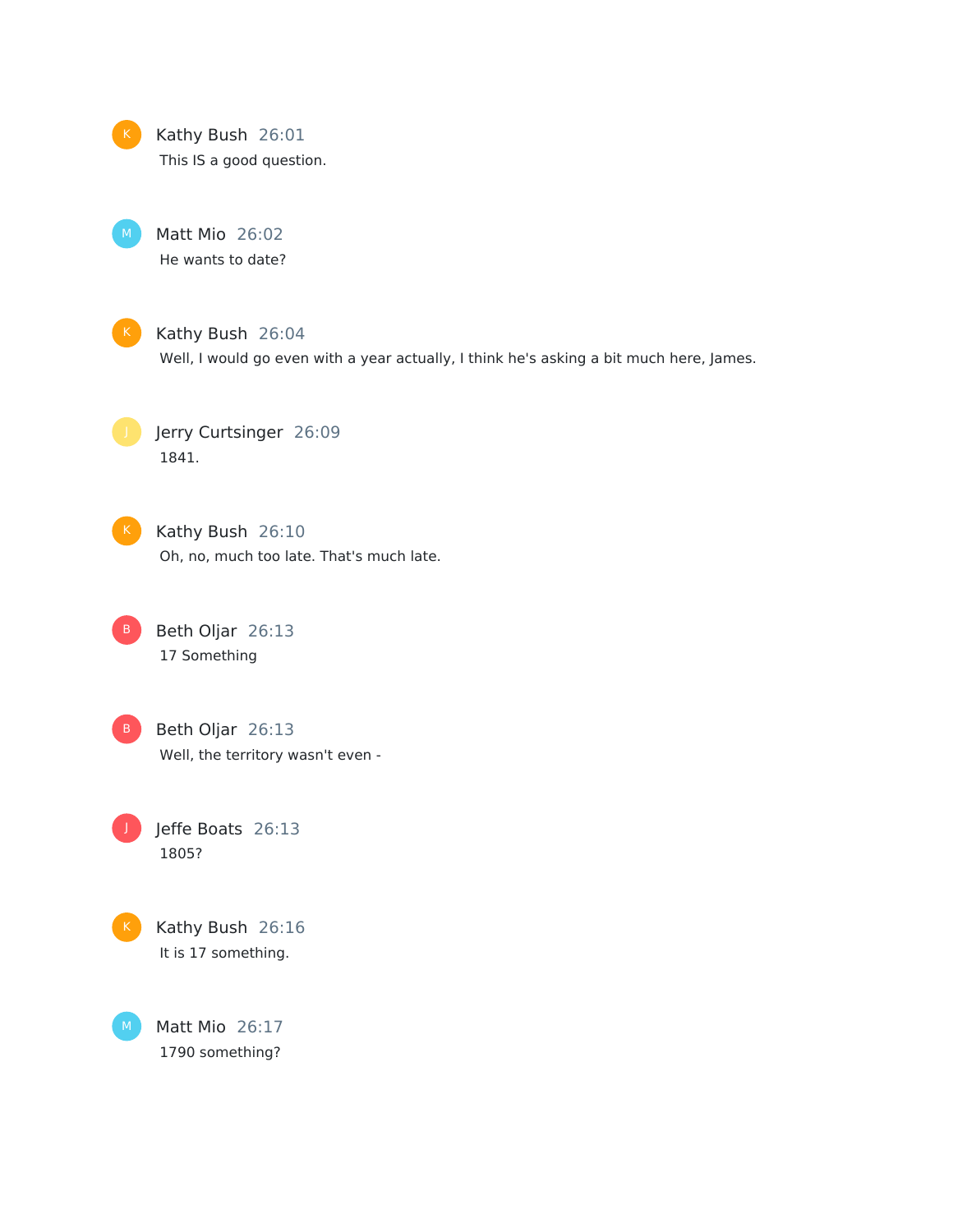K Kathy Bush 26:18 Yes. It's 1790 something,

> Jerry Curtsinger 26:19 Oh,I'm going the other way.



#### Kathy Bush 26:21

It's definitely 1790 something.





#### Kathy Bush 26:24

You're so close. It's 96. On July 11, 1796 was the first time that the stars and stripes flew over Detroit. What ambitious automotive pioneer organized the General Motors company in September of 1908?



#### Matt Mio 26:39

Oh, man - He's in the one commercial for the investment company. He's got such a puny name. It's like Jim Smith or something, or Martin.



#### K Kathy Bush 26:47

No, this is a founder of General Motors. It's not Smith. And it's a hard one to give, especially because of the middle name. It's a hard one to give a clue to.



### Matt Mio 26:58

He got like a loan for 100 bucks to start the advertising and they became GM after that. I mean, one of the world's largest corporations.

Beth Oljar 27:06 Not Roger Smith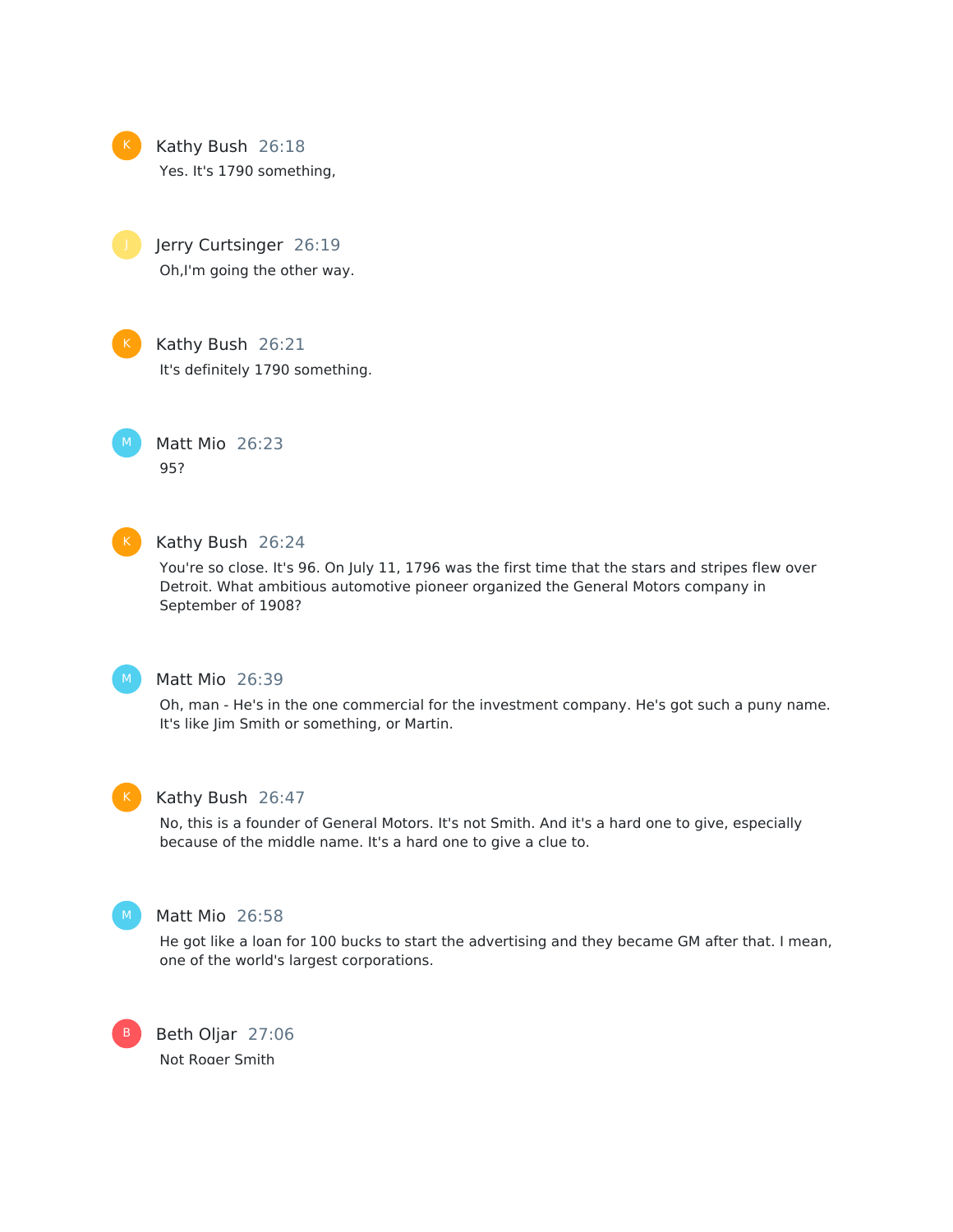

Kathy Bush 27:07 it's William. Will Durant.

Matt Mio 27:09 Okay. Durant.

Not Roger Smith



Kathy Bush 27:10

Durant. Yeah, d u r a n t, whose middle name, James writes here, is C R A P O, which I'm hoping is -

Matt Mio 27:18 "Cray-po"



K Kathy Bush 27:18 "Cray-po" I'm really hoping it is. Okay.



Jerry Curtsinger 27:20 Well, on South Park it wouldn't be.



#### Kathy Bush 27:22

I know that, but then again - (The end-of-show bell rings) Oh! So we'll have to stop there with that intriguing middle name, but let me thank our panelists. Professor Mio.



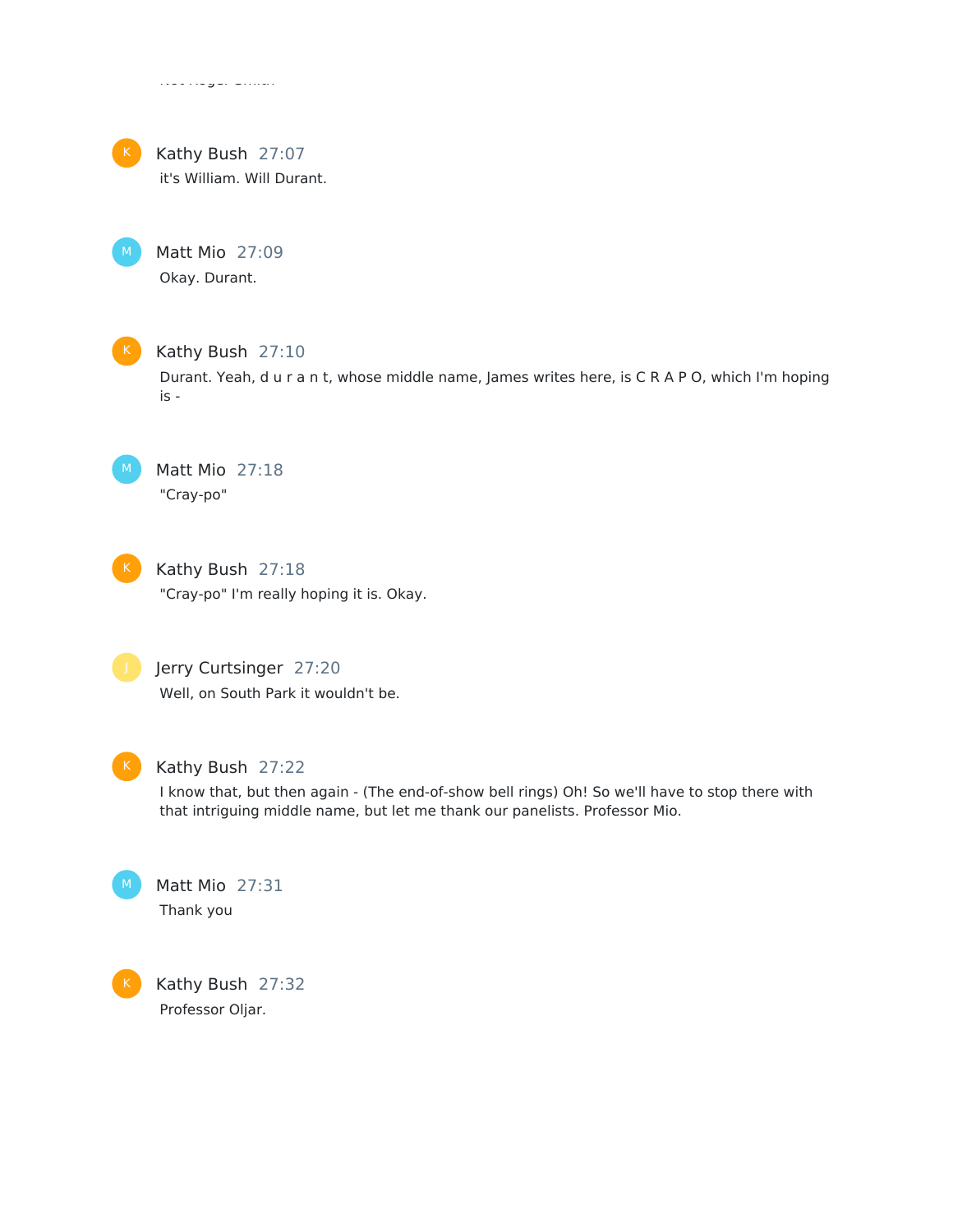| B | Beth Oljar 27:32 |  |
|---|------------------|--|
|   | Thank you        |  |





Kathy Bush 27:36 Professor Maggio.



Dan Maggio 27:37 Thanks,

Kathy Bush 27:38 And Professor Boats.



#### Announcer 27:39

You can email Ask The Professor at ATP@udmercy.edu or visit the Ask the Professor Facebook page.

Jeffe Boats 27:39 Thank you.



J

#### Kathy Bush 27:48

Ask The Professor is transcribed to the facilities of the Briggs Building on the University of Detroit Mercy McNichols campus. Ask The Professor is produced, technically directed, witnessed and wizard by Michael Jayson and our executive producer is the divine Dr. Barbara Bolz. So until next week, I'm your host Kathy Bush, Go Fighting Illini.